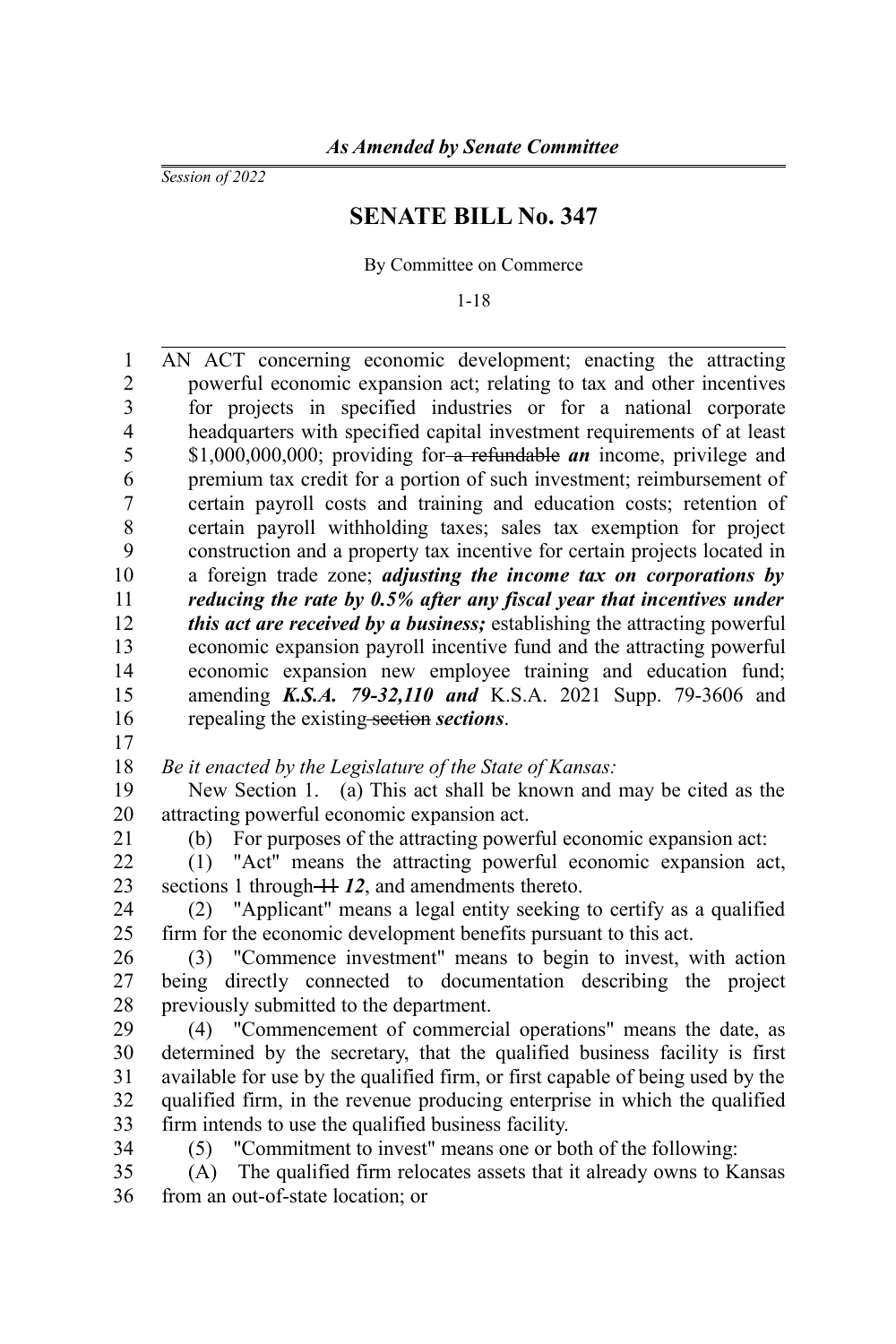(B) the qualified firm enters into a written agreement that provides either party with legally enforceable remedies if the agreement is breached. 1 2 3

4

(5)*(6)* "Department" means the Kansas department of commerce.

(6)*(7)* "Headquarters" means a qualified business facility that meets the following conditions: 5 6

(A) The main activity at the qualified business facility is providing direction, management, or administrative support for the operation of multiple company-owned worksites or facilities in which the applicant company has an ownership interest greater than 50%; and 7 8 9 10

(B) the qualified business facility is capable of being geographically located anywhere. 11 12

(7)*(8)* "New employee" means a qualified business facility employee who is newly employed by the qualified firm or qualified supplier in the qualified firm or qualified supplier's business operating in Kansas during the taxable year for which benefits are sought. Qualified business facility employees performing functions directly related to a relocating, expanding, or new business facility, office, department or other operation shall be considered "new employees." 13 14 15 16 17 18 19

(8)*(9)* "On-the-job training" means training situations during which a product or service that can be sold or used in internal operations is generated. 20 21 22

 $(9)(10)$  "Qualified business facility" means a facility as defined in subparagraph  $(C)$  that satisfies the requirements of subparagraphs  $(A)$  and (B): 23 24 25

(A) Such facility is for use by the qualified firm in the operation of a revenue producing enterprise, as defined in this section. Such facility shall not be considered a "qualified business facility" in the hands of the qualified firm if the qualified firm's only activity with respect to such facility is to lease it to another person or persons. If the qualified firm employs only a portion of such facility in the operation of a revenue producing enterprise, and leases another portion of such facility to another person or persons or does not otherwise use such other portions in the operation of a revenue producing enterprise, the portion employed by the qualified firm in the operation of a revenue producing enterprise shall be considered a "qualified business facility," if the requirements of subparagraph (B) are satisfied. 26 27 28 29 30 31 32 33 34 35 36 37

(B) If such facility was acquired or leased by the qualified firm from another person or persons, the facility was not used, either immediately prior to the transfer of title to the qualified firm, or to the commencement of the term of the lease to the qualified firm, by any other person or persons in the operation of a revenue producing enterprise that is the same or substantially the same as the revenue producing enterprise continued by 38 39 40 41 42 43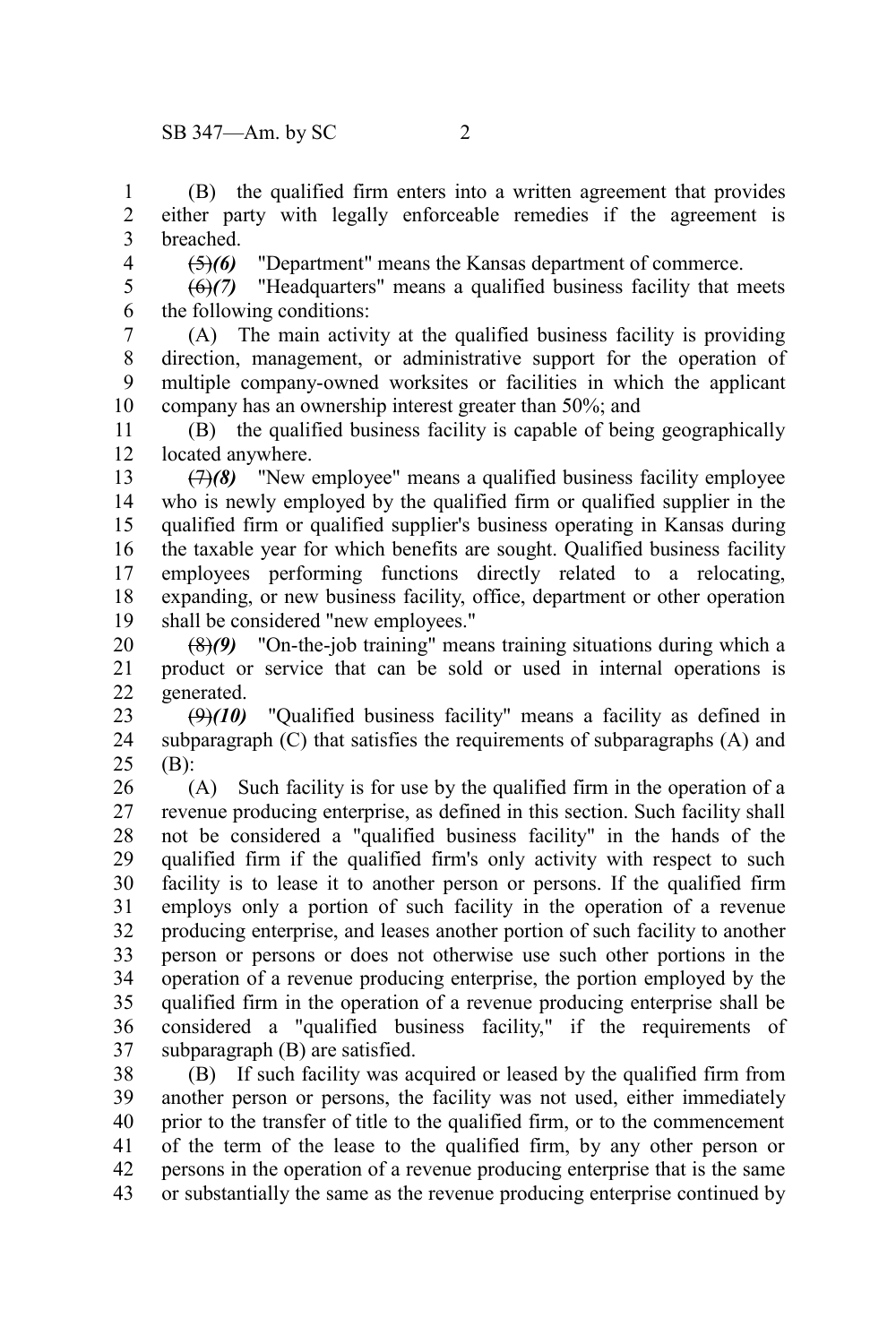the qualified firm at the facility. 1

(C) "Facility" means any factory, mill, plant, refinery, warehouse, building or complex of buildings located within the state, including the land on which such facility is located and all machinery, equipment and other real and tangible personal property located at or within such facility used in connection with the operation of such facility. "Building" means only structures within which individuals are customarily employed or that are customarily used to house machinery, equipment or other property. 2 3 4 5 6 7 8

 $(10)(11)$  (A) "Qualified business facility employee" means a person employed in Kansas by a qualified firm in the operation of a qualified business facility or by a qualified supplier in the qualified supplier's business operating in Kansas during the taxable year for which the benefits allowed by this act are claimed. Such person shall be deemed to be so employed if such person performs duties in Kansas in connection with the operation of the qualified business facility by a qualified firm or the business operating in Kansas of the qualified supplier on a: 9 10 11 12 13 14 15 16

17

(i) Regular, full-time basis;

(ii) part-time basis, provided such person is customarily performing such duties at least 20 hours per week throughout the taxable year; or 18 19

(iii) seasonal basis, provided such person performs such duties for substantially all of the season customary for the position in which such person is employed. 20 21 22

(B) "Qualified business facility employee" does not include an independent contractor. 23 24

(11)*(12)* "Qualified business facility investment" or "qualified investment" means the value of the real and tangible personal property, except inventory or property held for sale to customers in the ordinary course of the qualified firm's business, that constitutes the qualified business facility, or that is used by the qualified firm in the operation of the qualified business facility, including such property used for administrative or managerial functions, during the taxable years for which the credit allowed by sections 2 and 3, and amendments thereto, is claimed. The value of such property during such taxable year shall be: 25 26 27 28 29 30 31 32 33

34

(A) Such property's original cost if owned by the qualified firm; or

(B) eight times the net annual rental rate, if leased by the qualified firm. The net annual rental rate shall be the annual rental rate paid by the qualified firm less any annual rental rate received by the qualified firm from subrentals. The "qualified business facility investment" shall be determined by dividing by 12 the sum of the total value of such property on the last business day of each calendar month of the taxable year. Notwithstanding the provisions of this paragraph, for the purpose of computing the credit allowed by section 3, and amendments thereto, in the case of a "qualified business facility investment" in a qualified business 35 36 37 38 39 40 41 42 43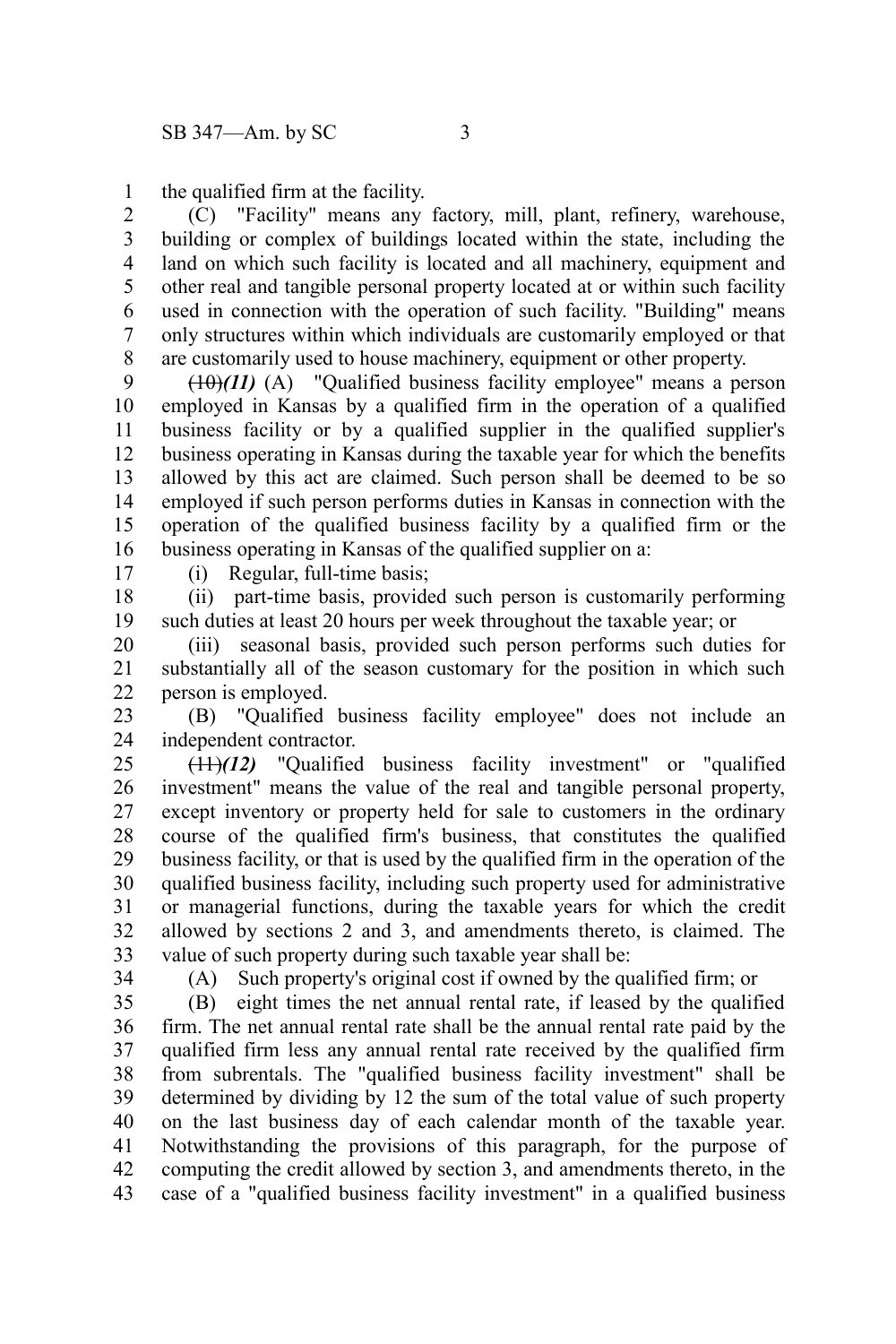facility that existed and was operated by the qualified firm or a related taxpayer prior to the investment, the amount of the qualified firm's investment shall be computed as follows: Such investment amount shall be reduced by the average amount, computed as provided in this paragraph, of the investment of the qualified firm or a related taxpayer in the facility for the taxable year preceding the taxable year in which the "qualified business facility investment" was made in the facility.<br> $\frac{12}{13}$  (A) "Qualified firm" means a 1 2 3 4 5 6 7

(12)*(13)* (A) "Qualified firm" means a for-profit business establishment, subject to state income, sales or property taxes, that is: 8 9

(i) Engaged in one or more of the following industries, as defined by the secretary of commerce: 10 11

- (a) Advanced manufacturing; 12
- (b) aerospace; 13

(c) distribution, logistics and transportation; 14

- (d) food and agriculture; or 15
- (e) professional and technical services; or 16

(ii) engaged in any industry or revenue-producing activity if seeking benefits with respect to a qualified business facility that is the national corporate headquarters of the for-profit business establishment. 17 18 19

(B) Notwithstanding clauses (i) and (ii), "qualified firm" does not include a business establishment engaged in mining, swine production, ranching or gaming. 20 21 22

(13)*(14)* "Qualified supplier" means any business that:

23 24

(A) Is located in Kansas;

(B) is a supplier of components, sub-assemblies, chemicals or other process-related tangible goods; 25 26

(C) is owned by an individual, any partnership, association, limited liability corporation or corporation domiciled in Kansas, or any corporation, even if a wholly owned subsidiary of a foreign corporation; and 27 28 29 30

(D) does business primarily in Kansas or does substantially all of such business production in Kansas. 31 32

(14)*(15)* "Revenue producing enterprise" means an enterprise that creates revenue subject to potential tax liability in this state. 33 34

35

(15)*(16)* "Secretary" means the secretary of commerce.

 $(16)(17)$  (A) "Total payroll cost" means the payroll amount defined by the Kansas department of labor as total wages on the quarterly wage report and unemployment tax return. For a qualified business facility, "total payroll cost" during the appropriate measurement period may be combined with any pretax earnings in which an employee has elected to direct to a: 36 37 38 39 40 41

(i) Flexible-spending plan; 42

(ii) deferred compensation plan; or 43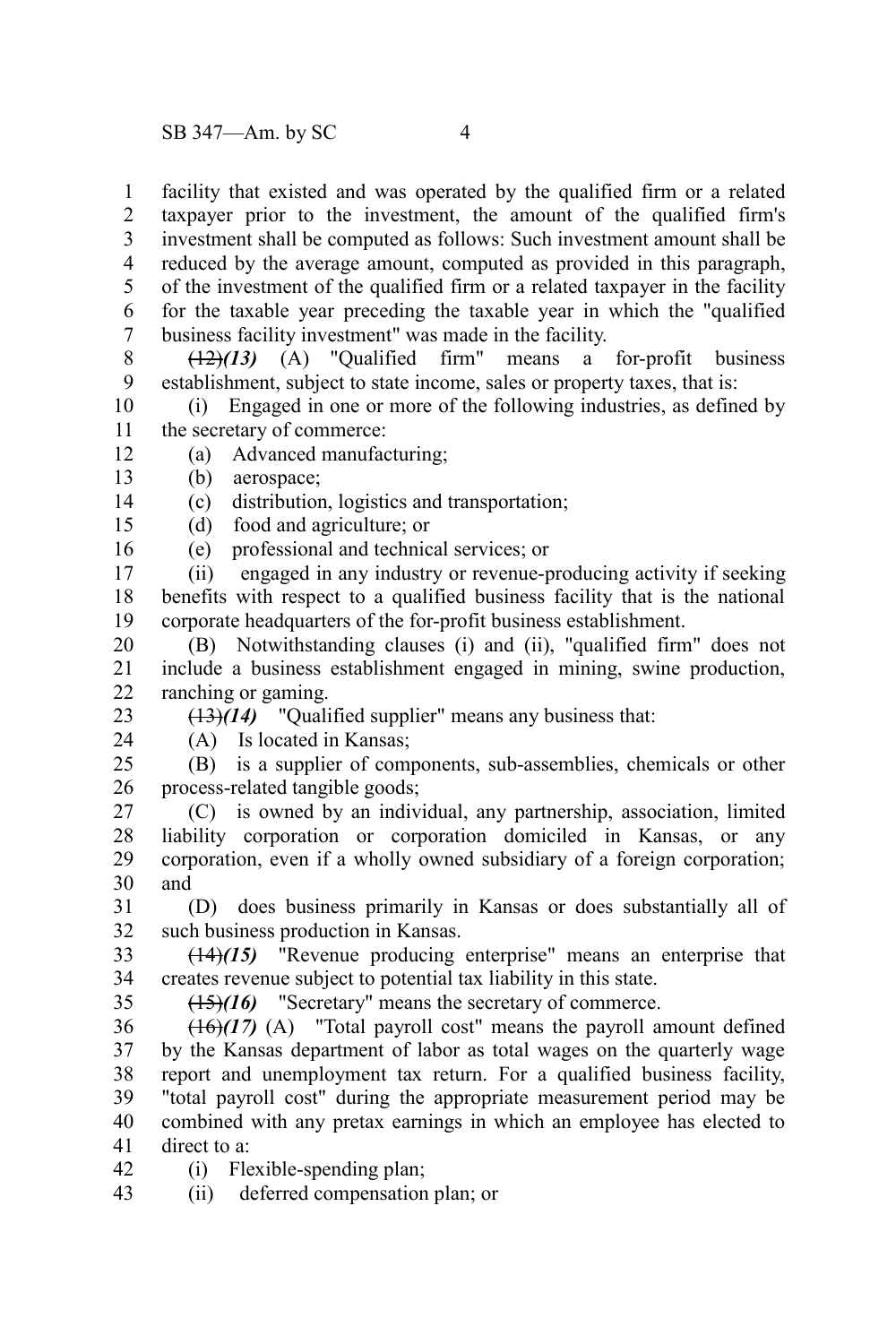(iii) retirement plan that includes earnings the employee would otherwise have received in the form of taxable wages had it not been for the voluntary deferral. 1 2 3

(B) "Total payroll cost" does not include company-paid costs for health insurance, dental insurance and any other employee benefits that are not reported to the Kansas department of labor on the employer's quarterly wage report. 4 5 6 7

(17)*(18)* "Training and education eligible expense" means the amount actually paid for training and education of the group of employees, or portion thereof, and from which the qualified firm or qualified supplier expects to derive increased productivity or quality. 8 9 10 11

(A) "Training and education eligible expense" includes instructor salaries, curriculum planning and development, travel, materials and supplies, textbooks, manuals, minor training equipment, certain training facility costs and any other expenditure that is eligible under the Kansas industrial training or the Kansas industrial retraining programs. 12 13 14 15 16

(B) "Training and education eligible expense" may include, subject to maximum limits determined by the secretary: (i) Wages of employees during eligible training; 17 18

19 20

(ii) employee instructors' salaries; and

(iii) training-related travel expenses, with a maximum meals allowance of \$120 per day and lodging costs of \$300 per night. 21 22 23

(C) "Training and education eligible expense" does not include:

(i) Compensation paid to an employee trainee who is receiving onthe-job training; 24 25

(ii) compensation paid to an employee during self-training, except for time in which the employee is involved in activities related to an approved computerized course of study; 26 27 28

(iii) bonus pay received as compensation related to the company's financial performance or the employee's job performance, or both; 29 30

(iv) overtime pay, unless the employee is being paid at an overtime rate while participating in eligible training; 31 32

(v) operations manuals and reference manuals manuals, except that training-specific manuals may be allowable; and 33 34

(vi) training and education costs covered by monies or grants obtained from state, federal or other government-sponsored workforce training programs. 35 36 37

New Sec. 2. (a) There is hereby established the attracting powerful economic expansion program to be administered by the secretary of commerce. The purpose of the attracting powerful economic expansion program is to attract large capital investments by businesses engaged in specified industries in new business facilities and operations in Kansas, or large capital investments in new national headquarters in Kansas by any 38 39 40 41 42 43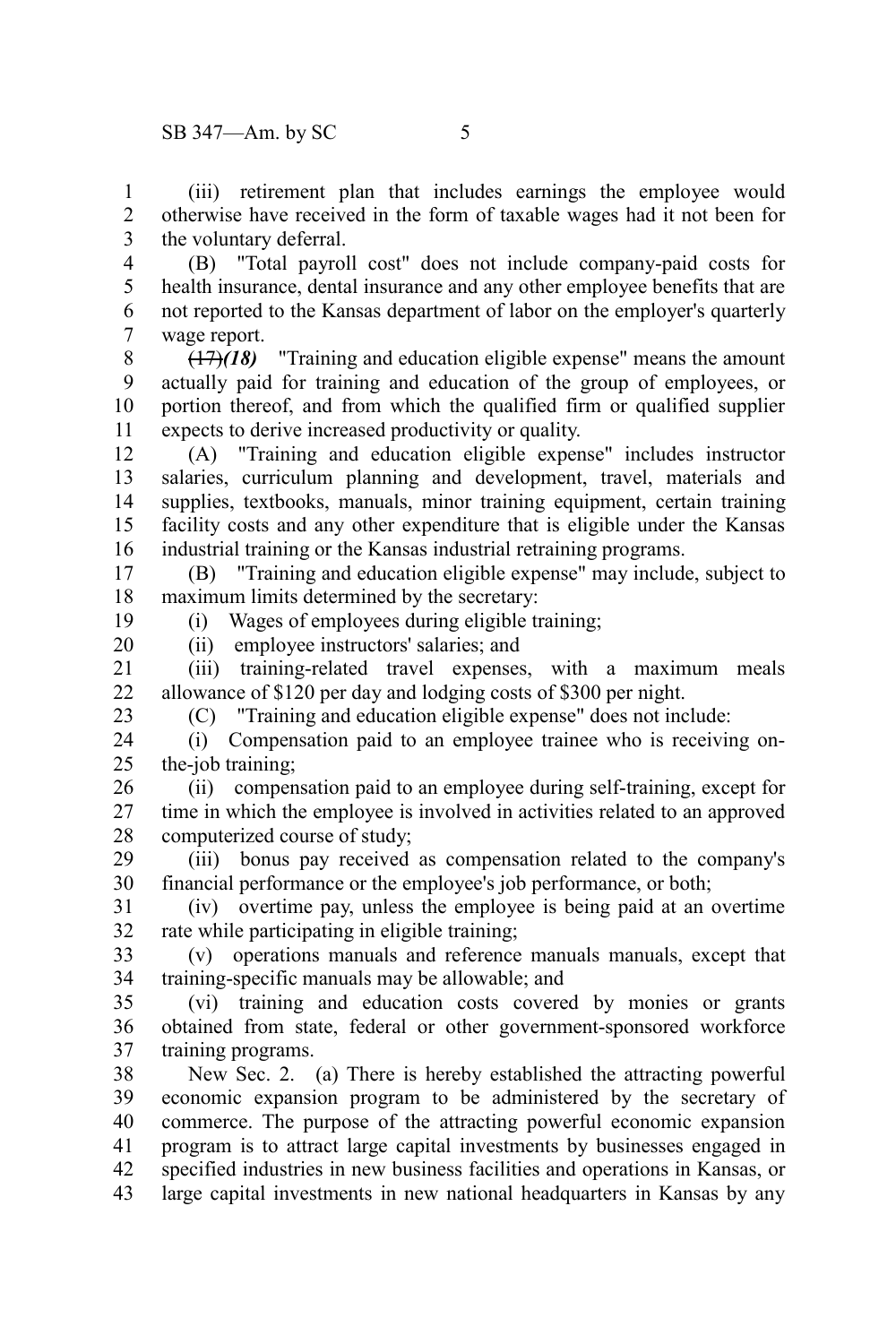business, and to encourage the development of a Kansas-based supply chain for such large enterprises. 1 2

(b) A qualified firm that makes a qualified business investment of at least \$1,000,000,000 in a qualified business facility pursuant to the requirements of this act may be eligible for the following incentives as approved by the secretary: 3 4 5 6

(1) The investment tax credit pursuant to section 3, and amendments thereto; 7 8

(2) reimbursement of a percentage of total payroll, pursuant to sections 5 and 6, and amendments thereto; 9 10

(3) reimbursement of any eligible employee training and education expense pursuant to sections 7 and 8, and amendments thereto; 11 12

(4) a partial real property tax exemption for qualified business facilities that are manufacturing facilities or headquarters located in foreign trade zones pursuant to section 9, and amendments thereto; and 13 14 15

(5) a sales tax exemption for construction costs of the qualified business facility pursuant to K.S.A. 79-3606, and amendments thereto, and section 10, and amendments thereto. 16 17 18

(c) To be eligible to receive an incentive listed in subsection (b), a qualified firm shall meet the requirements of this act, including any requirements or provisions specific to each such incentive, and any rules and regulations of the secretary pursuant to this act and shall: 19 20 21 22

(1) Submit an application to the secretary in the form and manner prescribed by the secretary and including all information as required by the secretary; 23 24 25

(2) if requested by the secretary, prior to making a commitment to invest in a qualified business facility, submit a certificate of intent to invest in the qualified business facility to the secretary in the form and manner required by the secretary, including, if requested by the secretary, a date investment will commence; 26 27 28 29 30

(3) commit to a qualified business investment of at least \$1,000,000,000 in the qualified business facility to be completed within five years of the commitment to invest on such date specified in the agreement pursuant to paragraph (5); 31 32 33 34

(4) complete the project and commence commercial operations within five years of either the commitment to invest or the date of the agreement with the secretary made pursuant to this section, as designated by the secretary and on such date as specified in the agreement pursuant to paragraph (5); 35 36 37 38 39

(5) if the application is approved by the secretary, enter into a binding agreement with the secretary with such terms and conditions as required by the secretary and including the commitments required by this act. The agreement shall be entered into before any benefits may be provided under 40 41 42 43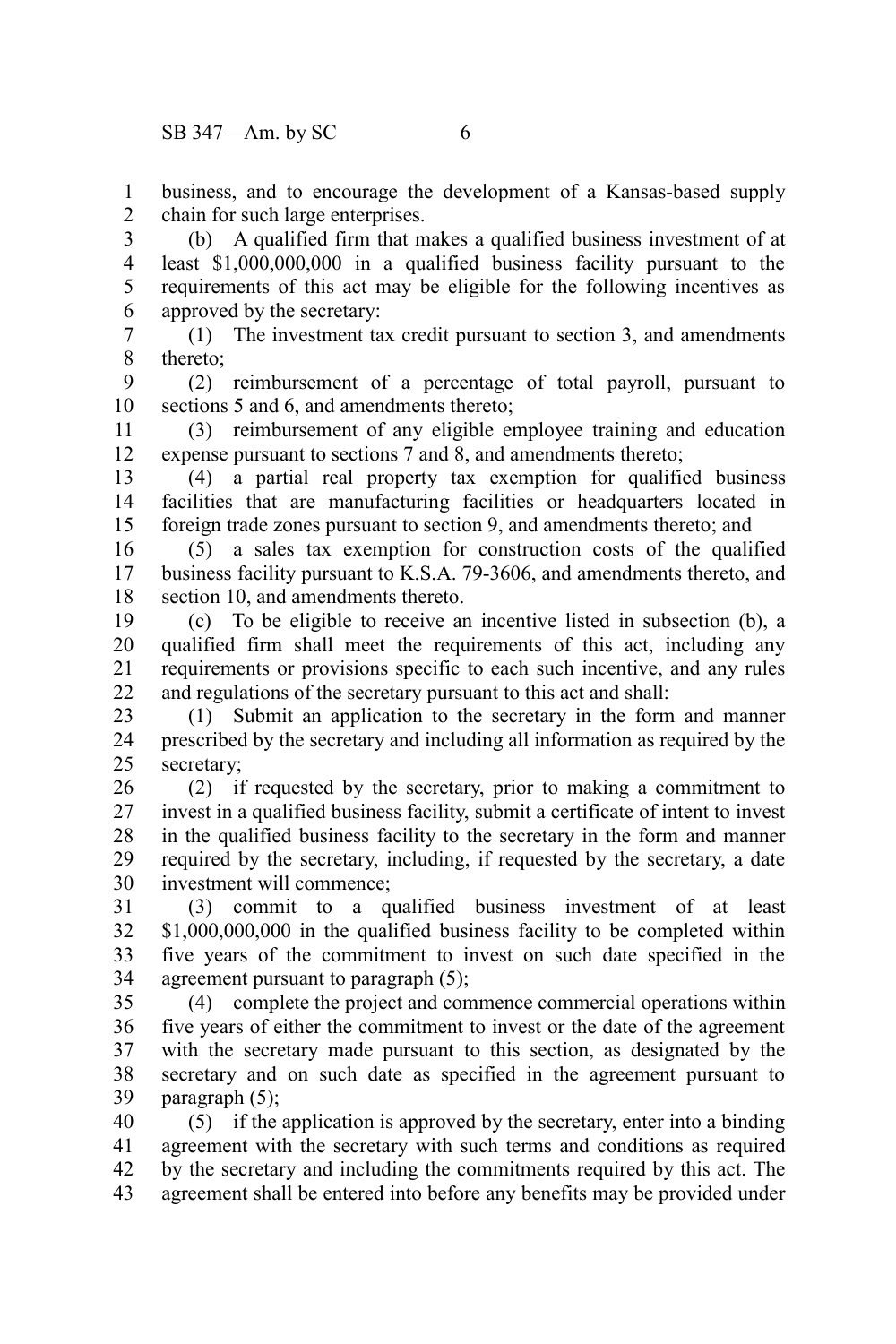this act; 1

(6) obtain and submit a bond to the secretary if required as follows: The secretary shall determine a minimum investment grade rating requirement for each project of a qualified firm seeking benefits under this act. In determining the minimum investment grade rating, the secretary shall consider the aspects of the qualified firm and the qualified business facility or project and shall consult ratings from three nationally recognized rating agencies selected by the secretary that provide investment grade ratings. A qualifying firm or qualifying business facility that does not meet the minimum investment grade rating determined by the secretary shall obtain and submit a bond in an amount, as determined by the secretary, of the costs associated with the primary construction of the building or buildings of the qualified business facility to a degree of completion specified by the secretary. The bond shall be paid to the state if, in the judgment of the secretary, the qualified business facility has not been constructed to the degree specified; and 2 3 4 5 6 7 8 9 10 11 12 13 14 15 16

(7) commit to repayment of the amount of all benefits received under this act exceeding payment of the bond submitted pursuant to paragraph (6), in the event that the requirements of this act, rules and regulations of the secretary pursuant to this act or the terms and conditions of the agreement pursuant to paragraph (5) are not met. 17 18 19 20 21

(d) A qualified supplier, that meets the requirements of paragraphs (1) and (2), as determined by the secretary, may be eligible for the incentives listed in subsection  $(b)(1)$ ,  $(3)$ ,  $(4)$  or  $(5)$  or a partial retention of payroll withholding taxes for employees as provided by section 4, and amendments thereto, upon designation by a qualified firm as eligible for incentives pursuant to paragraph (1). No benefits under sections 4 or 7 shall be awarded to the qualified supplier until the commencement of such qualified firm's operations at the qualified business facility, as determined by the secretary. If the qualified business facility fails to commence operations as required by subsection  $(c)(4)$ , all incentives that may have been awarded to the qualified supplier under this act shall be forfeited and the qualified supplier shall cease to be eligible for further benefits until the requirements of this act are met with respect to the same qualified firm that has entered into a new agreement with the secretary or a different qualified firm. To be eligible to receive benefits, a qualified supplier shall meet the requirements of this act, including any requirements or provisions specific to each such incentive, and any rules and regulations of the secretary pursuant to this act and shall: 22 23 24 25 26 27 28 29 30 31 32 33 34 35 36 37 38 39

(1) Be selected by the qualified firm as a qualified supplier eligible to receive incentives under this act and identified to the secretary of commerce. Not more than five qualified suppliers may be selected by any one qualified firm. Such selection shall be effective for a period of five 40 41 42 43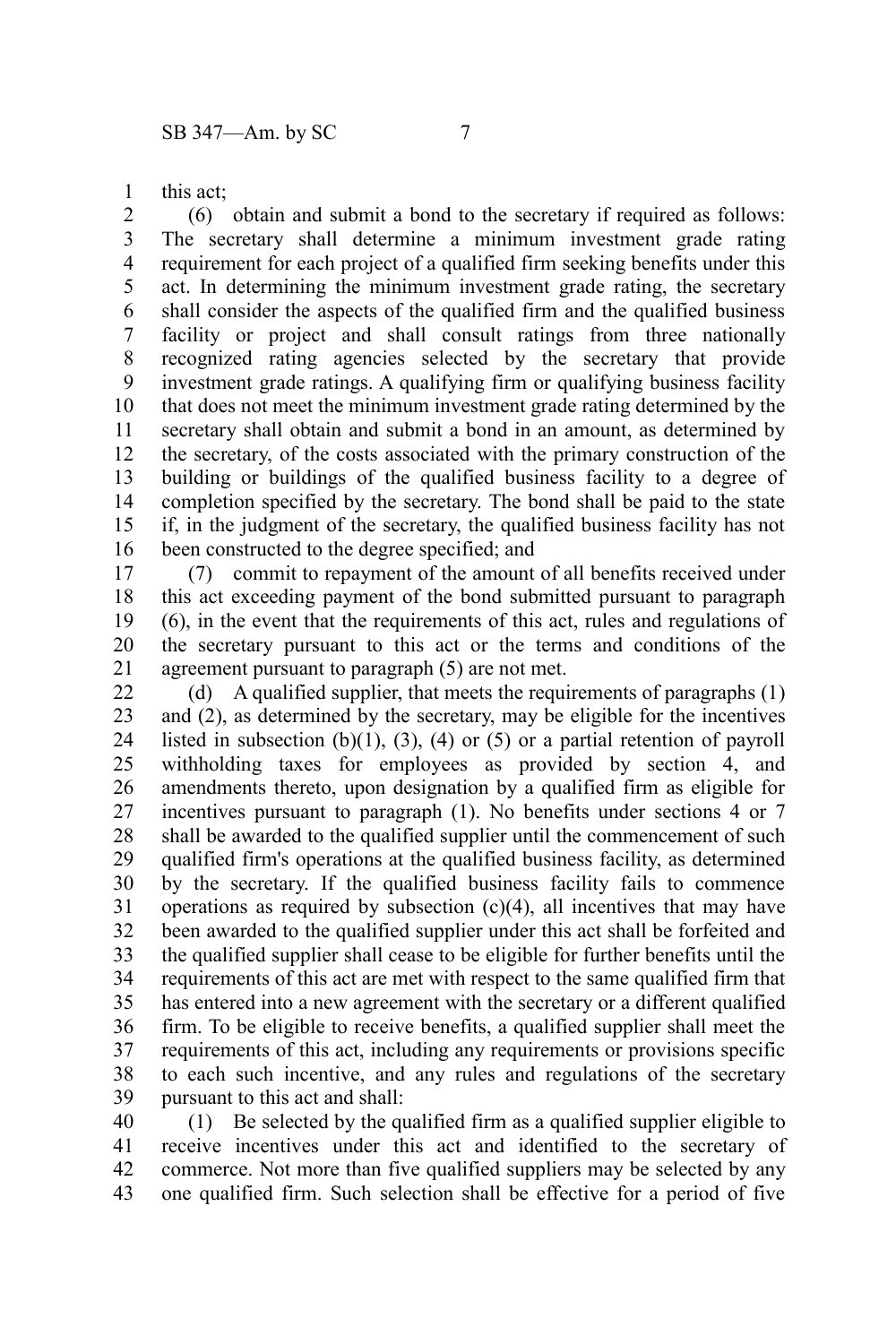years or the time period that an incentive under this act has been approved for the qualified supplier by the secretary. The secretary may specify a lesser period; 1 2 3

(2) within each period of one year for which incentives may be earned, beginning with the year in which the qualified supplier was designated as eligible for benefits by the qualified firm, have made sales, as defined by the secretary, of more than \$10,000,000 to the qualified business facility. This requirement may be waived by the secretary upon a showing of exceptional circumstances; 4 5 6 7 8 9

(3) submit an application to the secretary, in the form and manner as designated by the secretary, and provide all information requested by the secretary, including, but not limited to, evidence establishing sales of more than \$10,000,000 to the qualified firm for the qualified business facility as required by paragraph (2). The qualified firm shall submit evidence to the secretary as requested regarding the date operations at the qualified business facility commenced and the sales to the qualified business facility by the qualified supplier; 10 11 12 13 14 15 16 17

(4) if the application is approved by the secretary, enter into a binding agreement with the secretary with such terms and conditions as required by the secretary and the commitments required by this act, including, but not limited to, providing the secretary with evidence showing the amount of sales to the qualified firm for each year that an incentive is claimed. The agreement shall be entered into before any benefits may be provided under this act; and 18 19 20 21 22 23 24

(5) if the qualified supplier meets the requirements for the investment tax credit pursuant to section 3, and amendments thereto, commit to repayment of the amount of all benefits received under this act in the event the requirements of this act, any rules and regulations of the secretary pursuant to this act or the terms and conditions of the agreement pursuant to paragraph (4) are not met and the qualified supplier is disallowed in whole or in part by the secretary. 25 26 27 28 29 30 31

(e) A qualified firm or qualified supplier that is approved by the secretary for incentives under this act shall not be eligible for participation in the promoting employment across Kansas program, the high performance incentive program or the Kansas industrial training or Kansas industrial retraining programs. 32 33 34 35 36

(f) As a condition of receiving an incentive under this act, a qualified firm or qualified supplier shall agree to cooperate with any audit undertaken by the secretary of revenue as provided by subsection (h) and to provide the secretary of commerce: 37 38 39 40

(1) Information required for publication in the economic development incentive program information database pursuant to K.S.A. 2021 Supp. 74- 50,226, and amendments thereto; 41 42 43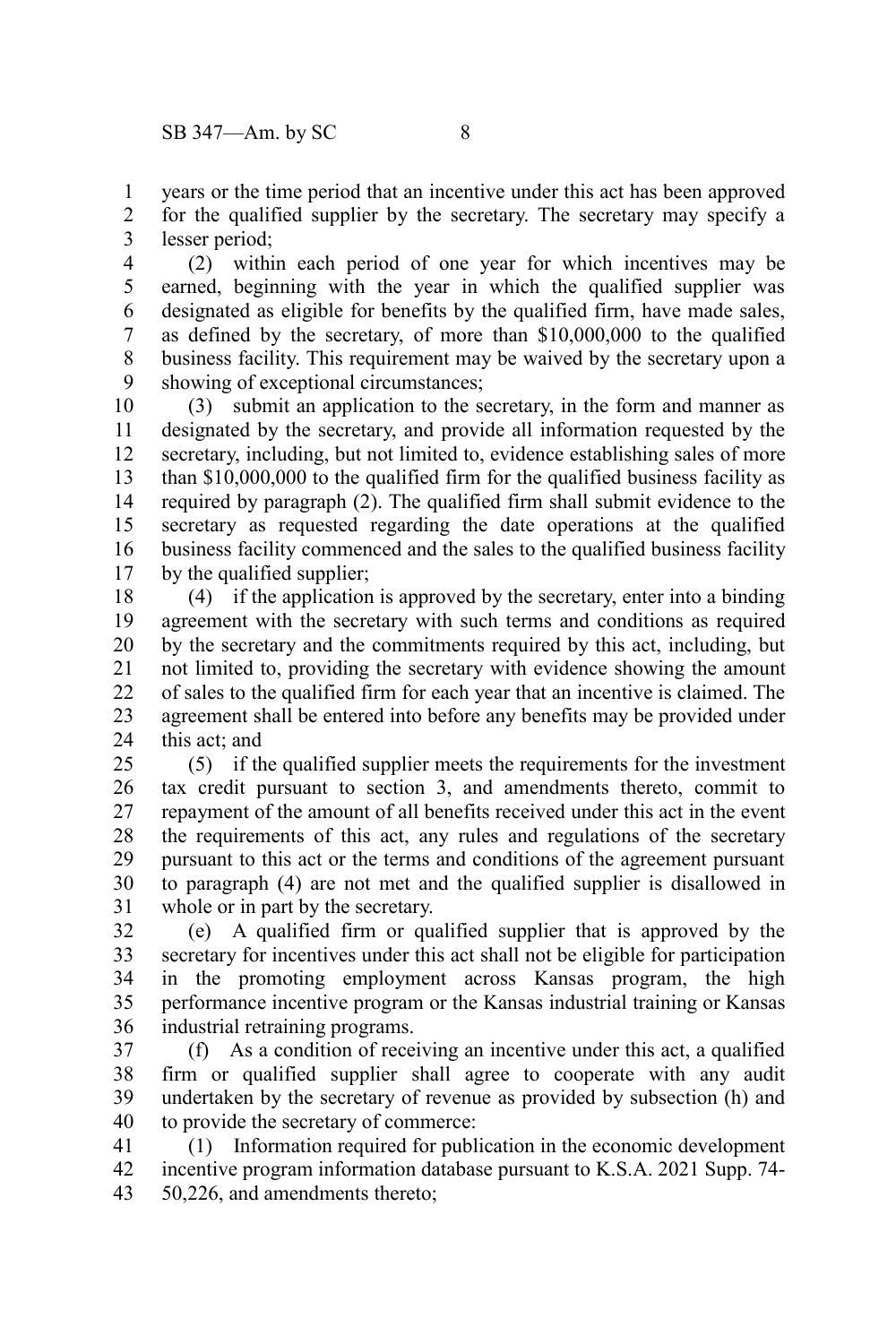(2) information reasonably required for the secretary's report pursuant to section  $\Theta$  *11*, and amendments thereto; 1 2

3

(3) information required by the secretary of commerce or the secretary of revenue pursuant to subsections (g) and (h); and 4

5 6

(4) reasonable access by the secretary or the secretary's agents to the qualified business facility during business hours.

(g) (1) The secretary shall conduct an annual review of the activities undertaken by a qualified firm or qualified supplier to ensure that the qualified firm or qualified supplier remains in good standing with the state and in compliance with the provisions of this act, any rules and regulations adopted by the secretary with respect to this act and any agreement entered into pursuant to this act and continues to meet the requirements for the benefits provided under this act. The secretary of commerce shall certify annually to the secretary of revenue that the qualified firm meets the criteria for designation as a qualified firm and is eligible for such benefits. The secretary of commerce may obtain any and all information reasonably necessary to determine such eligibility. Such information shall be confidential to the same extent as information provided to the secretary to determine eligibility pursuant to K.S.A. 74-50,131, and amendments thereto. 7 8 9 10 11 12 13 14 15 16 17 18 19 20

(2) Confidential financial information, any trade secret or other information that, if known, would place the qualified firm at a disadvantage in the marketplace or would significantly interfere with the purposes of this act in the judgment of the secretary that is obtained under this section shall not be subject to disclosure pursuant to K.S.A. 45-215 et seq., and amendments thereto, but shall upon request be made available to the legislative post audit division. The provisions of this paragraph shall expire on July 1, 2027, unless the legislature reviews and reenacts such provisions pursuant to K.S.A. 45-229, and amendments thereto, prior to July 1, 2027. 21 22 23 24 25 26 27 28 29 30

(h) The books and records concerning investments made, sales, employment and wages of any employees for which the qualified firm, qualified supplier or third party has retained any Kansas payroll withholding taxes or any other financial, employee or other records that pertain to eligibility for benefits or compliance with the requirements of this act shall be available for inspection by the secretary or the secretary's duly authorized agents or employees during business hours on at least 10 days' prior written notice. The secretary may request the department of revenue to audit the qualified firm or qualified supplier, or a third party if applicable, for compliance with the provisions of this act. 31 32 33 34 35 36 37 38 39 40

(i) The secretary of revenue, in consultation with the secretary of commerce, shall develop a form that shall be completed annually by any qualified firm or qualified supplier that received any tax benefit pursuant 41 42 43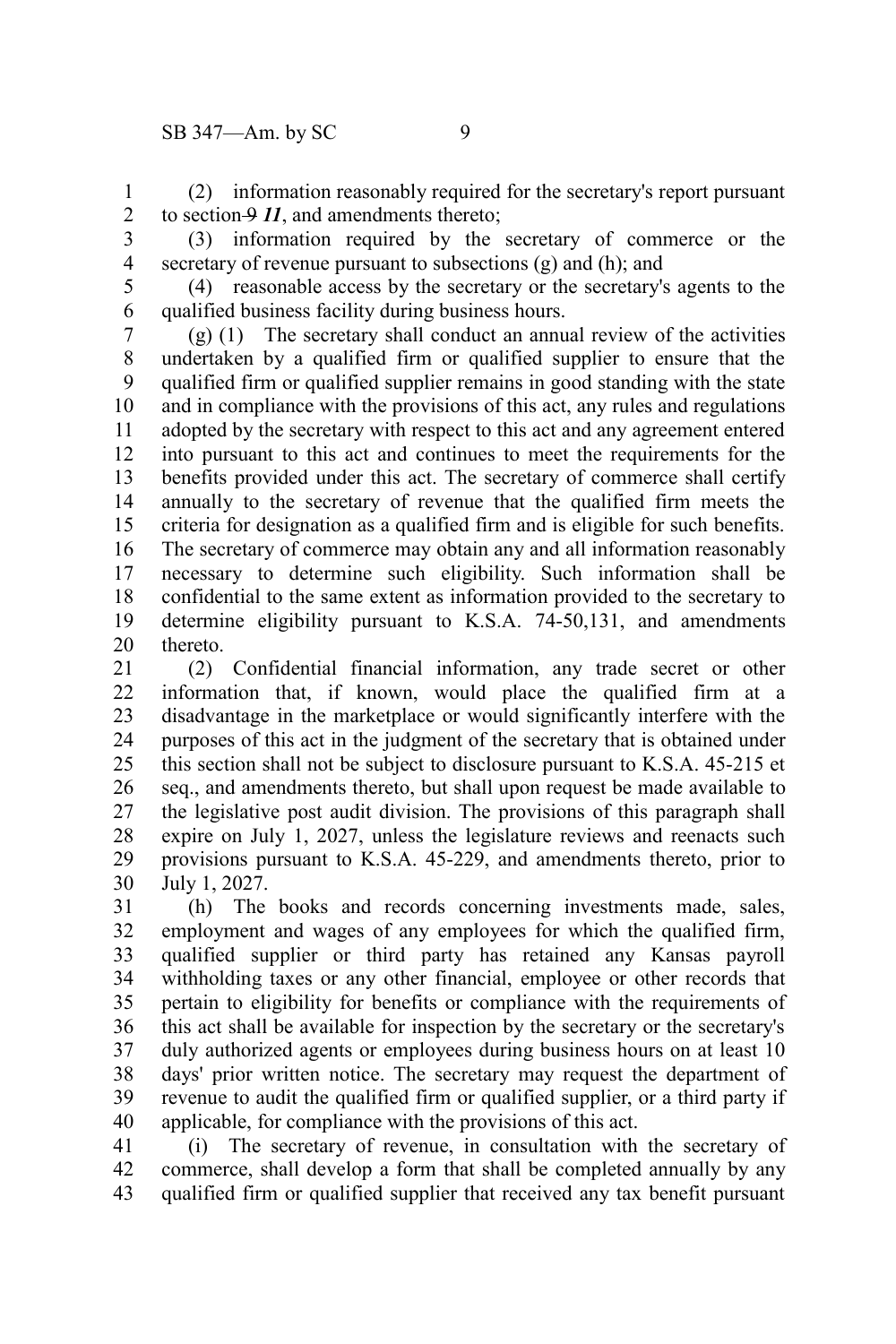to this section and section 3 or 4, and amendments thereto. Such form shall request, at a minimum, the information required by K.S.A.  $79-32,243(a)(1)$ through (a)(6), and amendments thereto, and such other information as shall reasonably be required by the secretary of revenue and the secretary of commerce. The contents of the completed form shall be confidential except as provided in K.S.A. 79-3234, and amendments thereto. 1 2 3 4 5 6

(j) The secretary of commerce or the secretary of revenue may adopt rules and regulations for the implementation of this act. 7 8

New Sec. 3. (a) For taxable years commencing after December 31, 2021, a qualified firm or qualified supplier that makes a qualified business investment in a qualified business facility and meets the requirements of section 2, and amendments thereto, and of this section shall be allowed a credit for such investment as provided by this section against the tax imposed by the Kansas income tax act, the premium tax or privilege fees imposed pursuant to K.S.A. 40-252, and amendments thereto, or the privilege tax as measured by the net income of financial institutions imposed pursuant to article 11 of chapter 79 of the Kansas Statutes Annotated, and amendments thereto. The credit shall be earned by the taxpayer each taxable year based on the amount of the qualified investment made in that taxable year as further provided in this section. The amount of the credit that is earned each taxable year shall not be claimed by the taxpayer in the taxable year that such credit is earned but shall be divided into three equal portions or installments. In the case of a qualified firm, a  $\frac{1}{3}$  portion or installment shall be claimed by the qualified firm commencing with the taxable year after the credit is earned and a second and third such portion or installment, respectively, shall be claimed in each of the next successive two taxable years. In the case of a qualified supplier, a  $\frac{1}{3}$  portion or installment shall first be claimed commencing with the taxable year that the qualified firm that selected the qualified supplier as eligible for benefits under this act substantially completes the qualified business facility, as determined by the secretary. 9 10 11 12 13 14 15 16 17 18 19 20 21 22 23 24 25 26 27 28 29 30 31

(b) The amount of the tax credit earned in a taxable year shall be up to 15%, at the discretion of the secretary, of the amount of the qualified investment that is invested during such taxable year. In determining such percentage, the secretary shall consider factors including the extent of prospective new employment, the quality of new jobs and wage or salary levels, the total amount of investment, the potential for development of the industry in this state and the potential for ancillary industry development and indirect economic development. *The secretary shall also consider factors pursuant to subsection (d).* Such percentage shall be set forth in the agreement pursuant to section 2, and amendments thereto. The total qualified investment shall be completed within five taxable years commencing from the date of such agreement. In the case of a qualified 32 33 34 35 36 37 38 39 40 41 42 43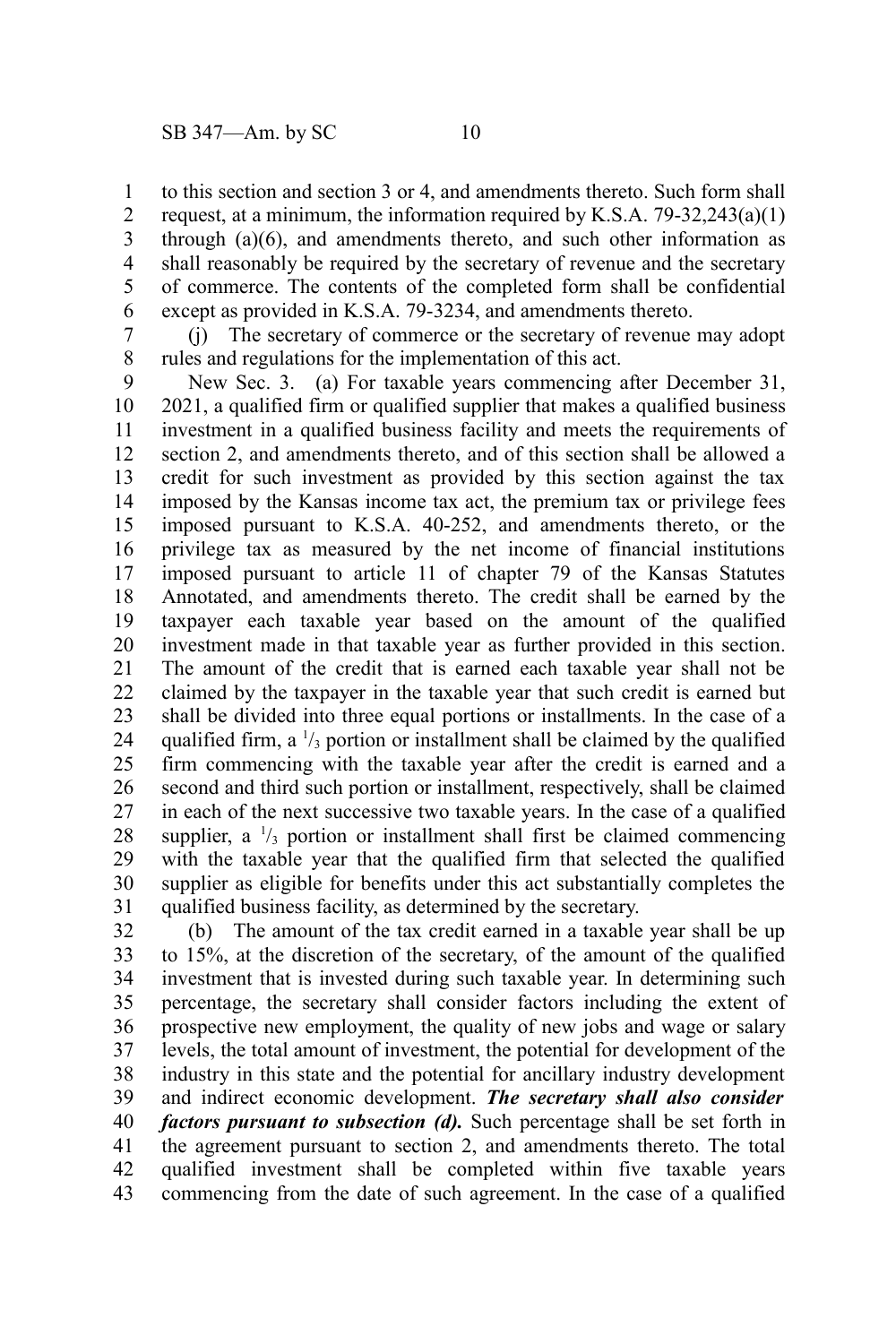firm, the total amount of the qualified investment shall be at least \$1,000,000,000. The qualified firm or qualified supplier shall repay to the state all tax credits received if the total qualified investment is not completed. 1 2 3 4

(c) The secretary of commerce shall set forth in the agreement pursuant to section 2, and amendments thereto, a percentage of the earned tax credit that may be refundable when claimed, as provided in subsection (a). The percentage shall be determined as provided in subsection (d). Such percentage of a tax credit installment may be refundable to suchtaxpayer if the amount of the installment claimed for that taxable year exceeds the taxpayer's tax liability for such year. The secretary shall set forth in the agreement any additional provisions, if necessary, regarding disposition of the earned tax credits. No earned tax credit shall be refundable after the three successive taxable years period that a portion or installment of such credit may be claimed. An installment portion of an earned tax credit that is not refunded *remaining after such installment has been applied against the taxpayer's tax liability* shall be carried forward for application-first against the taxpayer's tax liability in the next successive tax year<del> or for refund, as the case may be,</del> within the three taxable year period *of time that the earned tax credit may be claimed*. An installment portion of an earned tax credit that has not been applied against the taxpayer's tax liability or refunded at the end of the third successive taxable year period that installment portions of such earned tax credit may be claimed shall be forfeited. *An earned tax credit, or any portion thereof, shall not be refundable.* 5 6 7 8 9 10 11 12 13 14 15 16 17 18 19 20 21 22 23 24 25

(d) The base percentage that may be refundable in each taxable year of the <sup>+</sup>/<sub>3</sub> portion of an earned tax credit that may be claimed, as provided by subsection (a), shall be 50%. The secretary may provide for an additional percentage that may be refundable up to 100% of the totaleligible earned credit. *In addition to the factors set forth in subsection (b),* the secretary shall base the additional *determination of the* percentage *of the tax credit that may be earned by the taxpayer in a taxable year* on the qualified firm or qualified supplier meeting specified goals that shall be set forth in the agreement. Such goals shall include targets for the: 26 27 28 29 30 31 32 33 34 35

36

39

(1) Creation of new jobs, including new jobs for suppliers;

(2) benefit to the local, regional or state economy, including the development of suppliers in Kansas; 37 38

(3) amount of capital investment;

(4) benefit to the development of the qualified firm's industry in Kansas; or 40 41

(5) other measures or goals, if any, of the secretary consistent with the purposes of this act. 42 43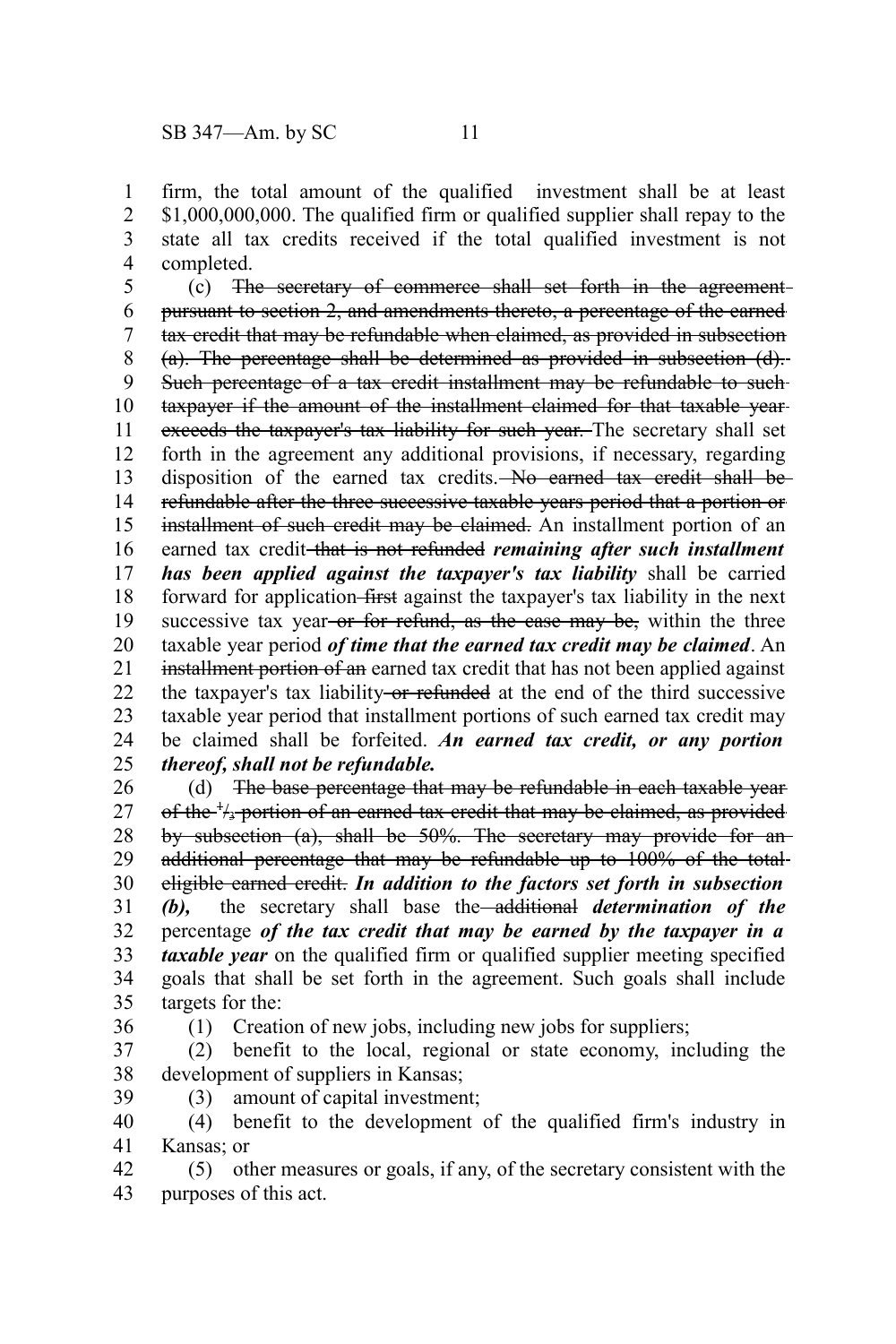(e) The qualified firm or qualified supplier shall meet the requirements of this act, any rules and regulations of the secretary of commerce under this act and the terms of the agreement to receive a credit each year that a credit is earned or an installment portion of the earned credit is claimed. No credit shall be issued by the secretary of revenue unless the qualified firm or qualified supplier has been certified by the secretary of commerce as eligible as provided by section 2, and amendments thereto, for each taxable year the credit is claimed. The secretary of commerce shall provide such certifications to the secretary of revenue. 1 2 3 4 5 6 7 8 9 10

(f) In the event the tax credit awarded to the qualified firm or qualified supplier is later disallowed in whole or in part by the secretary of commerce or the secretary of revenue, the qualified firm or qualified supplier shall be liable for repayment to the state of the amount disallowed as provided by section 2, and amendments thereto. 11 12 13 14 15

(g) As a condition for claiming credits pursuant to this section, any qualified firm or qualified supplier shall provide information pursuant to K.S.A. 79-32,243, and amendments thereto, as part of the tax return in which such credits are claimed. Such credits shall not be denied solely on the basis of the contents of the information provided by the qualified firm pursuant to K.S.A. 79-32,243, and amendments thereto. 16 17 18 19 20 21

New Sec. 4. (a) For taxable years commencing after December 31, 2021, a qualified supplier that meets the requirements of section 2, and amendments thereto, and this section may be eligible to retain up to 65%, as determined by the secretary, of the qualified supplier's Kansas payroll withholding taxes under the Kansas withholding and declaration of estimated tax act for the qualified supplier's employees in a taxable year that such requirements are met. This benefit shall be available for a period of up to 10 successive taxable years. In determining the percentage and number of successive years, the secretary shall, at a minimum, consider the factors set forth in sections 3(b) and (d), and amendments thereto, as applicable. Qualified suppliers that have been selected by a qualified firm for benefit eligibility, and that meet the sales amount requirement, as provided by section 2, and amendments thereto, may be eligible to earn benefits of this section prior to the qualified firm's commencement of commercial operations at the qualified business facility. Any benefits shall only be awarded after the qualified firm that has selected the qualified supplier for benefit eligibility commences commercial operations. 22 23 24 25 26 27 28 29 30 31 32 33 34 35 36 37 38

(b) For purposes of the benefit under this section, a qualified supplier may utilize or contract with a third-party employer to perform services whereby the third-party employer: 39 40 41

(1) Serves as the legal employer of the qualified supplier's employees providing services to the qualified supplier; 42 43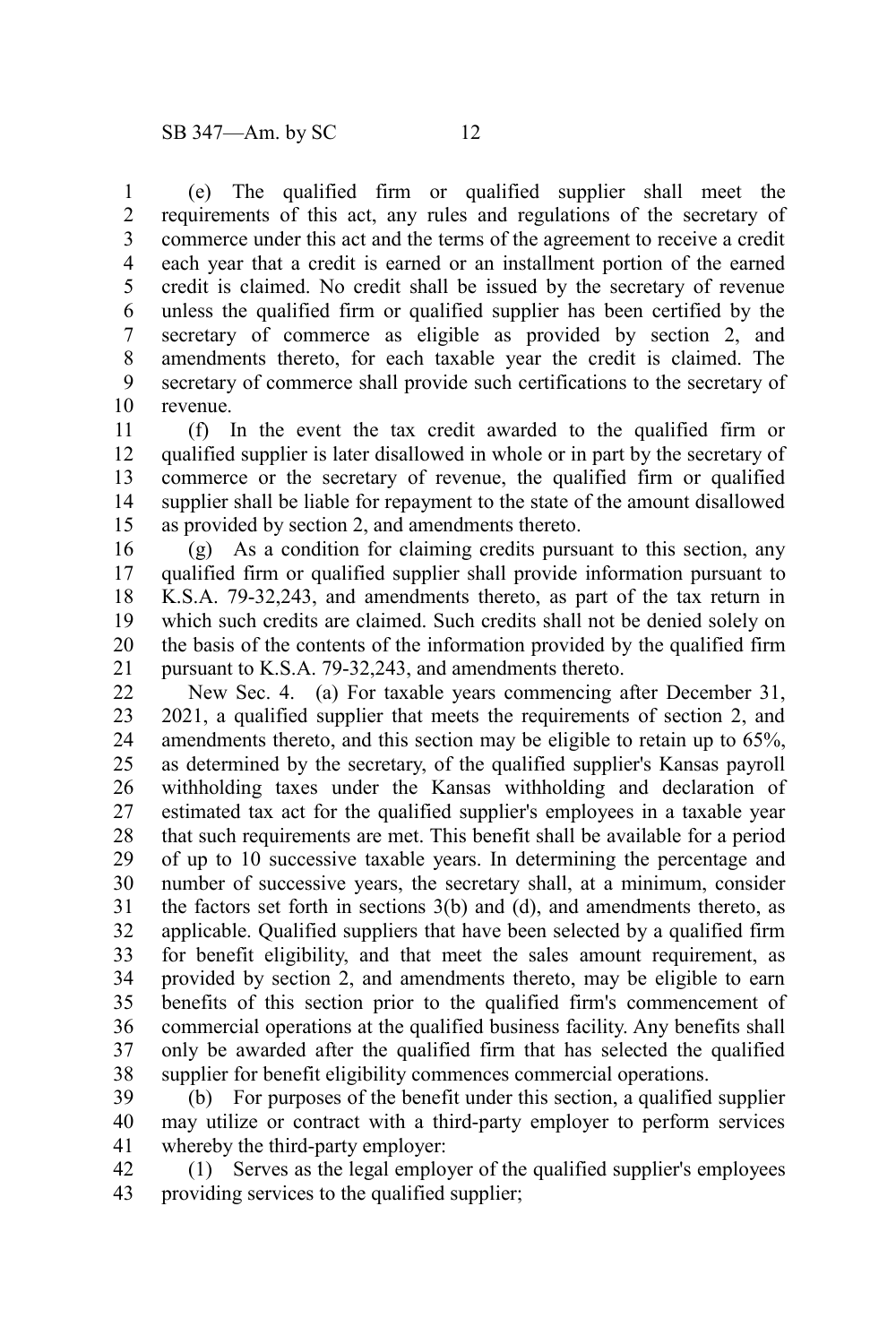1

(2) performs such services in Kansas; and

(3) is subject to, and the qualified supplier's employees are subject to, the Kansas withholding and declaration of estimated tax act. 2 3

(c) The qualified supplier shall submit an application to the secretary of commerce in the form and manner required by the secretary and provide all information requested by the secretary. If approved by the secretary, the qualified supplier shall enter into an agreement with the secretary, as required pursuant to section 2, and amendments thereto, with such terms and conditions as may be required by the secretary. In addition, the agreement shall set forth the percentage of payroll withholding taxes to be retained each year and any requirements or performance targets to receive such benefits, as determined by the secretary. If necessary, the secretary may also enter into an agreement with any third party described in subsection (b), or such third party may be a party to an agreement between the qualified supplier and the secretary. 4 5 6 7 8 9 10 11 12 13 14 15

(d) The agreement between the secretary of commerce and the qualified supplier shall specify that, if the qualified supplier fails to comply with the terms and conditions set forth in the agreement or fails to comply with the provisions set forth in this act, the secretary may terminate the agreement. If such agreement is terminated, the qualified supplier shall not be entitled to any further benefits provided under this section and shall be required to remit to the state an amount equal to the aggregate Kansas payroll withholding taxes retained by the qualified supplier, or remitted to the qualified supplier by a third party, pursuant to this act as of the date the agreement is terminated. 16 17 18 19 20 21 22 23 24 25

(e) For each year that the agreement is in effect, the secretary of commerce shall certify to the secretary of revenue: 26 27

(1) That the qualified supplier is eligible to receive benefits under this act and the terms of the agreement; 28 29

(2) the number of employees;

30 31

(3) the amount of gross wages being paid to each such employee; and

(4) the percentage of payroll withholding taxes to be retained by the qualified supplier. 32 33

(f) Any qualified supplier that has entered into an agreement with the secretary of commerce pursuant to this section and section 2, and amendments thereto, and is eligible to receive benefits pursuant to this section, shall complete and submit to the department of revenue the amount of Kansas payroll withholding tax being retained by the qualified supplier in the form and manner prescribed by the director of taxation. 34 35 36 37 38 39

(g) The secretary of revenue and the secretary of commerce shall cooperate to develop and coordinate procedures to implement the provisions of this act. 40 41 42

New Sec. 5. (a) On and after July 1, 2022, a qualified firm that meets 43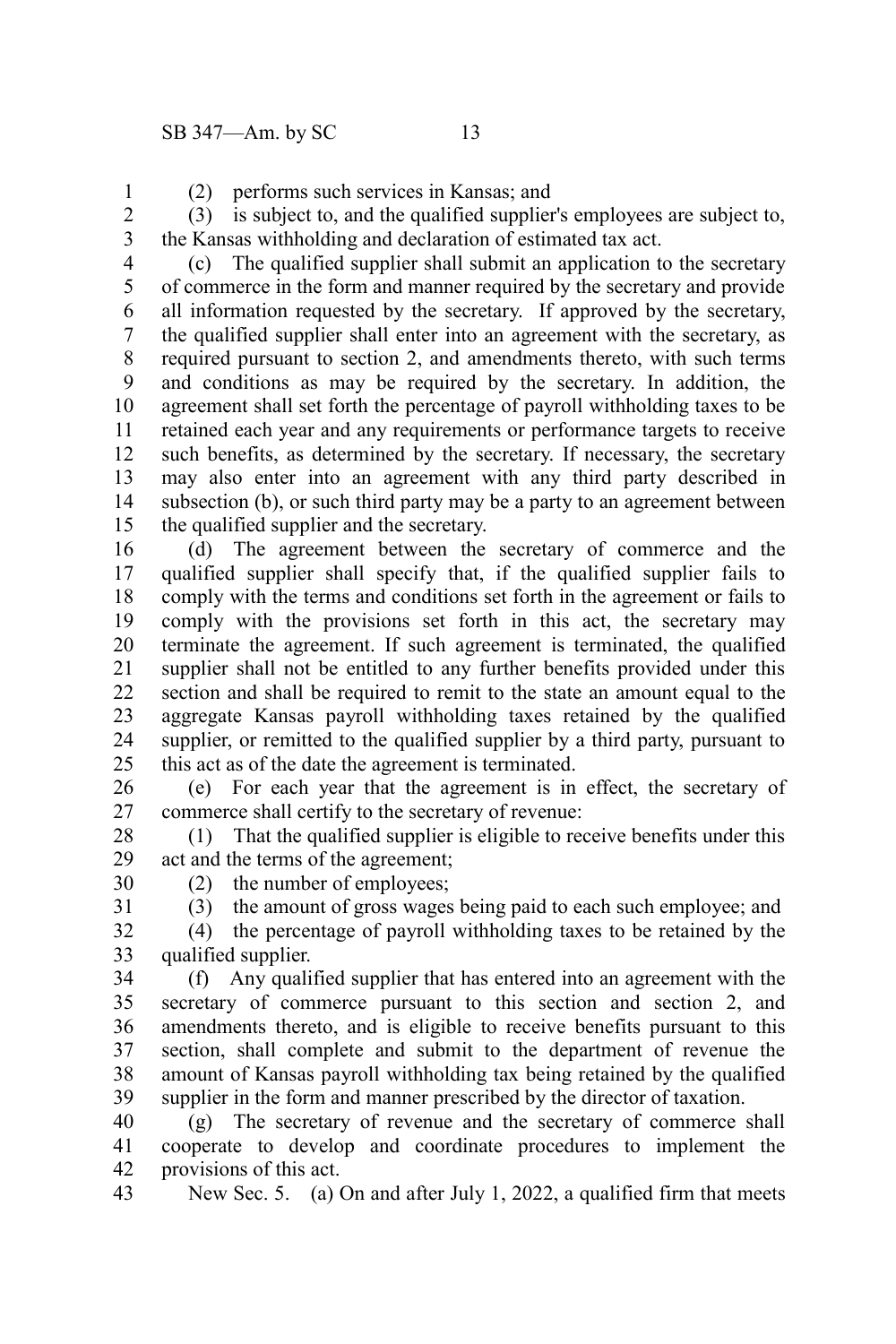the requirements of section 2, and amendments thereto, and this section may be eligible for partial reimbursement of total payroll costs paid to qualified business facility employees during a taxable year, as approved by the secretary of commerce. 1 2 3 4

(b) As determined by the secretary a qualified firm shall be eligible for such reimbursement commencing on the date the qualified firm: 5 6

(1) Enters into an agreement with the secretary as provided in section 2, and amendments thereto; 7 8

(2) commences construction of the qualified business facility; or

(3) commences commercial operations at the qualified business facility. 10 11

(c) The amount of the reimbursement each year shall be up to 10%, as allowed by the secretary, of the total payroll costs for that year, as determined by the secretary. The secretary may grant such reimbursement for up to 10 successive years. In determining the percentage and number of successive years, the secretary shall, at a minimum, consider the factors set forth in sections 3(b) and (d), and amendments thereto, as applicable. 12 13 14 15 16 17

(d) To be eligible for the reimbursement, the qualified firm shall submit an application to the secretary in the form and manner required by the secretary and provide all information requested by the secretary. If approved by the secretary, the qualified firm shall enter into an agreement with the secretary with such terms and conditions as required by the secretary and this section. 18 19 20 21 22 23

24

9

(e) No claim for a reimbursement shall be paid unless the:

(1) Qualified firm has met all requirements of section 2, and amendments thereto, including entering into an agreement with the secretary of commerce that includes a commitment to make a qualified investment in the qualified business facility of at least \$1,000,000,000 within a period of five taxable years; 25 26 27 28 29

(2) secretary of commerce has certified, for each year for which a reimbursement is claimed, that the qualified firm meets all requirements of this act, rules and regulations of the secretary, if any, and the agreement entered into pursuant to section 2, and amendments thereto, and this section; and 30 31 32 33 34

(3) qualified firm has filed a claim with the secretary of commerce in the form and manner required by the secretary and including evidence as required by the secretary showing the amount of total payroll costs for the year the reimbursement is claimed. 35 36 37 38

(f) Subject to appropriations therefor, the allowable amount of such claim as determined by the secretary shall be paid to the qualified firm from the attracting powerful economic expansion payroll incentive fund, established by section 6, and amendments thereto, upon warrants of the director of accounts and reports pursuant to vouchers approved by the 39 40 41 42 43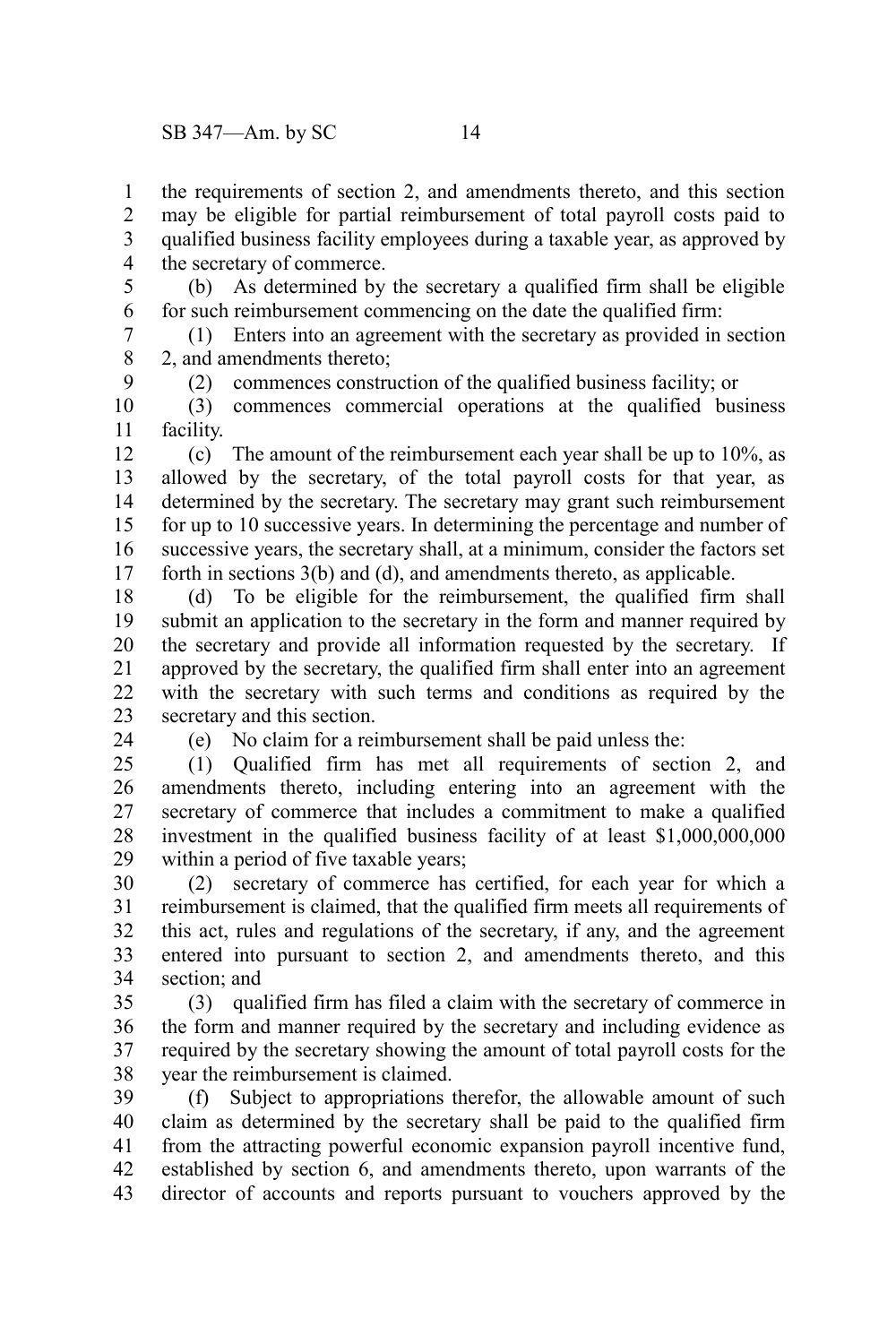secretary or by any person designated by the secretary. No interest shall be allowed on any payment made to a qualified firm pursuant to this section. 1 2

New Sec. 6. There is hereby established in the state treasury the attracting powerful economic expansion payroll incentive fund to be administered by the secretary of commerce. All moneys credited to the attracting powerful economic expansion payroll incentive fund shall be used by the Kansas department of commerce only for purposes related to partial reimbursement of qualified firms for total payroll costs pursuant to the provisions of sections 2 and 5, and amendments thereto. All expenditures from the attracting powerful economic expansion payroll incentive fund shall be made in accordance with appropriation acts upon warrants of the director of accounts and reports issued pursuant to vouchers approved by the secretary of commerce or the secretary's designee. 3 4 5 6 7 8 9 10 11 12 13 14

New Sec. 7. (a) On and after July 1, 2022, a qualified firm or a qualified supplier that meets the requirements of section 2, and amendments thereto, and this section and that has entered into an agreement with the secretary, as provided by section 2, and amendments thereto, may be eligible for reimbursement of up to 50% of training and education eligible expenses for training or education completed for new employees in each year for up to five successive years, and up to an annual amount of \$5,000,000, as determined by the secretary and as provided by this section. In determining the percentage, the number of successive years and the maximum annual amount, the secretary shall, at a minimum, consider the factors set forth in sections 3(b) and (d), and amendments thereto, as applicable. 15 16 17 18 19 20 21 22 23 24 25 26

(b) (1) Qualified firms shall be eligible commencing with the year in which the qualified firm enters into an agreement with the secretary, as provided in section 2, and amendments thereto, commences construction of the qualified business facility or commences commercial operations at the qualified business facility, as determined by the secretary. 27 28 29 30 31

(2) Qualified suppliers shall be eligible commencing with the year in which the qualified firm has selected the qualified supplier for benefit eligibility pursuant to section 2, and amendments thereto, but shall not be awarded such benefits until the qualified business facility commences commercial operations. 32 33 34 35 36

(c) The qualified firm or qualified supplier shall submit an application to the secretary in the form and manner required by the secretary and provide all information requested by the secretary, as provided by section 2, and amendments thereto. If approved by the secretary, the qualified firm or qualified supplier shall enter into an agreement with the secretary with such terms and conditions as may be required by the secretary and commitments required by this act, as provided pursuant to section 2, and 37 38 39 40 41 42 43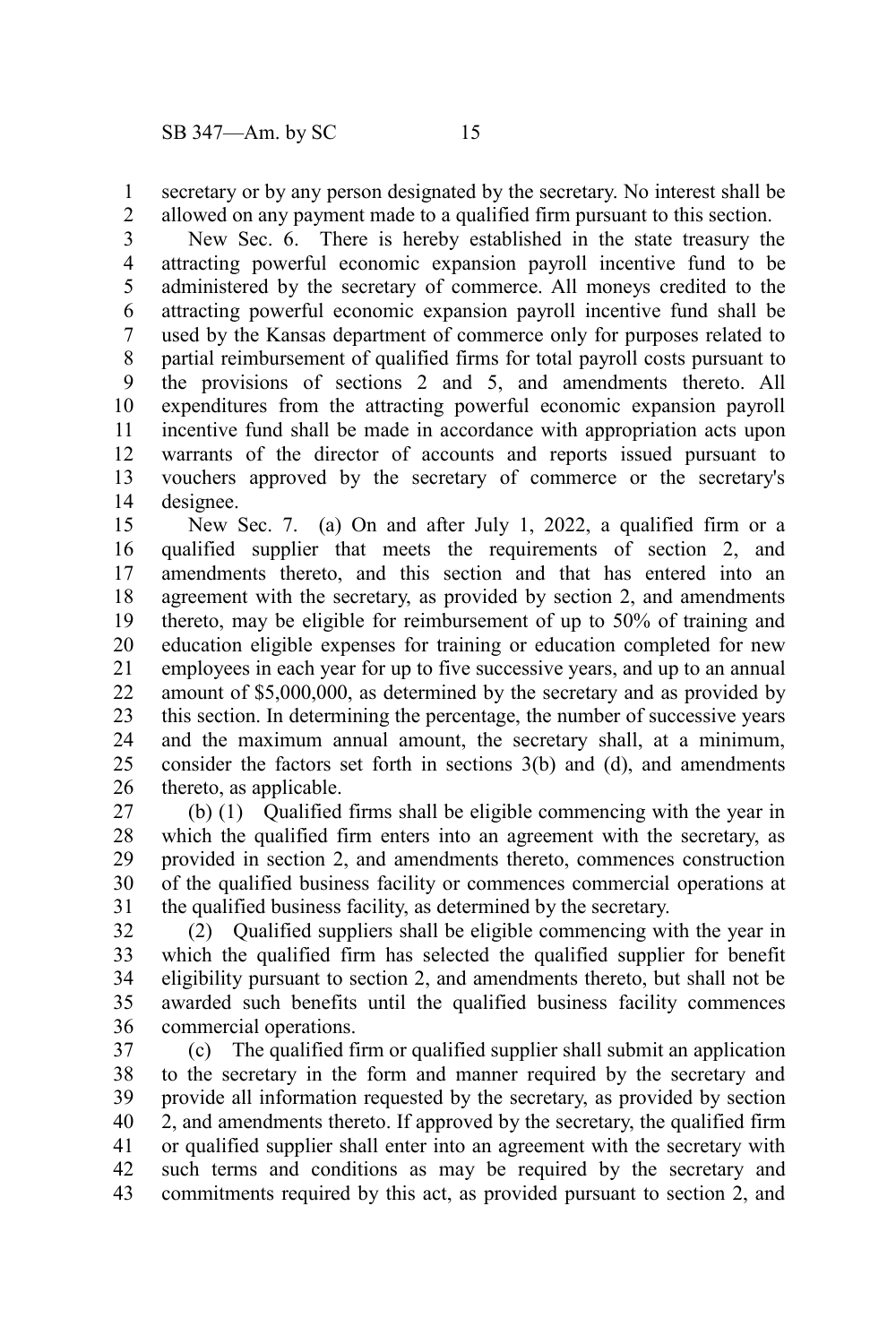amendments thereto. The agreement shall set forth the maximum amount of the incentive that may be received for each year and shall require an annual showing of eligibility, including evidence showing the number of new hires and amount of eligible training and education expense, for each year the incentive is claimed. 1 2 3 4 5

(d) Subject to appropriations therefor, reimbursement in the amount approved by the secretary and pursuant to the terms of the agreement and the limitations of subsection (a) shall be made by the secretary from the attracting powerful economic expansion new employee training and education fund established in section 8, and amendments thereto, in accordance with appropriation acts upon warrants of the director of accounts and reports issued pursuant to vouchers approved by the secretary of commerce or the secretary's designee. 6 7 8 9 10 11 12 13

(e) No reimbursement shall be issued unless the qualified firm or the qualified supplier has been certified by the secretary, as provided in section 2, and amendments thereto, as meeting all requirements of this act, any rules and regulations of the secretary and the agreement executed pursuant to section 2, and amendments thereto. 14 15 16 17 18

New Sec. 8. There is hereby established in the state treasury the attracting powerful economic expansion new employee training and education fund to be administered by the secretary of commerce. All moneys credited to the attracting powerful economic expansion new employee training and education fund shall be used by the Kansas department of commerce only for purposes related to reimbursement of qualified firms and qualified suppliers for training and education eligible expenses pursuant to the provisions of sections 2 and 7, and amendments thereto. All expenditures from the attracting powerful economic expansion new employee training and education fund shall be made in accordance with appropriation acts upon warrants of the director of accounts and reports issued pursuant to vouchers approved by the secretary of commerce or the secretary's designee. 19 20 21 22 23 24 25 26 27 28 29 30 31

New Sec. 9. (a) The following described property, to the extent herein specified, shall be exempt from 50% of all real property taxes levied under the laws of Kansas: Any new manufacturing property or new headquarters located in a foreign trade zone program. 32 33 34 35

(b) The provisions of subsection (a) shall apply from and after the completion of construction of such property and continue only for a period as determined by the secretary that the manufacturing operations or headquarters operations continue and constitute active participation, to the extent applicable, in the foreign trade zone program. 36 37 38 39 40

(c) The provisions of this section shall apply to all taxable years beginning after December 31, 2021. 41 42

(d) As used in this section: 43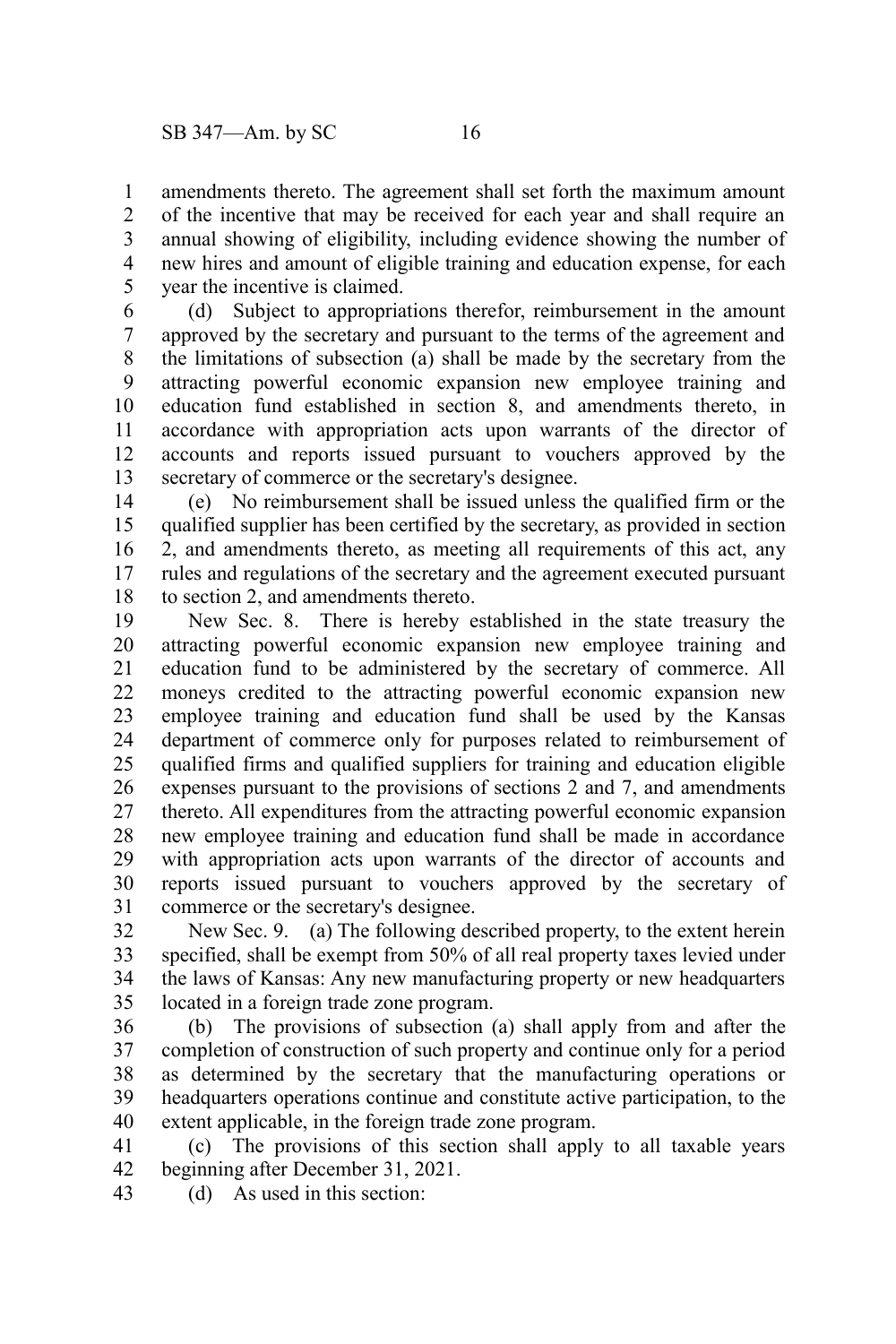(1) "New manufacturing property" means any real property purchased or constructed after December 31, 2021, that is a qualified business facility owned by a qualified firm or a qualified supplier, as defined in paragraph (3), provided such property is regularly used to manufacture and produce goods for one or more of the following industries, as determined by the secretary of commerce: 1 2 3 4 5 6 7

- (A) Advanced manufacturing;
- (B) aerospace; 8

9

11

- (C) distribution, logistics and transportation;
- (D) food and agriculture; or 10
	- (E) professional and technical services.

(2) "Headquarters" means the same as defined in section 1, and amendments thereto, that is owned by a qualified firm or qualified supplier, as defined in paragraph  $(3)$ . 12 13 14

(3) "Qualified firm" or "qualified supplier" means a "qualified firm" or a "qualified supplier" as defined in section 1, and amendments thereto, that has met and is in compliance with the requirements of section 2, and amendments thereto, including, with respect to a qualified firm, the requirement of investment of at least \$1,000,000,000 over a period of five years in the new manufacturing property or new headquarters property located in a foreign trade zone program. 15 16 17 18 19 20 21

New Sec. 10. (a) On and after the effective date of this act, a qualified firm or a qualified supplier that meets the requirements of section 2, and amendments thereto, and this section may be eligible for a sales tax exemption under the provisions of K.S.A. 79-3606(oooo), and amendments thereto. 22 23 24 25 26

(b) (1) Qualified firms shall be eligible commencing on the date the qualified firm commences construction of the qualified business facility, as determined by the secretary of commerce, or an earlier date if agreed by the secretary and incorporated into the agreement pursuant to section 2, and amendments thereto. 27 28 29 30 31

(2) Qualified suppliers shall be eligible commencing on the date that the qualified firm selected the qualified supplier for benefit eligibility pursuant to section 2, and amendments thereto. 32 33 34

(c) To be eligible to receive the sales tax exemption, the qualified firm or qualified supplier shall have been approved by and entered into an agreement with the secretary for a qualified investment in a qualified business facility *including, with respect to a qualified firm, a requirement of an investment* of at least \$1,000,000,000 pursuant to the requirements of sections *section* 2-and 3, and amendments thereto. The secretary of commerce shall provide notice to the secretary of revenue regarding an approval of a sales tax exemption under this section. The sales tax exemption shall be valid until construction of the qualified 35 36 37 38 39 40 41 42 43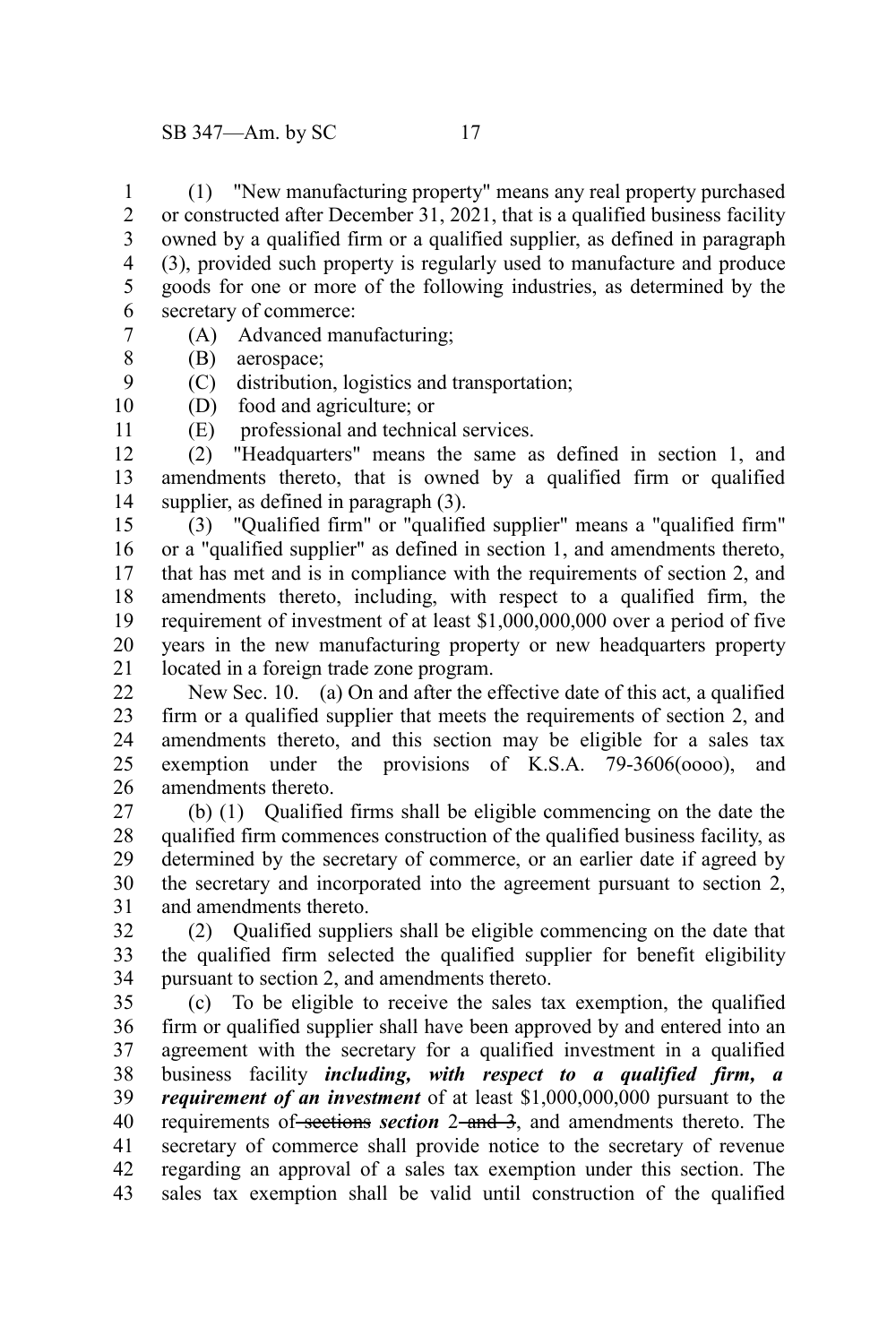business facility has been completed or the date specified for completion of the qualified business facility in the agreement executed pursuant to section 2, and amendments thereto, whichever occurs first. No sales tax exemption shall be issued by the secretary of revenue unless the qualified firm or the qualified supplier has been certified by the secretary of commerce, as provided in section 2, and amendments thereto, as meeting all requirements of this act, the rules and regulations of the secretary, if any, and the agreement executed pursuant to section 2, and amendments thereto. 1 2 3 4 5 6 7 8 9

(d) A sales tax exemption shall be revoked by the secretary of revenue upon notification by the secretary of commerce that the qualified firm or qualified supplier has been disapproved by the secretary of commerce. 10 11 12 13

New Sec. 11. (a) On or before January 31 of each year, the secretary of commerce shall transmit to the governor, the senate standing committees on assessment and taxation and commerce and the house of representatives standing committees on taxation and commerce, labor and economic development, or any successor committee, a report based on information received from each qualified firm or qualified supplier receiving benefits under this act, describing, at a minimum, the following: (1) The names of the qualified firms or qualified suppliers; 14 15 16 17 18 19 20

21  $22$ 

(2) the types of qualified firms or qualified suppliers utilizing the act;

(3) the location of such companies and the location, description and economic and industry impact of such companies' business operations in Kansas; 23 24 25

(4) the number of new employees hired; 26

(5) the wages paid for such new employees; (6) the annual and cumulative amount of investments made;

27 28 29

(7) the annual amount of each benefit provided under this act;

(8) the estimated net state fiscal impact, including the direct and indirect new state taxes derived from the new employees hired; and 30 31

(9) an estimate of the multiplier effect on the Kansas economy of the benefits received under this act. 32 33

(b) Commencing on the effective date of this act, the secretary of commerce shall transmit quarterly to the chairpersons of the senate standing committee on commerce and the house of representatives standing committee on commerce, labor and economic development, or any successor committee, a report on the number of projects that may qualify for incentives under this act. 34 35 36 37 38 39

*New Sec. 12. (a) Commencing with fiscal year 2022, in any fiscal year that a qualified firm or qualified supplier receives benefits under the advancing powerful economic expansion act, sections 1 through 12,* 40 41 42

*and amendments thereto, the secretary of commerce shall certify such* 43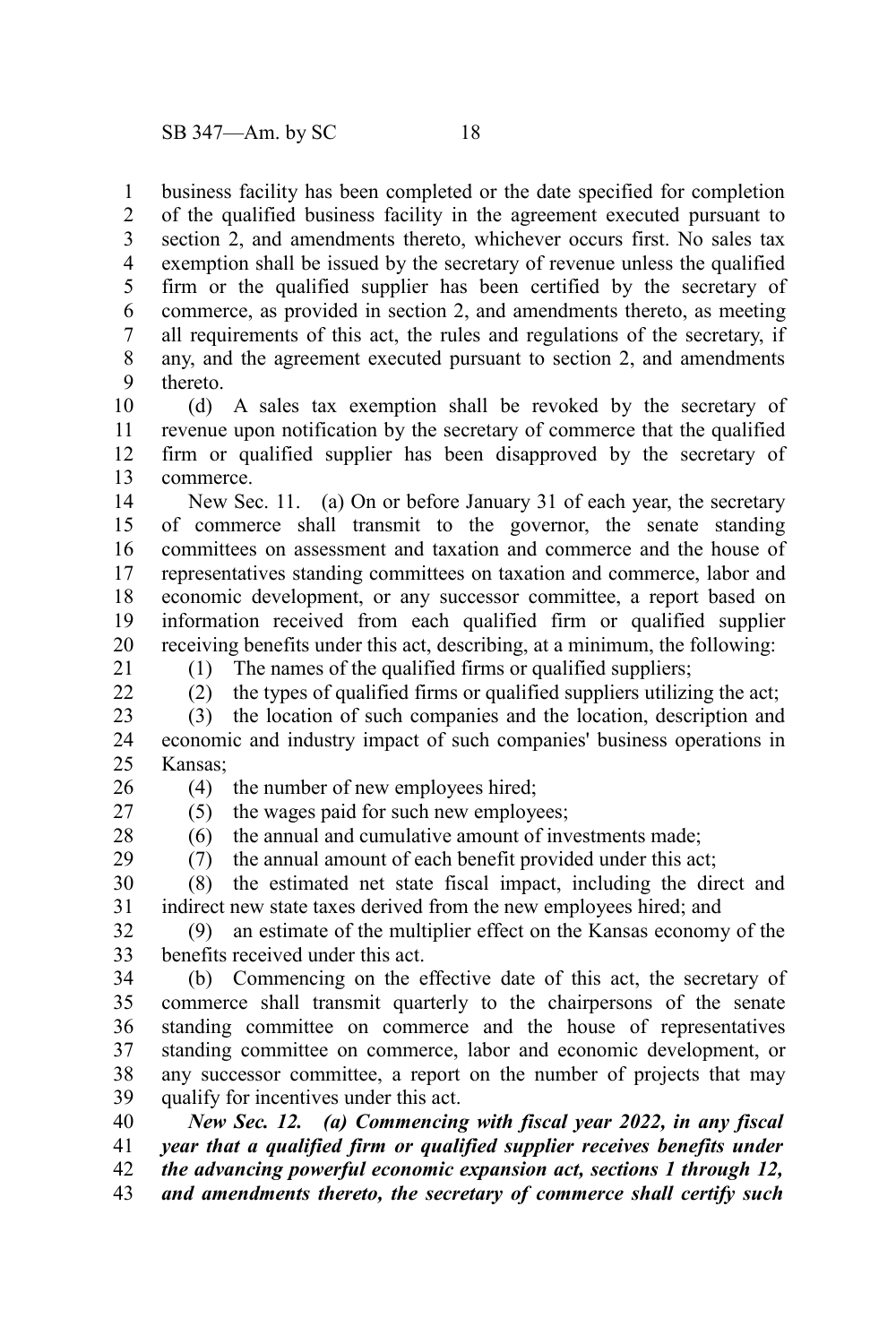*fact to the secretary of revenue, the director of the budget and the director of legislative research. Such certification shall be made when such fact is known to the secretary, but in any event on or before June 30 of such fiscal year.* 1 2 3 4

*(b) Upon receipt of such certification, the secretary of revenue shall adjust the corporate income tax rate imposed pursuant to the provisions of K.S.A. 79-32,110, and amendments thereto, to go into effect for the next tax year by reducing the rate by 0.5%.* 5 6 7 8

*(c) The rate reduction of 0.5% shall be applied first to reduce the normal tax on corporations imposed pursuant to K.S.A. 79-32,110, and amendments thereto. Upon the normal tax on corporations being reduced to 0%, the rate reduction shall next be applied to the surtax on corporations until reduced to 0%.* 9 10 11 12 13

*(d) The secretary of revenue shall report any reduction in corporate income tax rates pursuant to this section to the chairpersons of the senate standing committees on assessment and taxation and commerce, the chairpersons of the house of representatives standing committees on commerce, labor and economic development and taxation and the governor, and shall cause notice of any such reduction to be published in the Kansas register prior to September 15 of the calendar year immediately preceding the tax year in which such reduction takes effect.* 14 15 16 17 18 19 20 21

*Sec. 13. K.S.A. 79-32,110 is hereby amended to read as follows: 79- 32,110. (a) Resident Individuals. Except as otherwise provided by K.S.A. 79-3220(a), and amendments thereto, a tax is hereby imposed upon the Kansas taxable income of every resident individual, which tax shall be computed in accordance with the following tax schedules:* 22 23 24 25 26

*(1) Married individuals filing joint returns.*

*(A) For tax year 2012:* 28

27

*If the taxable income is: The tax is: Not over \$30,000......................................3.5% of Kansas taxable income Over \$30,000 but not over \$60,000..........\$1,050 plus 6.25% of excess over \$30,000 Over \$60,000.............................................\$2,925 plus 6.45% of excess over \$60,000 (B) For tax year 2013: If the taxable income is: The tax is: Not over \$30,000......................................3.0% of Kansas taxable income Over \$30,000.............................................\$900 plus 4.9% of excess over \$30,000 (C) For tax year 2014: If the taxable income is: The tax is: Not over \$30,000......................................2.7% of Kansas taxable income Over \$30,000.............................................\$810 plus 4.8% of excess over* 29 30 31 32 33 34 35 36 37 38 39 40 41 42 43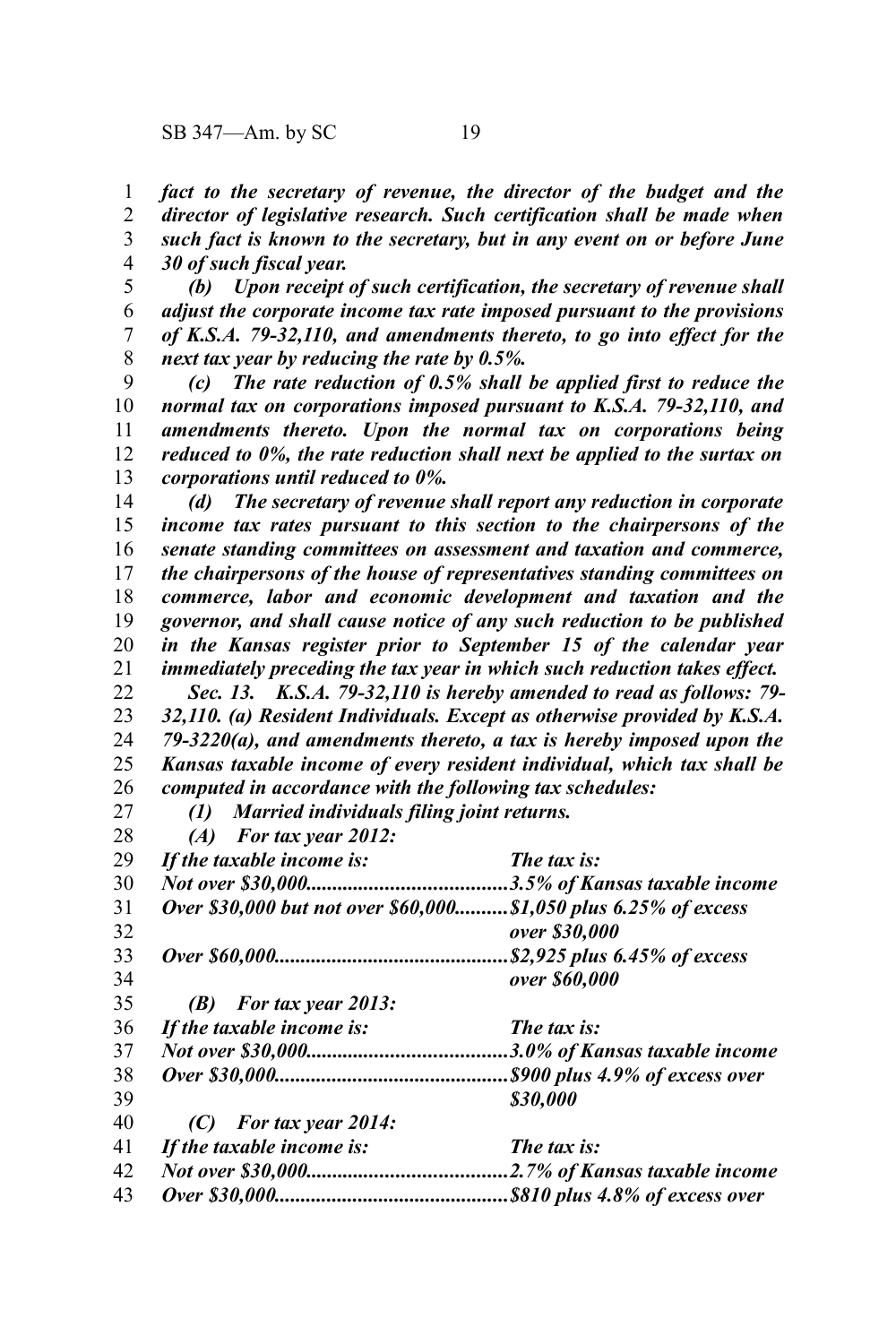SB 347—Am. by SC 20

| 1              |                                                                   | \$30,000      |
|----------------|-------------------------------------------------------------------|---------------|
| $\overline{c}$ | (D) For tax years $2015$ and $2016$ :                             |               |
| $\mathfrak{Z}$ | If the taxable income is:                                         | The tax is:   |
| $\overline{4}$ |                                                                   |               |
| 5              |                                                                   |               |
| 6              |                                                                   | \$30,000      |
| $\overline{7}$ | $(E)$ For tax year 2017:                                          |               |
| $\,$ 8 $\,$    | If the taxable income is:                                         | The tax is:   |
| 9              |                                                                   |               |
| 10             | Over \$30,000 but not over \$60,000\$870 plus 4.9% of excess over |               |
| 11             |                                                                   | \$30,000      |
| 12             |                                                                   |               |
| 13             |                                                                   | \$60,000      |
| 14             | (F) For tax year 2018, and all tax years thereafter:              |               |
| 15             |                                                                   |               |
| 16             |                                                                   |               |
| 17             | Over \$30,000 but not over \$60,000 \$930 plus 5.25% of excess    |               |
| 18             |                                                                   | over \$30,000 |
| 19             |                                                                   |               |
| 20             |                                                                   | over \$60,000 |
| 21             | (2) All other individuals.                                        |               |
| 22             | $(A)$ For tax year 2012:                                          |               |
| 23             | If the taxable income is:                                         | The tax is:   |
| 24             |                                                                   |               |
| 25             | Over \$15,000 but not over \$30,000 \$525 plus 6.25% of excess    |               |
| 26             |                                                                   | over \$15,000 |
| 27             |                                                                   |               |
| 28             |                                                                   | over \$30,000 |
| 29             | $(B)$ For tax year 2013:                                          |               |
| 30             | If the taxable income is:                                         | The tax is:   |
| 31             |                                                                   |               |
| 32             |                                                                   |               |
| 33             |                                                                   | \$15,000      |
| 34             | $(C)$ For tax year 2014:                                          |               |
| 35             | If the taxable income is:                                         | The tax is:   |
| 36             |                                                                   |               |
| 37             |                                                                   |               |
| 38             |                                                                   | \$15,000      |
| 39             | $(D)$ For tax years 2015 and 2016:                                |               |
| 40             | If the taxable income is:                                         | The tax is:   |
| 41             |                                                                   |               |
| 42             |                                                                   |               |
| 43             |                                                                   | \$15,000      |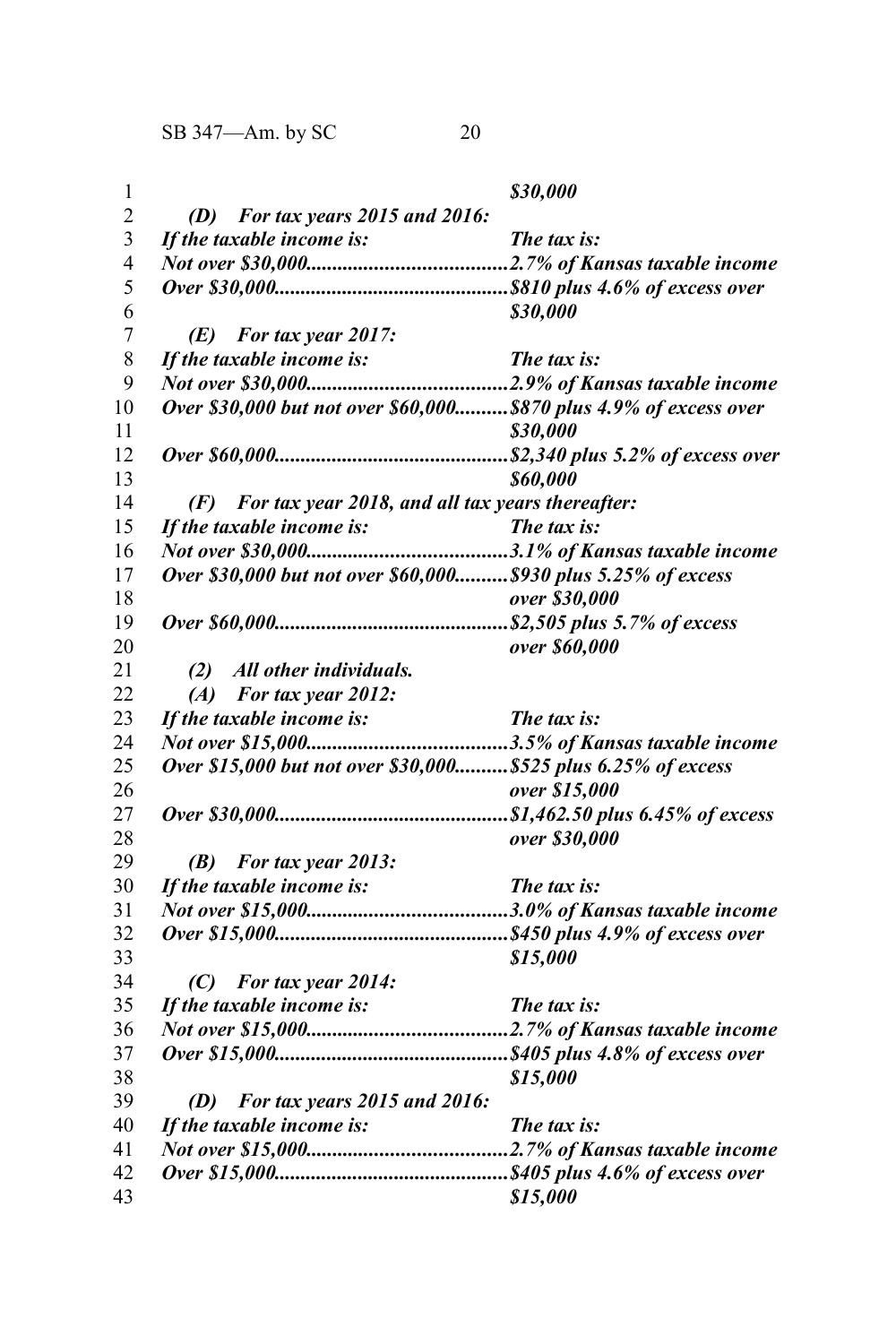|    | $(E)$ For tax year 2017:                                           |                                  |
|----|--------------------------------------------------------------------|----------------------------------|
| 2  | If the taxable income is:                                          | The tax is:                      |
| 3  |                                                                    | 2.9% of Kansas taxable income    |
| 4  | Over \$15,000 but not over \$30,000 \$435 plus 4.9% of excess over |                                  |
| 5  |                                                                    | \$15,000                         |
| 6  |                                                                    | \$1,170 plus 5.2% of excess over |
|    |                                                                    | \$30,000                         |
| 8  | For tax year 2018, and all tax years thereafter:<br>(F)            |                                  |
| 9  | If the taxable income is:                                          | The tax is:                      |
| 10 |                                                                    | 3.1% of Kansas taxable income    |
| 11 | Over \$15,000 but not over \$30,000 \$465 plus 5.25% of excess     |                                  |
| 12 |                                                                    | over \$15,000                    |
| 13 |                                                                    | \$1,252.50 plus 5.7% of excess   |
| 14 |                                                                    | over \$30,000                    |
|    |                                                                    |                                  |

*(b) Nonresident Individuals. A tax is hereby imposed upon the Kansas taxable income of every nonresident individual, which tax shall be an amount equal to the tax computed under subsection (a) as if the nonresident were a resident multiplied by the ratio of modified Kansas source income to Kansas adjusted gross income.* 15 16 17 18 19

*(c) Corporations. A tax is hereby imposed upon the Kansas taxable income of every corporation doing business within this state or deriving income from sources within this state. Such tax shall consist of a normal tax and a surtax and shall be computed as follows:* 20 21 22 23

*(1) The normal tax shall be in an amount equal to 4% of the Kansas taxable income of such corporation; and* 24 25

*(2) (A) for tax year 2008, the surtax shall be in an amount equal to 3.1% of the Kansas taxable income of such corporation in excess of \$50,000;* 26 27 28

*(B) for tax years 2009 and 2010, the surtax shall be in an amount equal to 3.05% of the Kansas taxable income of such corporation in excess of \$50,000; and* 29 30 31

*(C) for tax year 2011, and all tax years thereafter, the surtax shall be in an amount equal to 3% of the Kansas taxable income of such corporation in excess of \$50,000.* 32 33 34

*(d) Fiduciaries. A tax is hereby imposed upon the Kansas taxable income of estates and trusts at the rates provided in subsection (a)(2) hereof.* 35 36 37

*(e) Notwithstanding the provisions of subsections (a) and (b): (1) For tax years 2016 and 2017, married individuals filing joint returns with taxable income of \$12,500 or less, and all other individuals with taxable income of \$5,000 or less, shall have a tax liability of zero; and (2) for tax year 2018, and all tax years thereafter, married individuals filing joint returns with taxable income of \$5,000 or less, and all other* 38 39 40 41 42 43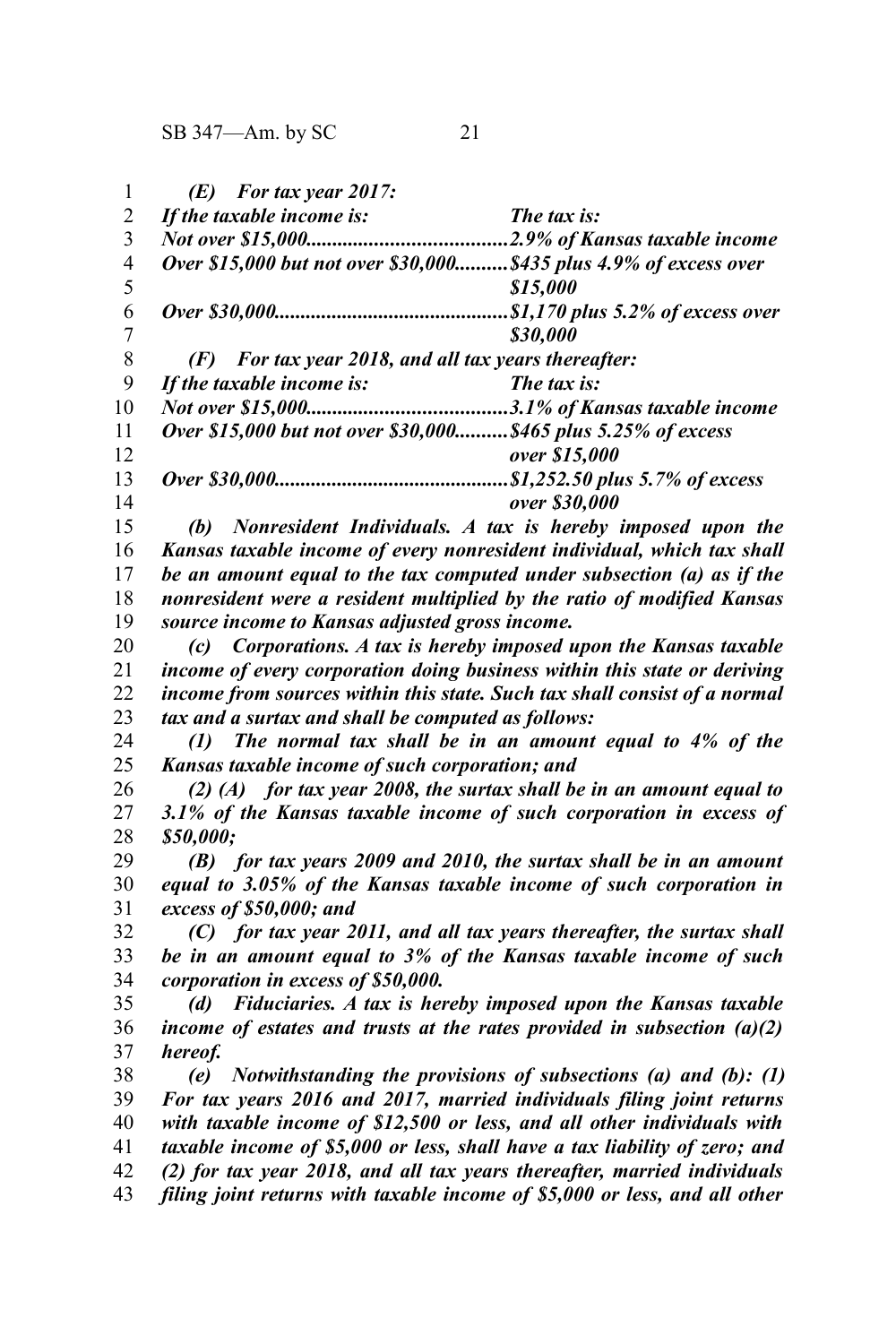*individuals with taxable income of \$2,500 or less, shall have a tax liability of zero.* 1 2

*(f) No taxpayer shall be assessed penalties and interest arising from the underpayment of taxes due to changes to the rates in subsection (a) that became law on July 1, 2017, so long as such underpayment is rectified on or before April 17, 2018.* 3 4 5 6

*(g) Tax rates imposed upon corporations provided in this section shall be adjusted pursuant to the provisions of section 12, and amendments thereto.* 7 8 9

Sec. 12. *14.* K.S.A. 2021 Supp. 79-3606 is hereby amended to read as follows: 79-3606. The following shall be exempt from the tax imposed by this act: 10 11 12

(a) All sales of motor-vehicle fuel or other articles upon which a sales or excise tax has been paid, not subject to refund, under the laws of this state except cigarettes and electronic cigarettes as defined by K.S.A. 79- 3301, and amendments thereto, including consumable material for such electronic cigarettes, cereal malt beverages and malt products as defined by K.S.A. 79-3817, and amendments thereto, including wort, liquid malt, malt syrup and malt extract, that is not subject to taxation under the provisions of K.S.A. 79-41a02, and amendments thereto, motor vehicles taxed pursuant to K.S.A. 79-5117, and amendments thereto, tires taxed pursuant to K.S.A. 65-3424d, and amendments thereto, drycleaning and laundry services taxed pursuant to K.S.A. 65-34,150, and amendments thereto, and gross receipts from regulated sports contests taxed pursuant to the Kansas professional regulated sports act, and amendments thereto; 13 14 15 16 17 18 19 20 21 22 23 24 25

(b) all sales of tangible personal property or service, including the renting and leasing of tangible personal property, purchased directly by the state of Kansas, a political subdivision thereof, other than a school or educational institution, or purchased by a public or private nonprofit hospital, public hospital authority, nonprofit blood, tissue or organ bank or nonprofit integrated community care organization and used exclusively for state, political subdivision, hospital, public hospital authority, nonprofit blood, tissue or organ bank or nonprofit integrated community care organization purposes, except when: (1) Such state, hospital or public hospital authority is engaged or proposes to engage in any business specifically taxable under the provisions of this act and such items of tangible personal property or service are used or proposed to be used in such business; or (2) such political subdivision is engaged or proposes to engage in the business of furnishing gas, electricity or heat to others and such items of personal property or service are used or proposed to be used in such business; 26 27 28 29 30 31 32 33 34 35 36 37 38 39 40 41

(c) all sales of tangible personal property or services, including the renting and leasing of tangible personal property, purchased directly by a 42 43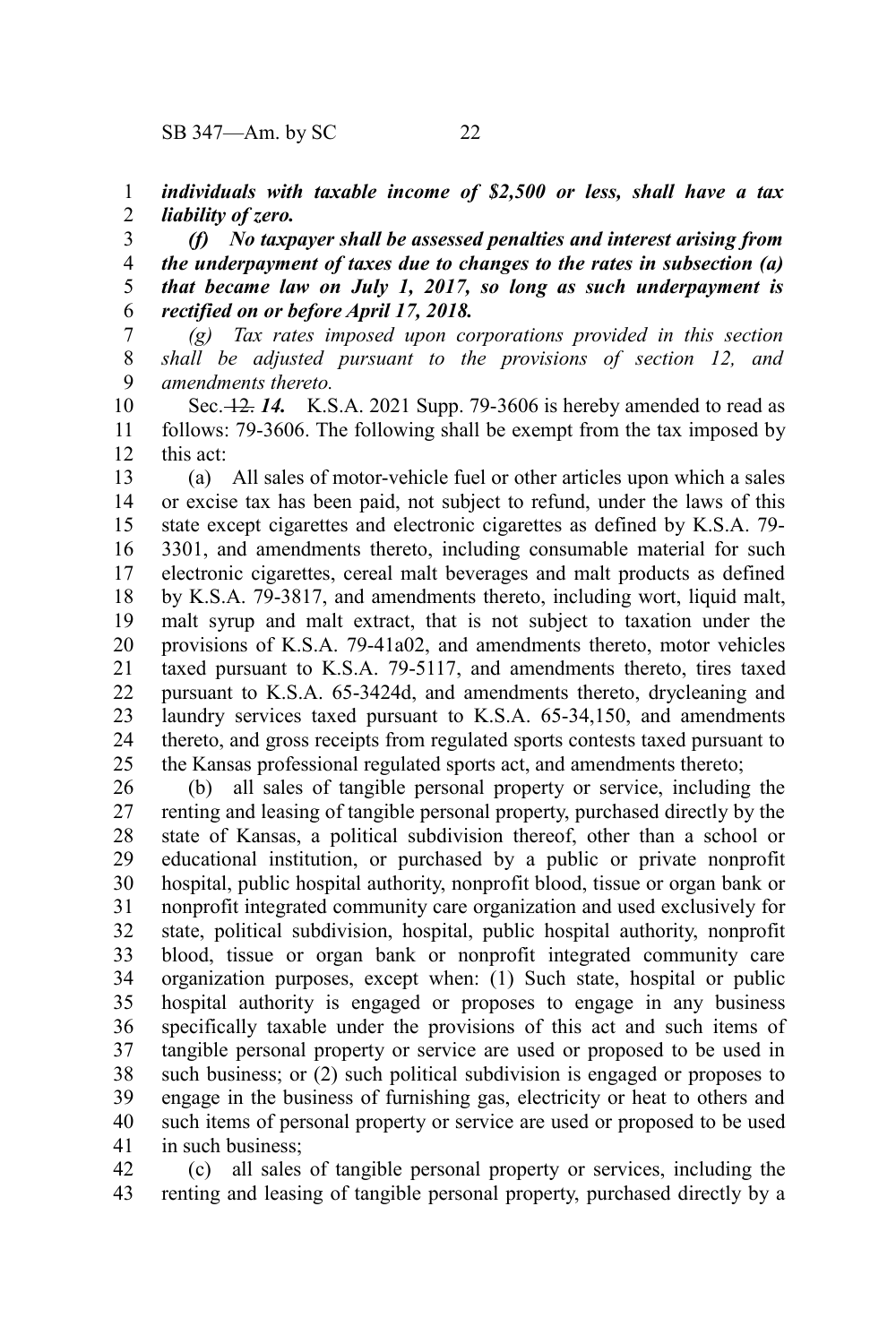public or private elementary or secondary school or public or private nonprofit educational institution and used primarily by such school or institution for nonsectarian programs and activities provided or sponsored by such school or institution or in the erection, repair or enlargement of buildings to be used for such purposes. The exemption herein provided shall not apply to erection, construction, repair, enlargement or equipment of buildings used primarily for human habitation, except that such exemption shall apply to the erection, construction, repair, enlargement or equipment of buildings used for human habitation by the cerebral palsy research foundation of Kansas located in Wichita, Kansas, and multi community diversified services, incorporated, located in McPherson, Kansas; 1 2 3 4 5 6 7 8 9 10 11 12

(d) all sales of tangible personal property or services purchased by a contractor for the purpose of constructing, equipping, reconstructing, maintaining, repairing, enlarging, furnishing or remodeling facilities for any public or private nonprofit hospital or public hospital authority, public or private elementary or secondary school, a public or private nonprofit educational institution, state correctional institution including a privately constructed correctional institution contracted for state use and ownership, that would be exempt from taxation under the provisions of this act if purchased directly by such hospital or public hospital authority, school, educational institution or a state correctional institution; and all sales of tangible personal property or services purchased by a contractor for the purpose of constructing, equipping, reconstructing, maintaining, repairing, enlarging, furnishing or remodeling facilities for any political subdivision of the state or district described in subsection (s), the total cost of which is paid from funds of such political subdivision or district and that would be exempt from taxation under the provisions of this act if purchased directly by such political subdivision or district. Nothing in this subsection or in the provisions of K.S.A. 12-3418, and amendments thereto, shall be deemed to exempt the purchase of any construction machinery, equipment or tools used in the constructing, equipping, reconstructing, maintaining, repairing, enlarging, furnishing or remodeling facilities for any political subdivision of the state or any such district. As used in this subsection, K.S.A. 12-3418 and 79-3640, and amendments thereto, "funds of a political subdivision" shall mean general tax revenues, the proceeds of any bonds and gifts or grants-in-aid. Gifts shall not mean funds used for the purpose of constructing, equipping, reconstructing, repairing, enlarging, furnishing or remodeling facilities that are to be leased to the donor. When any political subdivision of the state, district described in subsection (s), public or private nonprofit hospital or public hospital authority, public or private elementary or secondary school, public or private nonprofit educational institution, state correctional institution including a privately 13 14 15 16 17 18 19 20 21 22 23 24 25 26 27 28 29 30 31 32 33 34 35 36 37 38 39 40 41 42 43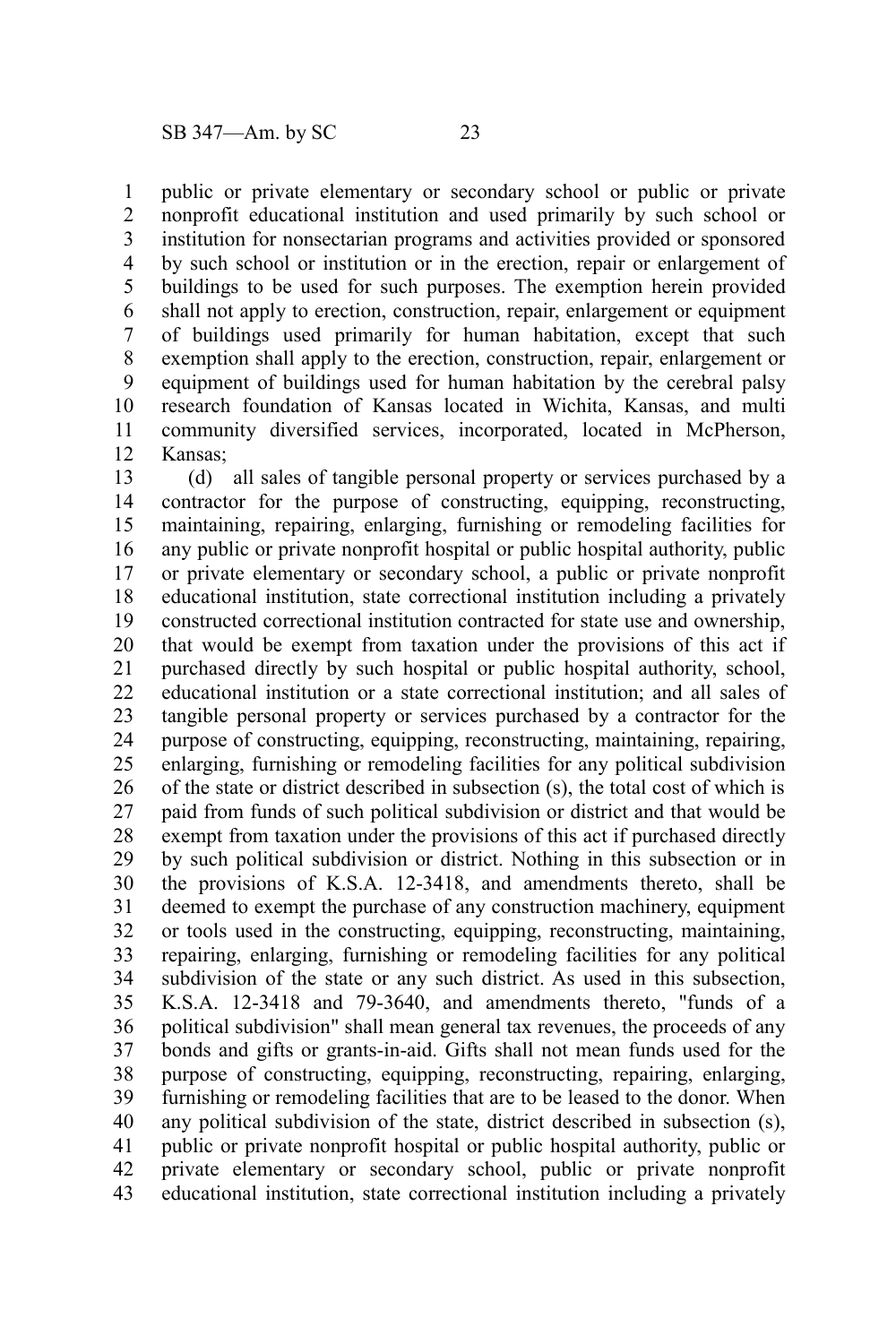constructed correctional institution contracted for state use and ownership shall contract for the purpose of constructing, equipping, reconstructing, maintaining, repairing, enlarging, furnishing or remodeling facilities, it shall obtain from the state and furnish to the contractor an exemption certificate for the project involved, and the contractor may purchase materials for incorporation in such project. The contractor shall furnish the number of such certificate to all suppliers from whom such purchases are made, and such suppliers shall execute invoices covering the same bearing the number of such certificate. Upon completion of the project the contractor shall furnish to the political subdivision, district described in subsection (s), hospital or public hospital authority, school, educational institution or department of corrections concerned a sworn statement, on a form to be provided by the director of taxation, that all purchases so made were entitled to exemption under this subsection. As an alternative to the foregoing procedure, any such contracting entity may apply to the secretary of revenue for agent status for the sole purpose of issuing and furnishing project exemption certificates to contractors pursuant to rules and regulations adopted by the secretary establishing conditions and standards for the granting and maintaining of such status. All invoices shall be held by the contractor for a period of five years and shall be subject to audit by the director of taxation. If any materials purchased under such a certificate are found not to have been incorporated in the building or other project or not to have been returned for credit or the sales or compensating tax otherwise imposed upon such materials that will not be so incorporated in the building or other project reported and paid by such contractor to the director of taxation not later than the  $20<sup>th</sup>$  day of the month following the close of the month in which it shall be determined that such materials will not be used for the purpose for which such certificate was issued, the political subdivision, district described in subsection (s), hospital or public hospital authority, school, educational institution or the contractor contracting with the department of corrections for a correctional institution concerned shall be liable for tax on all materials purchased for the project, and upon payment thereof it may recover the same from the contractor together with reasonable attorney fees. Any contractor or any agent, employee or subcontractor thereof, who shall use or otherwise dispose of any materials purchased under such a certificate for any purpose other than that for which such a certificate is issued without the payment of the sales or compensating tax otherwise imposed upon such materials, shall be guilty of a misdemeanor and, upon conviction therefor, shall be subject to the penalties provided for in K.S.A. 79-3615(h), and amendments thereto; 1 2 3 4 5 6 7 8 9 10 11 12 13 14 15 16 17 18 19 20 21 22 23 24 25 26 27 28 29 30 31 32 33 34 35 36 37 38 39 40 41

(e) all sales of tangible personal property or services purchased by a contractor for the erection, repair or enlargement of buildings or other 42 43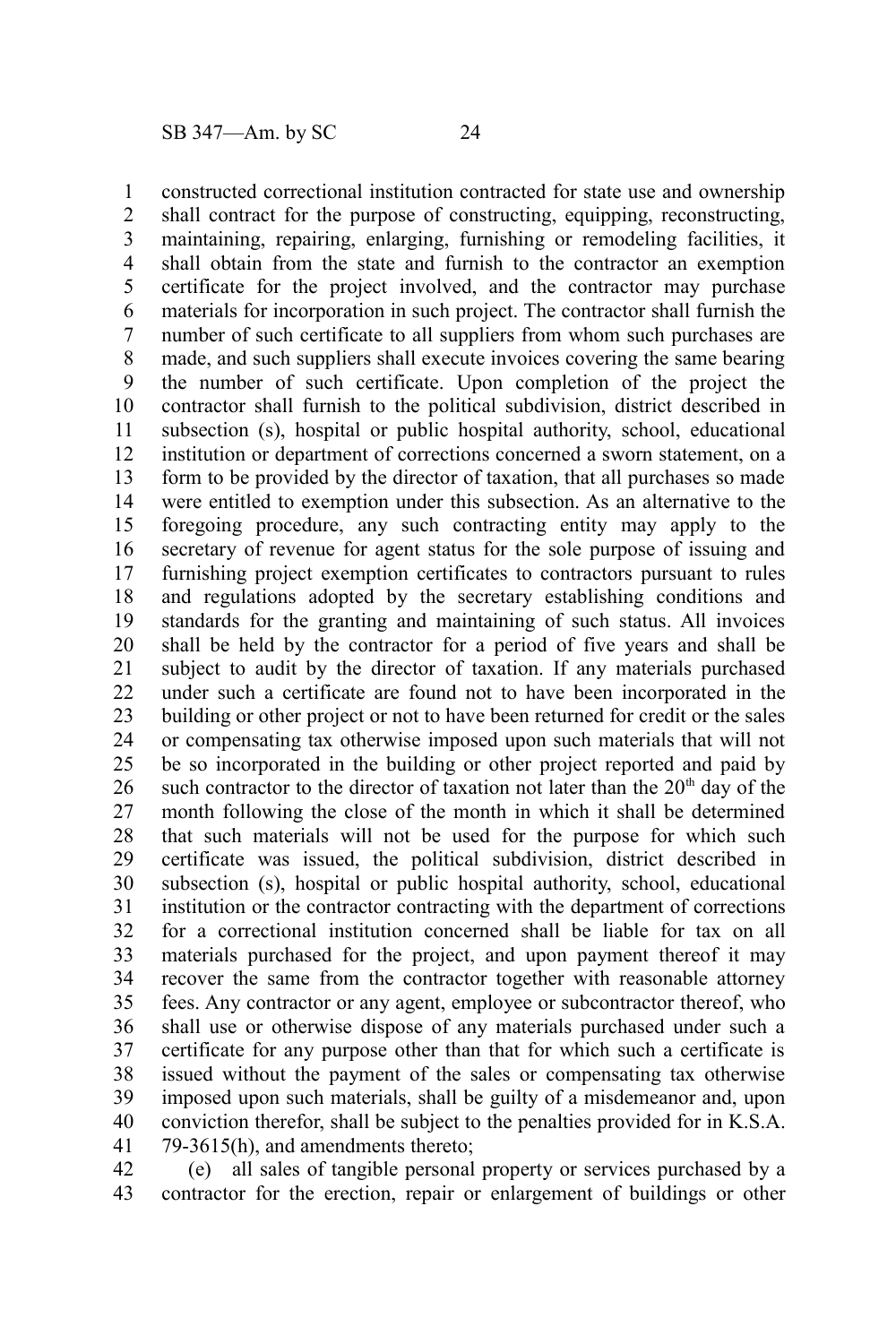projects for the government of the United States, its agencies or instrumentalities, that would be exempt from taxation if purchased directly by the government of the United States, its agencies or instrumentalities. When the government of the United States, its agencies or instrumentalities shall contract for the erection, repair, or enlargement of any building or other project, it shall obtain from the state and furnish to the contractor an exemption certificate for the project involved, and the contractor may purchase materials for incorporation in such project. The contractor shall furnish the number of such certificates to all suppliers from whom such purchases are made, and such suppliers shall execute invoices covering the same bearing the number of such certificate. Upon completion of the project the contractor shall furnish to the government of the United States, its agencies or instrumentalities concerned a sworn statement, on a form to be provided by the director of taxation, that all purchases so made were entitled to exemption under this subsection. As an alternative to the foregoing procedure, any such contracting entity may apply to the secretary of revenue for agent status for the sole purpose of issuing and furnishing project exemption certificates to contractors pursuant to rules and regulations adopted by the secretary establishing conditions and standards for the granting and maintaining of such status. All invoices shall be held by the contractor for a period of five years and shall be subject to audit by the director of taxation. Any contractor or any agent, employee or subcontractor thereof, who shall use or otherwise dispose of any materials purchased under such a certificate for any purpose other than that for which such a certificate is issued without the payment of the sales or compensating tax otherwise imposed upon such materials, shall be guilty of a misdemeanor and, upon conviction therefor, shall be subject to the penalties provided for in K.S.A. 79-3615(h), and amendments thereto; 1 2 3 4 5 6 7 8 9 10 11 12 13 14 15 16 17 18 19 20 21 22 23 24 25 26 27 28 29

(f) tangible personal property purchased by a railroad or public utility for consumption or movement directly and immediately in interstate commerce; 30 31 32

(g) sales of aircraft including remanufactured and modified aircraft sold to persons using directly or through an authorized agent such aircraft as certified or licensed carriers of persons or property in interstate or foreign commerce under authority of the laws of the United States or any foreign government or sold to any foreign government or agency or instrumentality of such foreign government and all sales of aircraft for use outside of the United States and sales of aircraft repair, modification and replacement parts and sales of services employed in the remanufacture, modification and repair of aircraft; 33 34 35 36 37 38 39 40 41

(h) all rentals of nonsectarian textbooks by public or private elementary or secondary schools; 42 43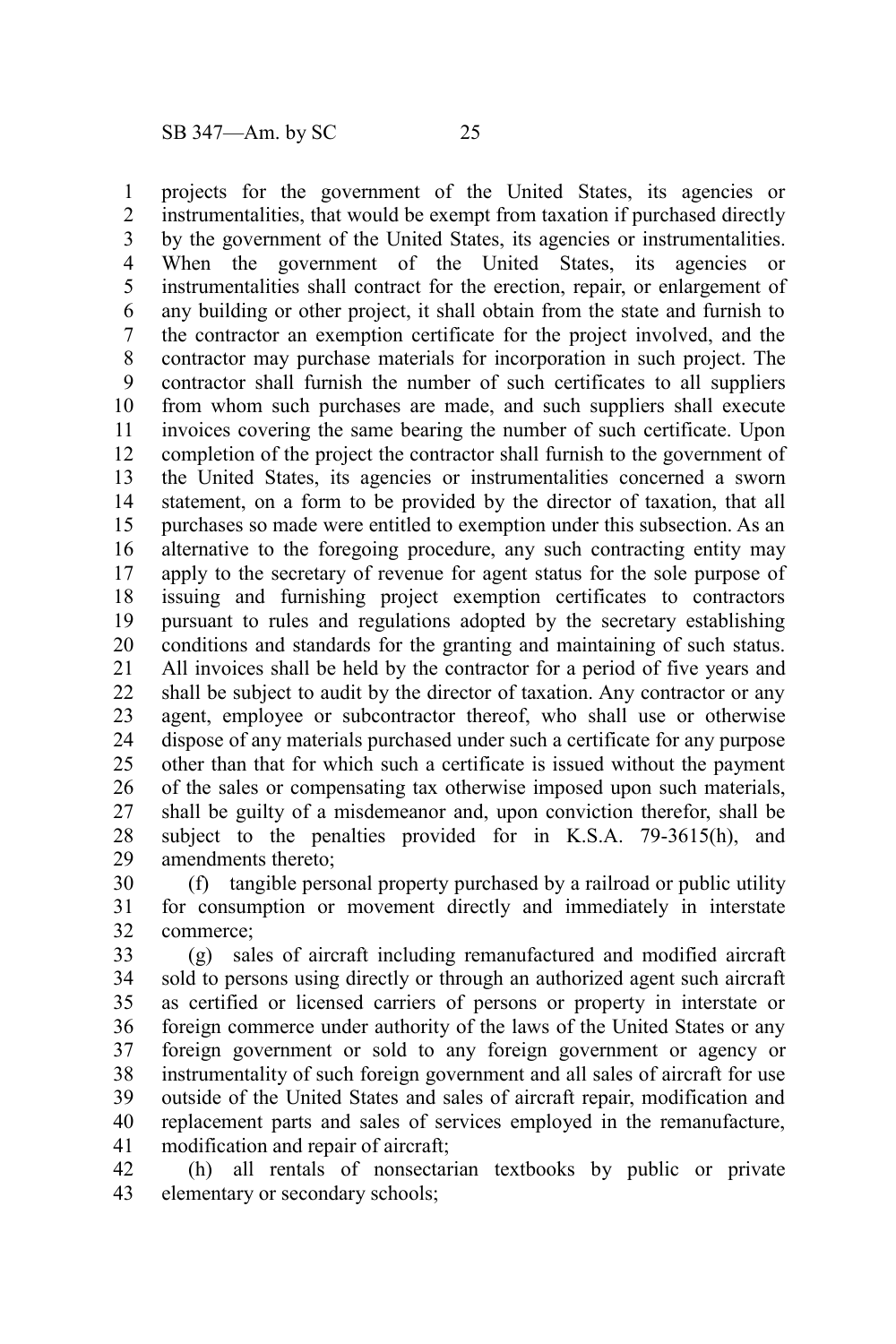(i) the lease or rental of all films, records, tapes, or any type of sound or picture transcriptions used by motion picture exhibitors; 1 2

(j) meals served without charge or food used in the preparation of such meals to employees of any restaurant, eating house, dining car, hotel, drugstore or other place where meals or drinks are regularly sold to the public if such employees' duties are related to the furnishing or sale of such meals or drinks; 3 4 5 6 7

(k) any motor vehicle, semitrailer or pole trailer, as such terms are defined by K.S.A. 8-126, and amendments thereto, or aircraft sold and delivered in this state to a bona fide resident of another state, which motor vehicle, semitrailer, pole trailer or aircraft is not to be registered or based in this state and which vehicle, semitrailer, pole trailer or aircraft will not remain in this state more than 10 days; 8 9 10 11 12 13

(l) all isolated or occasional sales of tangible personal property, services, substances or things, except isolated or occasional sale of motor vehicles specifically taxed under the provisions of K.S.A. 79-3603(o), and amendments thereto; 14 15 16 17

(m) all sales of tangible personal property that become an ingredient or component part of tangible personal property or services produced, manufactured or compounded for ultimate sale at retail within or without the state of Kansas; and any such producer, manufacturer or compounder may obtain from the director of taxation and furnish to the supplier an exemption certificate number for tangible personal property for use as an ingredient or component part of the property or services produced, manufactured or compounded; 18 19 20 21 22 23 24 25

(n) all sales of tangible personal property that is consumed in the production, manufacture, processing, mining, drilling, refining or compounding of tangible personal property, the treating of by-products or wastes derived from any such production process, the providing of services or the irrigation of crops for ultimate sale at retail within or without the state of Kansas; and any purchaser of such property may obtain from the director of taxation and furnish to the supplier an exemption certificate number for tangible personal property for consumption in such production, manufacture, processing, mining, drilling, refining, compounding, treating, irrigation and in providing such services<sup>.</sup> 26 27 28 29 30 31 32 33 34 35 36

(o) all sales of animals, fowl and aquatic plants and animals, the primary purpose of which is use in agriculture or aquaculture, as defined in K.S.A. 47-1901, and amendments thereto, the production of food for human consumption, the production of animal, dairy, poultry or aquatic plant and animal products, fiber or fur, or the production of offspring for use for any such purpose or purposes; 37 38 39 40 41 42

(p) all sales of drugs dispensed pursuant to a prescription order by a 43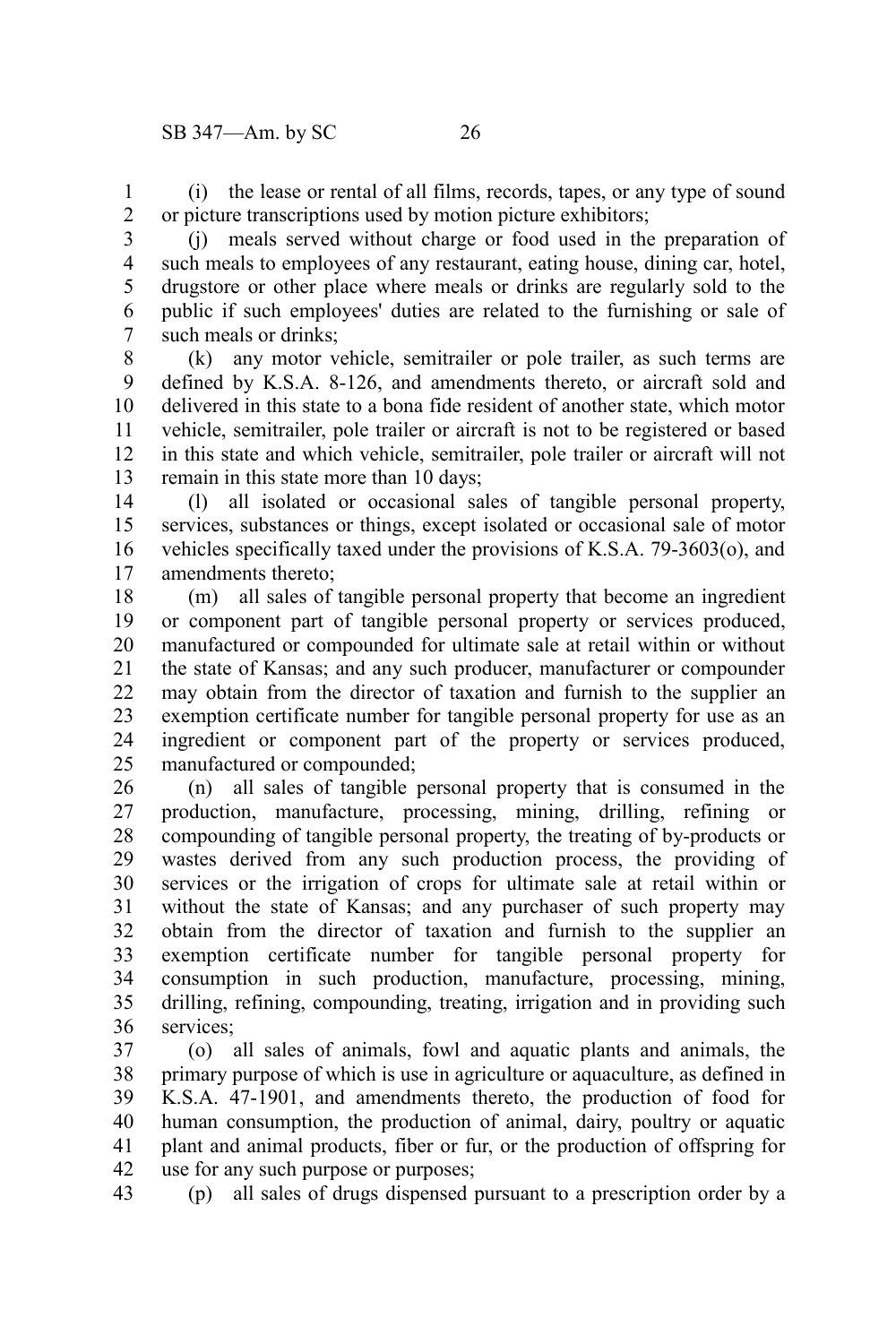licensed practitioner or a mid-level practitioner as defined by K.S.A. 65- 1

1626, and amendments thereto. As used in this subsection, "drug" means a compound, substance or preparation and any component of a compound, substance or preparation, other than food and food ingredients, dietary supplements or alcoholic beverages, recognized in the official United States pharmacopeia, official homeopathic pharmacopoeia of the United States or official national formulary, and supplement to any of them, intended for use in the diagnosis, cure, mitigation, treatment or prevention of disease or intended to affect the structure or any function of the body, except that for taxable years commencing after December 31, 2013, this subsection shall not apply to any sales of drugs used in the performance or induction of an abortion, as defined in K.S.A. 65-6701, and amendments thereto; 2 3 4 5 6 7 8 9 10 11 12 13

(q) all sales of insulin dispensed by a person licensed by the state board of pharmacy to a person for treatment of diabetes at the direction of a person licensed to practice medicine by the state board of healing arts; 14 15 16

(r) all sales of oxygen delivery equipment, kidney dialysis equipment, enteral feeding systems, prosthetic devices and mobility enhancing equipment prescribed in writing by a person licensed to practice the healing arts, dentistry or optometry, and in addition to such sales, all sales of hearing aids, as defined by K.S.A. 74-5807(c), and amendments thereto, and repair and replacement parts therefor, including batteries, by a person licensed in the practice of dispensing and fitting hearing aids pursuant to the provisions of K.S.A. 74-5808, and amendments thereto. For the purposes of this subsection: (1) "Mobility enhancing equipment" means equipment including repair and replacement parts to same, but does not include durable medical equipment, which is primarily and customarily used to provide or increase the ability to move from one place to another and which is appropriate for use either in a home or a motor vehicle; is not generally used by persons with normal mobility; and does not include any motor vehicle or equipment on a motor vehicle normally provided by a motor vehicle manufacturer; and (2) "prosthetic device" means a replacement, corrective or supportive device including repair and replacement parts for same worn on or in the body to artificially replace a missing portion of the body, prevent or correct physical deformity or malfunction or support a weak or deformed portion of the body; 17 18 19 20 21 22 23 24 25 26 27 28 29 30 31 32 33 34 35 36

(s) except as provided in K.S.A. 82a-2101, and amendments thereto, all sales of tangible personal property or services purchased directly or indirectly by a groundwater management district organized or operating under the authority of K.S.A. 82a-1020 et seq., and amendments thereto, by a rural water district organized or operating under the authority of K.S.A. 82a-612, and amendments thereto, or by a water supply district organized or operating under the authority of K.S.A. 19-3501 et seq., 19- 37 38 39 40 41 42 43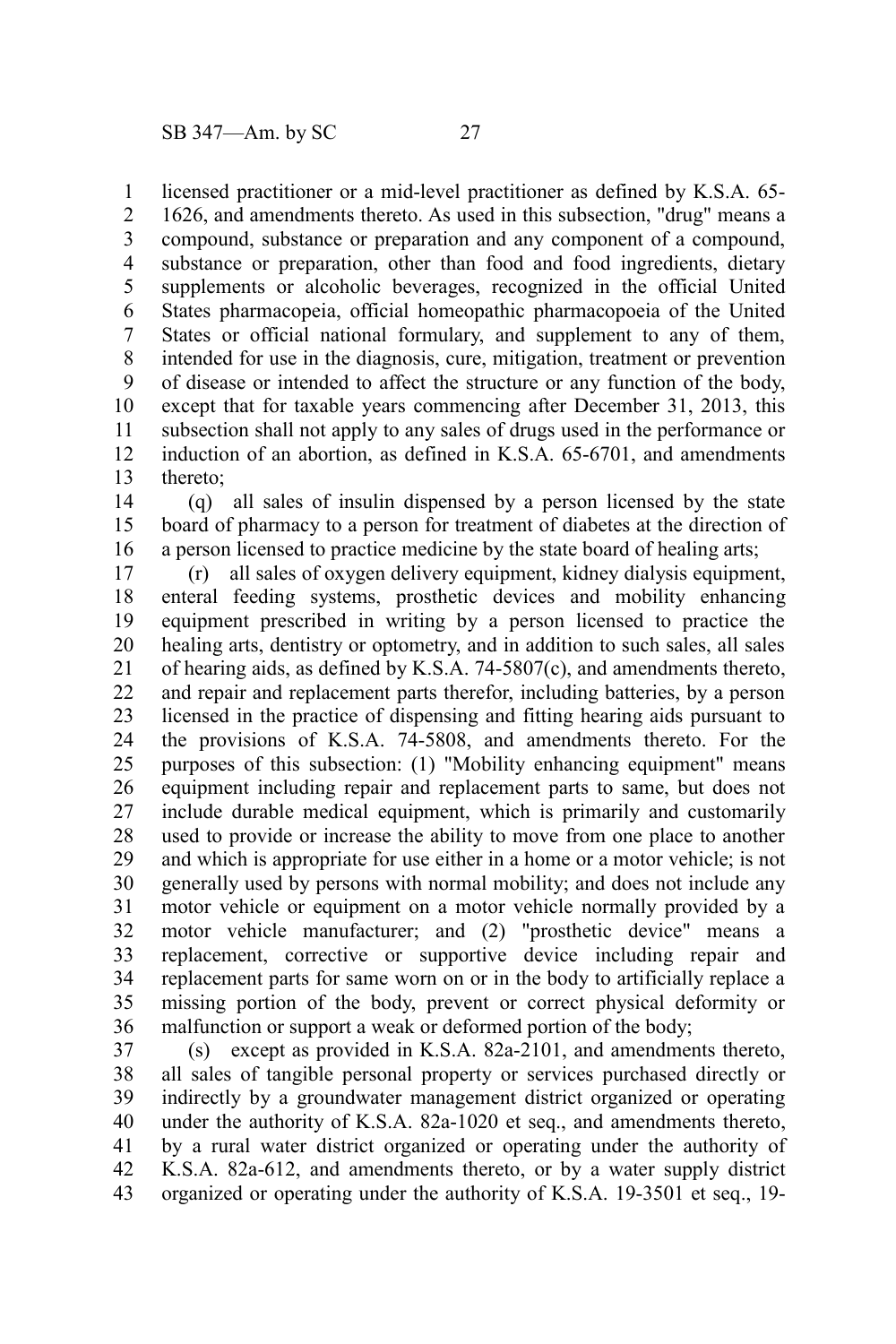3522 et seq. or 19-3545, and amendments thereto, which property or services are used in the construction activities, operation or maintenance of the district; 1 2 3

(t) all sales of farm machinery and equipment or aquaculture machinery and equipment, repair and replacement parts therefor and services performed in the repair and maintenance of such machinery and equipment. For the purposes of this subsection the term "farm machinery and equipment or aquaculture machinery and equipment" shall include a work-site utility vehicle, as defined in K.S.A. 8-126, and amendments thereto, and is equipped with a bed or cargo box for hauling materials, and shall also include machinery and equipment used in the operation of Christmas tree farming but shall not include any passenger vehicle, truck, truck tractor, trailer, semitrailer or pole trailer, other than a farm trailer, as such terms are defined by K.S.A. 8-126, and amendments thereto. "Farm machinery and equipment" includes precision farming equipment that is portable or is installed or purchased to be installed on farm machinery and equipment. "Precision farming equipment" includes the following items used only in computer-assisted farming, ranching or aquaculture production operations: Soil testing sensors, yield monitors, computers, monitors, software, global positioning and mapping systems, guiding systems, modems, data communications equipment and any necessary mounting hardware, wiring and antennas. Each purchaser of farm machinery and equipment or aquaculture machinery and equipment exempted herein must certify in writing on the copy of the invoice or sales ticket to be retained by the seller that the farm machinery and equipment or aquaculture machinery and equipment purchased will be used only in farming, ranching or aquaculture production. Farming or ranching shall include the operation of a feedlot and farm and ranch work for hire and the operation of a nursery; 4 5 6 7 8 9 10 11 12 13 14 15 16 17 18 19 20 21 22 23 24 25 26 27 28 29

(u) all leases or rentals of tangible personal property used as a dwelling if such tangible personal property is leased or rented for a period of more than 28 consecutive days; 30 31 32

(v) all sales of tangible personal property to any contractor for use in preparing meals for delivery to homebound elderly persons over 60 years of age and to homebound disabled persons or to be served at a groupsitting at a location outside of the home to otherwise homebound elderly persons over 60 years of age and to otherwise homebound disabled persons, as all or part of any food service project funded in whole or in part by government or as part of a private nonprofit food service project available to all such elderly or disabled persons residing within an area of service designated by the private nonprofit organization, and all sales of tangible personal property for use in preparing meals for consumption by indigent or homeless individuals whether or not such meals are consumed 33 34 35 36 37 38 39 40 41 42 43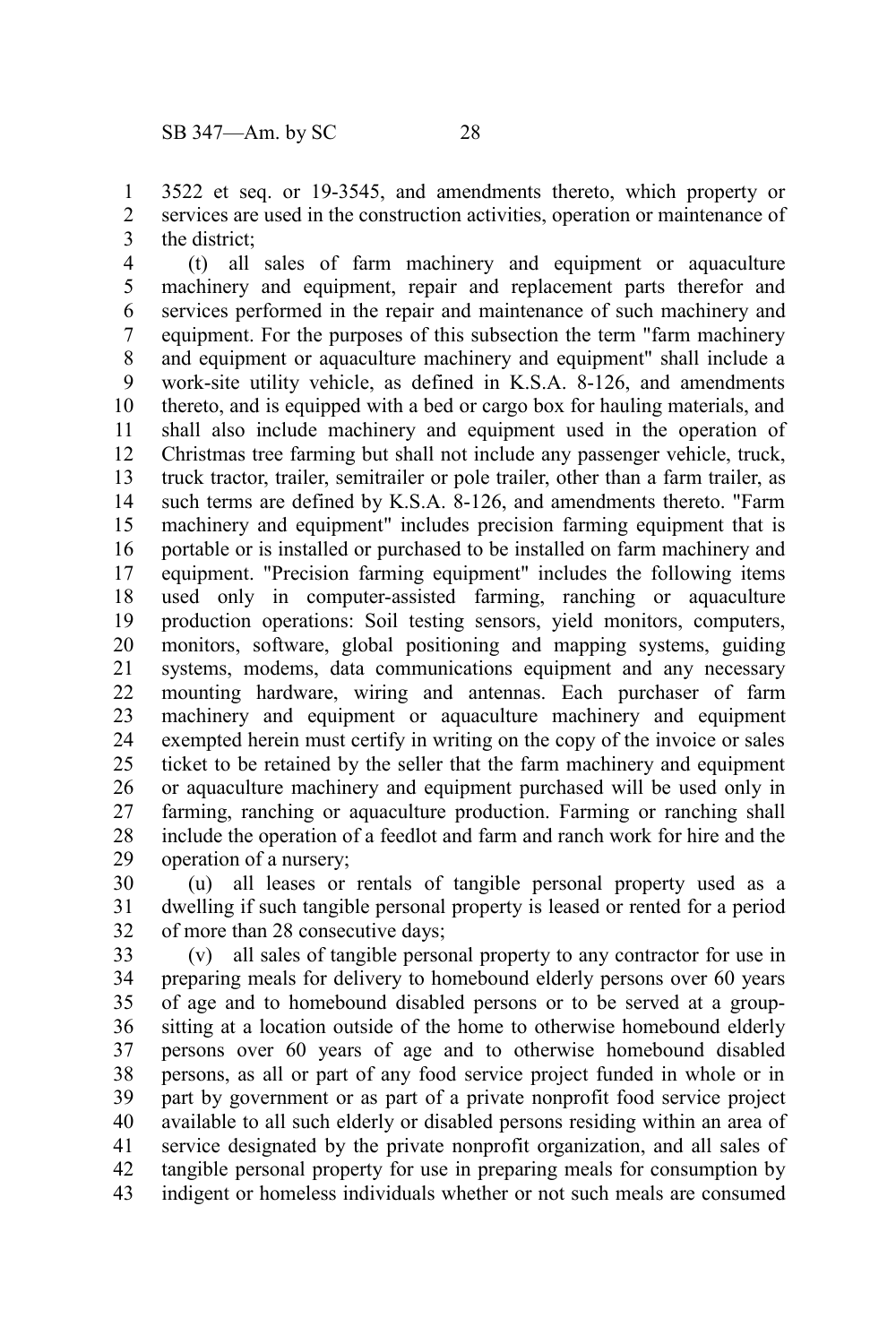at a place designated for such purpose, and all sales of food products by or on behalf of any such contractor or organization for any such purpose; 1 2

(w) all sales of natural gas, electricity, heat and water delivered through mains, lines or pipes: (1) To residential premises for noncommercial use by the occupant of such premises; (2) for agricultural use and also, for such use, all sales of propane gas; (3) for use in the severing of oil; and (4) to any property which is exempt from property taxation pursuant to K.S.A. 79-201b, Second through Sixth. As used in this paragraph, "severing" means the same as defined in K.S.A. 79-4216(k), and amendments thereto. For all sales of natural gas, electricity and heat delivered through mains, lines or pipes pursuant to the provisions of subsection  $(w)(1)$  and  $(w)(2)$ , the provisions of this subsection shall expire on December 31, 2005; 3 4 5 6 7 8 9 10 11 12 13

(x) all sales of propane gas, LP-gas, coal, wood and other fuel sources for the production of heat or lighting for noncommercial use of an occupant of residential premises occurring prior to January 1, 2006; 14 15 16

(y) all sales of materials and services used in the repairing, servicing, altering, maintaining, manufacturing, remanufacturing, or modification of railroad rolling stock for use in interstate or foreign commerce under authority of the laws of the United States; 17 18 19 20

(z) all sales of tangible personal property and services purchased directly by a port authority or by a contractor therefor as provided by the provisions of K.S.A. 12-3418, and amendments thereto; 21 22 23

(aa) all sales of materials and services applied to equipment that is transported into the state from without the state for repair, service, alteration, maintenance, remanufacture or modification and that is subsequently transported outside the state for use in the transmission of liquids or natural gas by means of pipeline in interstate or foreign commerce under authority of the laws of the United States; 24 25 26 27 28 29

(bb) all sales of used mobile homes or manufactured homes. As used in this subsection: (1) "Mobile homes" and "manufactured homes" mean the same as defined in K.S.A. 58-4202, and amendments thereto; and (2) "sales of used mobile homes or manufactured homes" means sales other than the original retail sale thereof; 30 31 32 33 34

(cc) all sales of tangible personal property or services purchased prior to January 1, 2012, except as otherwise provided, for the purpose of and in conjunction with constructing, reconstructing, enlarging or remodeling a business or retail business that meets the requirements established in K.S.A. 74-50,115, and amendments thereto, and the sale and installation of machinery and equipment purchased for installation at any such business or retail business, and all sales of tangible personal property or services purchased on or after January 1, 2012, for the purpose of and in conjunction with constructing, reconstructing, enlarging or remodeling a 35 36 37 38 39 40 41 42 43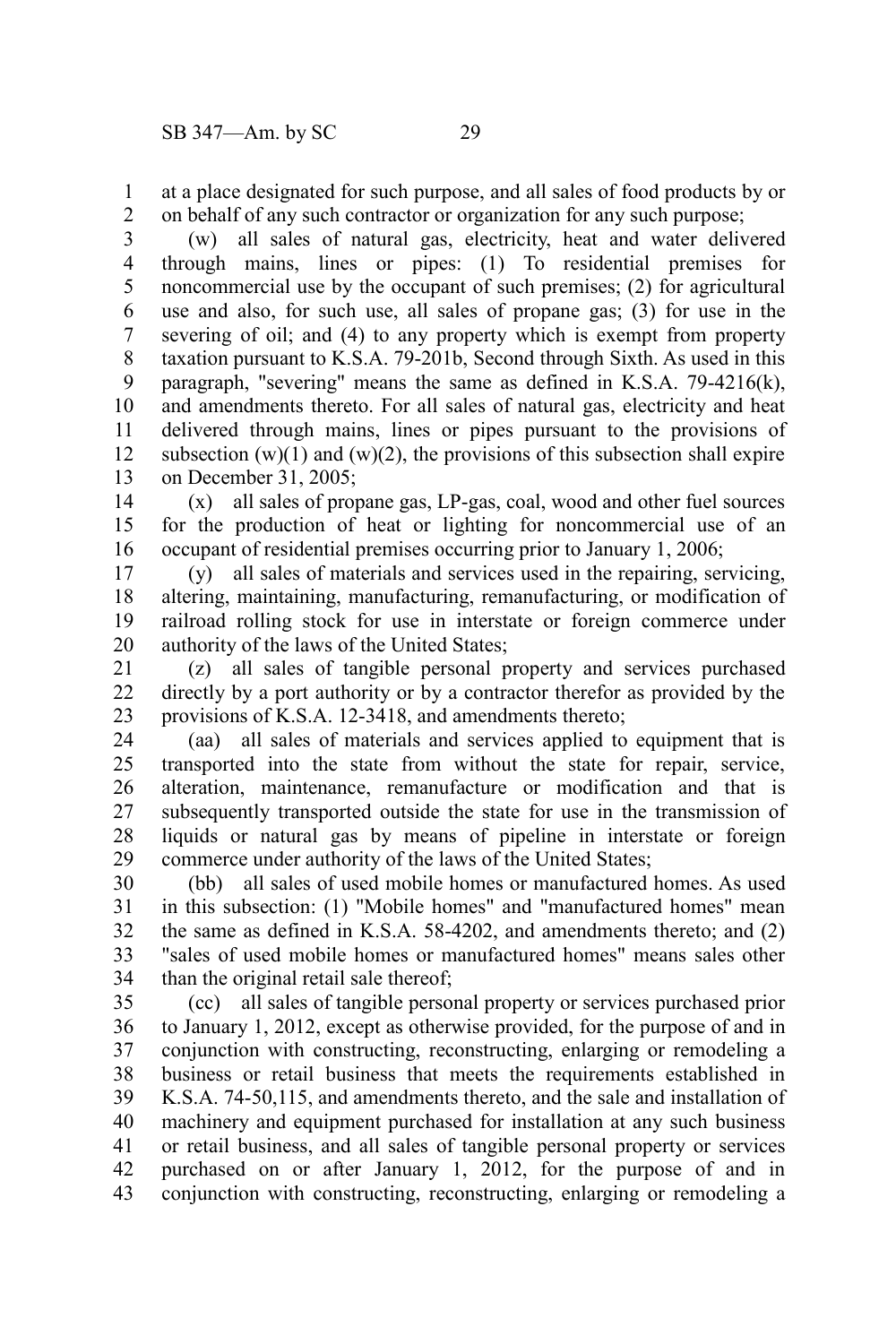business that meets the requirements established in K.S.A. 74-50,115(e), and amendments thereto, and the sale and installation of machinery and equipment purchased for installation at any such business. When a person shall contract for the construction, reconstruction, enlargement or remodeling of any such business or retail business, such person shall obtain from the state and furnish to the contractor an exemption certificate for the project involved, and the contractor may purchase materials, machinery and equipment for incorporation in such project. The contractor shall furnish the number of such certificates to all suppliers from whom such purchases are made, and such suppliers shall execute invoices covering the same bearing the number of such certificate. Upon completion of the project the contractor shall furnish to the owner of the business or retail business a sworn statement, on a form to be provided by the director of taxation, that all purchases so made were entitled to exemption under this subsection. All invoices shall be held by the contractor for a period of five years and shall be subject to audit by the director of taxation. Any contractor or any agent, employee or subcontractor thereof, who shall use or otherwise dispose of any materials, machinery or equipment purchased under such a certificate for any purpose other than that for which such a certificate is issued without the payment of the sales or compensating tax otherwise imposed thereon, shall be guilty of a misdemeanor and, upon conviction therefor, shall be subject to the penalties provided for in K.S.A. 79-3615(h), and amendments thereto. As used in this subsection, "business" and "retail business" mean the same as defined in K.S.A. 74-50,114, and amendments thereto. Project exemption certificates that have been previously issued under this subsection by the department of revenue pursuant to K.S.A. 74-50,115, and amendments thereto, but not including K.S.A. 74-50,115(e), and amendments thereto, prior to January 1, 2012, and have not expired will be effective for the term of the project or two years from the effective date of the certificate, whichever occurs earlier. Project exemption certificates that are submitted to the department of revenue prior to January 1, 2012, and are found to qualify will be issued a project exemption certificate that will be effective for a two-year period or for the term of the project, whichever occurs earlier; 1 2 3 4 5 6 7 8 9 10 11 12 13 14 15 16 17 18 19 20 21 22 23 24 25 26 27 28 29 30 31 32 33 34 35

(dd) all sales of tangible personal property purchased with food stamps issued by the United States department of agriculture; 36 37

(ee) all sales of lottery tickets and shares made as part of a lottery operated by the state of Kansas; 38 39

(ff) on and after July 1, 1988, all sales of new mobile homes or manufactured homes to the extent of 40% of the gross receipts, determined without regard to any trade-in allowance, received from such sale. As used in this subsection, "mobile homes" and "manufactured homes" mean the 40 41 42 43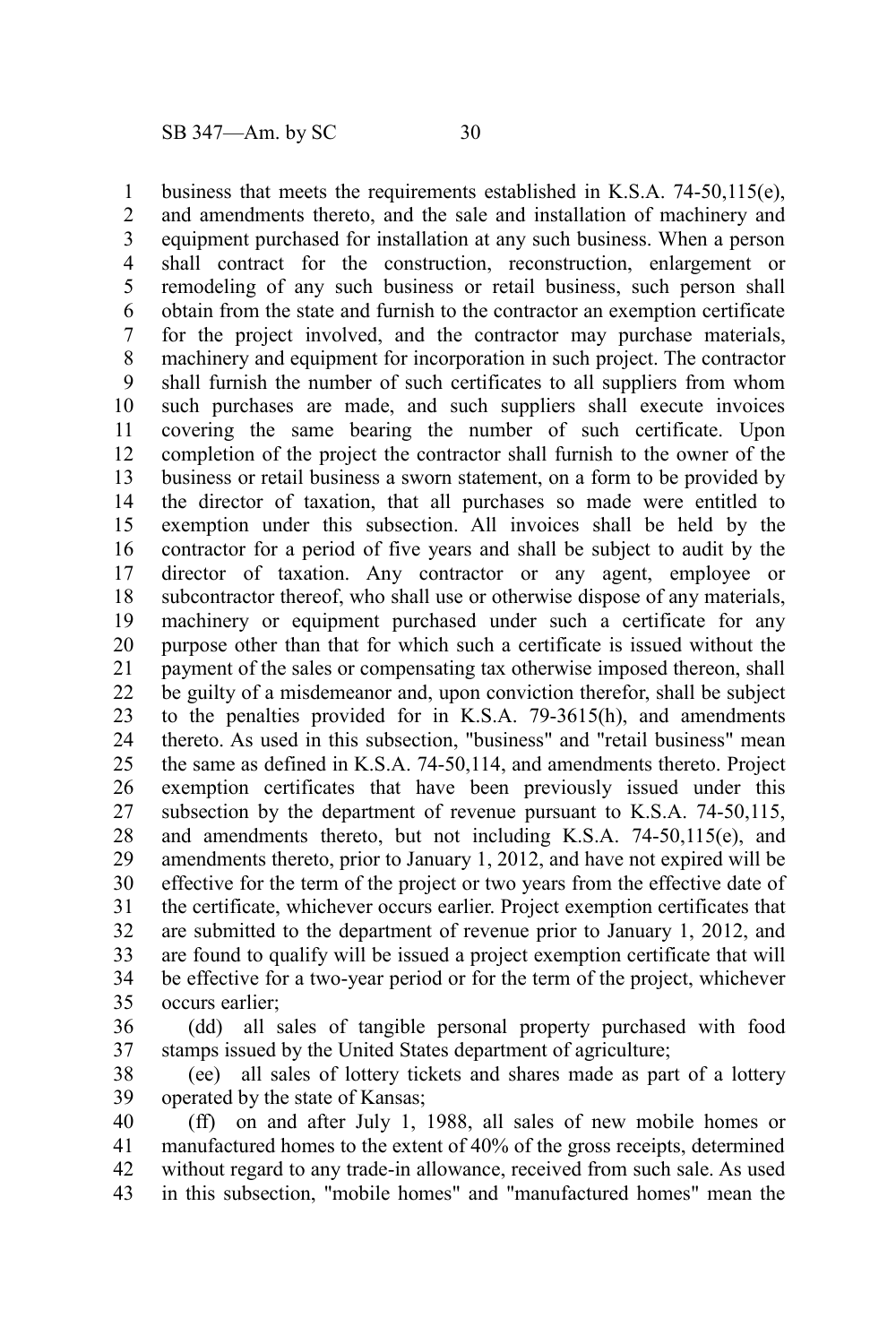same as defined in K.S.A. 58-4202, and amendments thereto; 1

(gg) all sales of tangible personal property purchased in accordance with vouchers issued pursuant to the federal special supplemental food program for women, infants and children; 2 3 4

(hh) all sales of medical supplies and equipment, including durable medical equipment, purchased directly by a nonprofit skilled nursing home or nonprofit intermediate nursing care home, as defined by K.S.A. 39-923, and amendments thereto, for the purpose of providing medical services to residents thereof. This exemption shall not apply to tangible personal property customarily used for human habitation purposes. As used in this subsection, "durable medical equipment" means equipment including repair and replacement parts for such equipment, that can withstand repeated use, is primarily and customarily used to serve a medical purpose, generally is not useful to a person in the absence of illness or injury and is not worn in or on the body, but does not include mobility enhancing equipment as defined in subsection (r), oxygen delivery equipment, kidney dialysis equipment or enteral feeding systems; 5 6 7 8 9 10 11 12 13 14 15 16 17

(ii) all sales of tangible personal property purchased directly by a nonprofit organization for nonsectarian comprehensive multidiscipline youth development programs and activities provided or sponsored by such organization, and all sales of tangible personal property by or on behalf of any such organization. This exemption shall not apply to tangible personal property customarily used for human habitation purposes; 18 19 20 21 22 23

(jj) all sales of tangible personal property or services, including the renting and leasing of tangible personal property, purchased directly on behalf of a community-based facility for people with intellectual disability or mental health center organized pursuant to K.S.A. 19-4001 et seq., and amendments thereto, and licensed in accordance with the provisions of K.S.A. 39-2001 et seq., and amendments thereto, and all sales of tangible personal property or services purchased by contractors during the time period from July, 2003, through June, 2006, for the purpose of constructing, equipping, maintaining or furnishing a new facility for a community-based facility for people with intellectual disability or mental health center located in Riverton, Cherokee County, Kansas, that would have been eligible for sales tax exemption pursuant to this subsection if purchased directly by such facility or center. This exemption shall not apply to tangible personal property customarily used for human habitation purposes; 24 25 26 27 28 29 30 31 32 33 34 35 36 37 38

 $(kk)$  (1) (A) all sales of machinery and equipment that are used in this state as an integral or essential part of an integrated production operation by a manufacturing or processing plant or facility; 39 40 41

(B) all sales of installation, repair and maintenance services performed on such machinery and equipment; and 42 43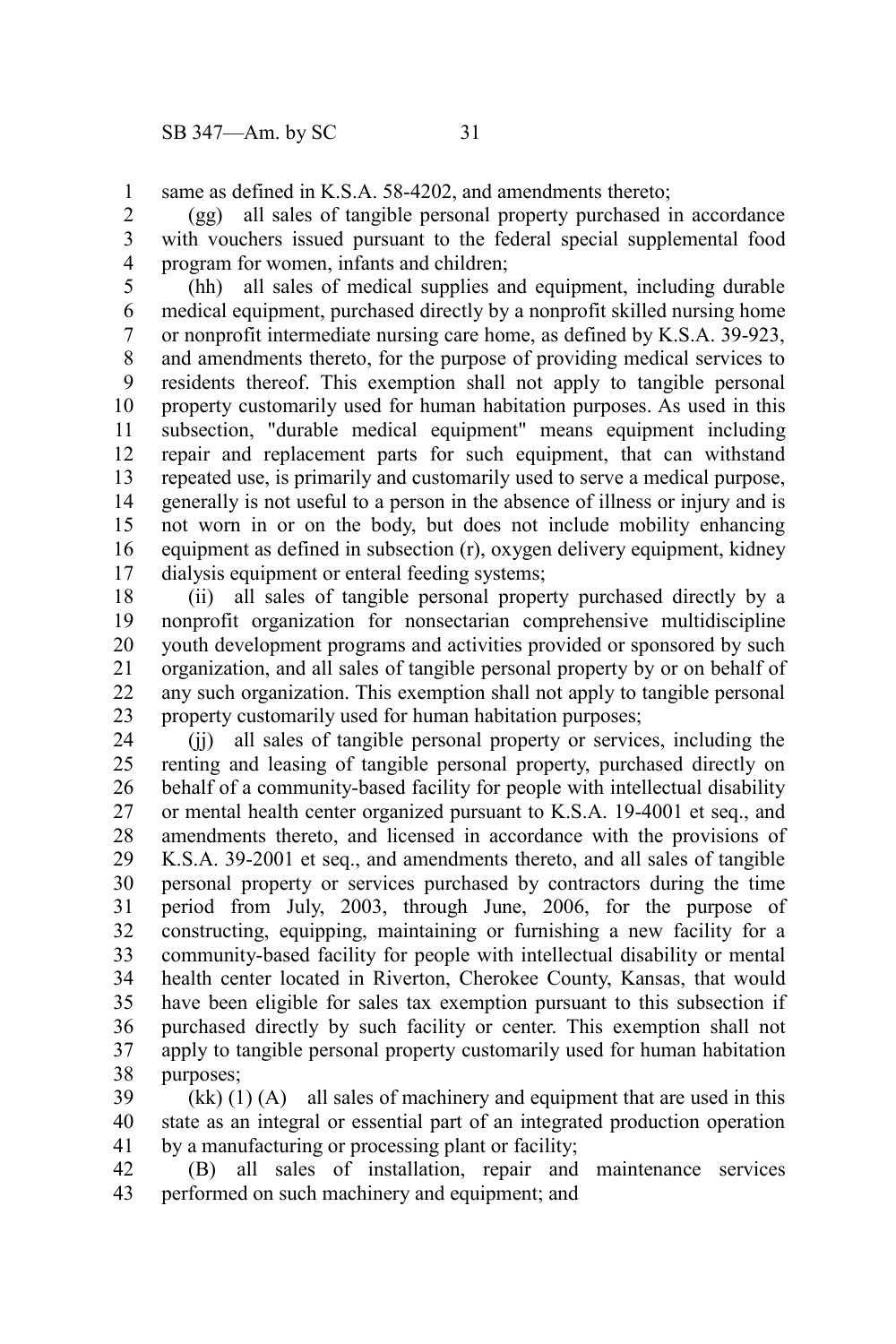(C) all sales of repair and replacement parts and accessories purchased for such machinery and equipment. 1 2

- 3
- (2) For purposes of this subsection:

(A) "Integrated production operation" means an integrated series of operations engaged in at a manufacturing or processing plant or facility to process, transform or convert tangible personal property by physical, chemical or other means into a different form, composition or character from that in which it originally existed. Integrated production operations shall include: (i) Production line operations, including packaging operations; (ii) preproduction operations to handle, store and treat raw materials; (iii) post production handling, storage, warehousing and distribution operations; and (iv) waste, pollution and environmental control operations, if any; 4 5 6 7 8 9 10 11 12 13

(B) "production line" means the assemblage of machinery and equipment at a manufacturing or processing plant or facility where the actual transformation or processing of tangible personal property occurs; 14 15 16

(C) "manufacturing or processing plant or facility" means a single, fixed location owned or controlled by a manufacturing or processing business that consists of one or more structures or buildings in a contiguous area where integrated production operations are conducted to manufacture or process tangible personal property to be ultimately sold at retail. Such term shall not include any facility primarily operated for the purpose of conveying or assisting in the conveyance of natural gas, electricity, oil or water. A business may operate one or more manufacturing or processing plants or facilities at different locations to manufacture or process a single product of tangible personal property to be ultimately sold at retail; 17 18 19 20 21 22 23 24 25 26 27

(D) "manufacturing or processing business" means a business that utilizes an integrated production operation to manufacture, process, fabricate, finish or assemble items for wholesale and retail distribution as part of what is commonly regarded by the general public as an industrial manufacturing or processing operation or an agricultural commodity processing operation. (i) Industrial manufacturing or processing operations include, by way of illustration but not of limitation, the fabrication of automobiles, airplanes, machinery or transportation equipment, the fabrication of metal, plastic, wood or paper products, electricity power generation, water treatment, petroleum refining, chemical production, wholesale bottling, newspaper printing, ready mixed concrete production, and the remanufacturing of used parts for wholesale or retail sale. Such processing operations shall include operations at an oil well, gas well, mine or other excavation site where the oil, gas, minerals, coal, clay, stone, sand or gravel that has been extracted from the earth is cleaned, separated, crushed, ground, milled, screened, washed or otherwise treated or prepared 28 29 30 31 32 33 34 35 36 37 38 39 40 41 42 43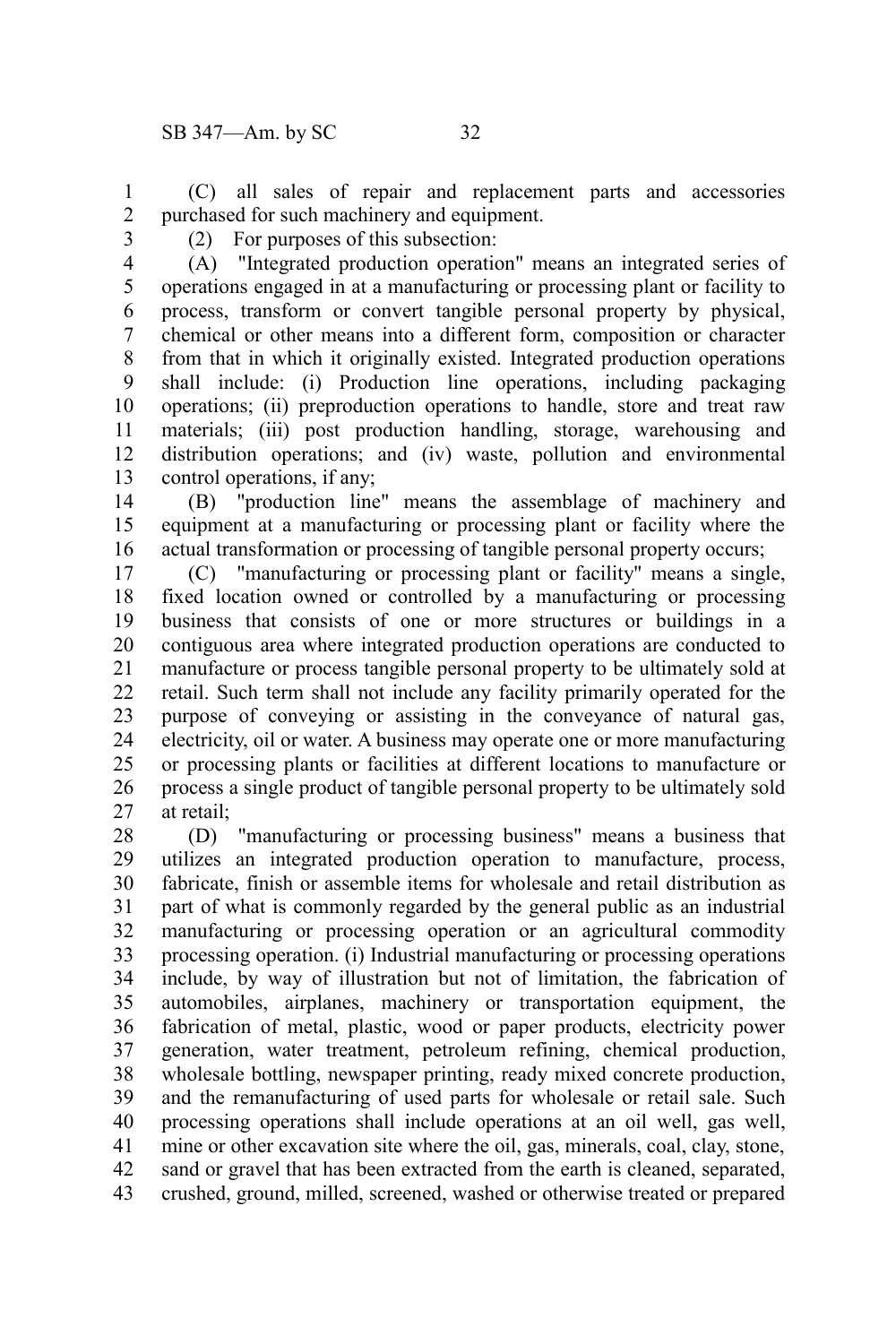before its transmission to a refinery or before any other wholesale or retail 1

distribution. (ii) Agricultural commodity processing operations include, by way of illustration but not of limitation, meat packing, poultry slaughtering and dressing, processing and packaging farm and dairy products in sealed containers for wholesale and retail distribution, feed grinding, grain milling, frozen food processing, and grain handling, cleaning, blending, fumigation, drying and aeration operations engaged in by grain elevators or other grain storage facilities. (iii) Manufacturing or processing businesses do not include, by way of illustration but not of limitation, nonindustrial businesses whose operations are primarily retail and that produce or process tangible personal property as an incidental part of conducting the retail business, such as retailers who bake, cook or prepare food products in the regular course of their retail trade, grocery stores, meat lockers and meat markets that butcher or dress livestock or poultry in the regular course of their retail trade, contractors who alter, service, repair or improve real property, and retail businesses that clean, service or refurbish and repair tangible personal property for its owner; 2 3 4 5 6 7 8 9 10 11 12 13 14 15 16 17

(E) "repair and replacement parts and accessories" means all parts and accessories for exempt machinery and equipment, including, but not limited to, dies, jigs, molds, patterns and safety devices that are attached to exempt machinery or that are otherwise used in production, and parts and accessories that require periodic replacement such as belts, drill bits, grinding wheels, grinding balls, cutting bars, saws, refractory brick and other refractory items for exempt kiln equipment used in production operations; 18 19 20 21 22 23 24 25

26

(F) "primary" or "primarily" mean more than 50% of the time.

(3) For purposes of this subsection, machinery and equipment shall be deemed to be used as an integral or essential part of an integrated production operation when used *to*: 27 28 29

(A) To Receive, transport, convey, handle, treat or store raw materials in preparation of its placement on the production line; 30 31

(B) to transport, convey, handle or store the property undergoing manufacturing or processing at any point from the beginning of the production line through any warehousing or distribution operation of the final product that occurs at the plant or facility; 32 33 34 35

(C) to act upon, effect, promote or otherwise facilitate a physical change to the property undergoing manufacturing or processing; 36 37

(D) to guide, control or direct the movement of property undergoing manufacturing or processing; 38 39

(E) to test or measure raw materials, the property undergoing manufacturing or processing or the finished product, as a necessary part of the manufacturer's integrated production operations; 40 41 42

(F) to plan, manage, control or record the receipt and flow of 43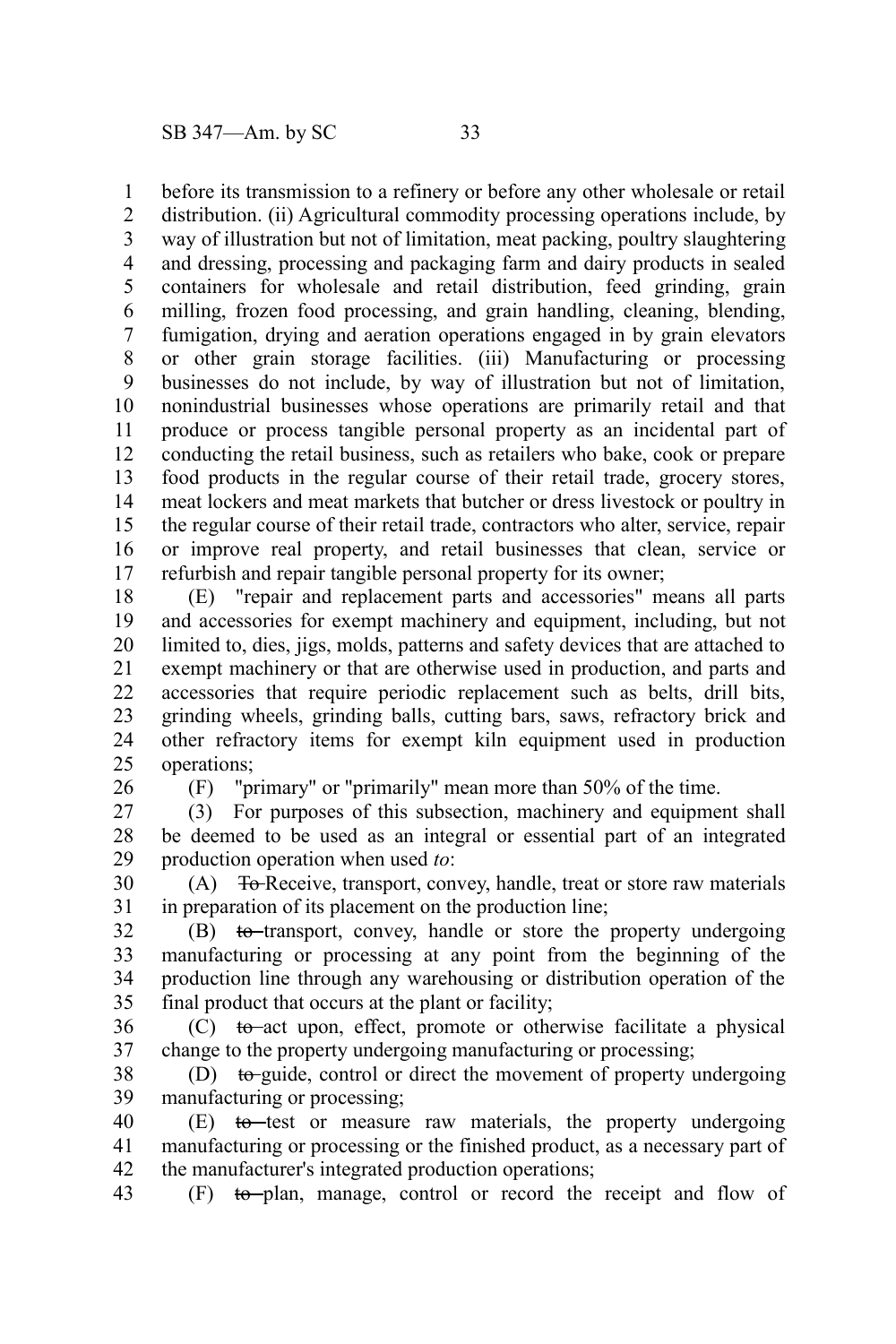inventories of raw materials, consumables and component parts, the flow of the property undergoing manufacturing or processing and the management of inventories of the finished product; 1 2 3

 $(G)$  to produce energy for, lubricate, control the operating of or otherwise enable the functioning of other production machinery and equipment and the continuation of production operations; 4 5 6

(H) to package the property being manufactured or processed in a container or wrapping in which such property is normally sold or transported; 7 8 9

(I) to transmit or transport electricity, coke, gas, water, steam or similar substances used in production operations from the point of generation, if produced by the manufacturer or processor at the plant site, to that manufacturer's production operation; or, if purchased or delivered from off-site, from the point where the substance enters the site of the plant or facility to that manufacturer's production operations; 10 11 12 13 14 15

(J) to cool, heat, filter, refine or otherwise treat water, steam, acid, oil, solvents or other substances that are used in production operations; 16 17

 $(K)$  to provide and control an environment required to maintain certain levels of air quality, humidity or temperature in special and limited areas of the plant or facility, where such regulation of temperature or humidity is part of and essential to the production process; 18 19 20 21

 $(L)$  to treat, transport or store waste or other byproducts of production operations at the plant or facility; or 22 23

 $(M)$  to control pollution at the plant or facility where the pollution is produced by the manufacturing or processing operation. 24 25

(4) The following machinery, equipment and materials shall be deemed to be exempt even though it may not otherwise qualify as machinery and equipment used as an integral or essential part of an integrated production operation: (A) Computers and related peripheral equipment that are utilized by a manufacturing or processing business for engineering of the finished product or for research and development or product design; (B) machinery and equipment that is utilized by a manufacturing or processing business to manufacture or rebuild tangible personal property that is used in manufacturing or processing operations, including tools, dies, molds, forms and other parts of qualifying machinery and equipment; (C) portable plants for aggregate concrete, bulk cement and asphalt including cement mixing drums to be attached to a motor vehicle; (D) industrial fixtures, devices, support facilities and special foundations necessary for manufacturing and production operations, and materials and other tangible personal property sold for the purpose of fabricating such fixtures, devices, facilities and foundations. An exemption certificate for such purchases shall be signed by the manufacturer or processor. If the fabricator purchases such material, the fabricator shall 26 27 28 29 30 31 32 33 34 35 36 37 38 39 40 41 42 43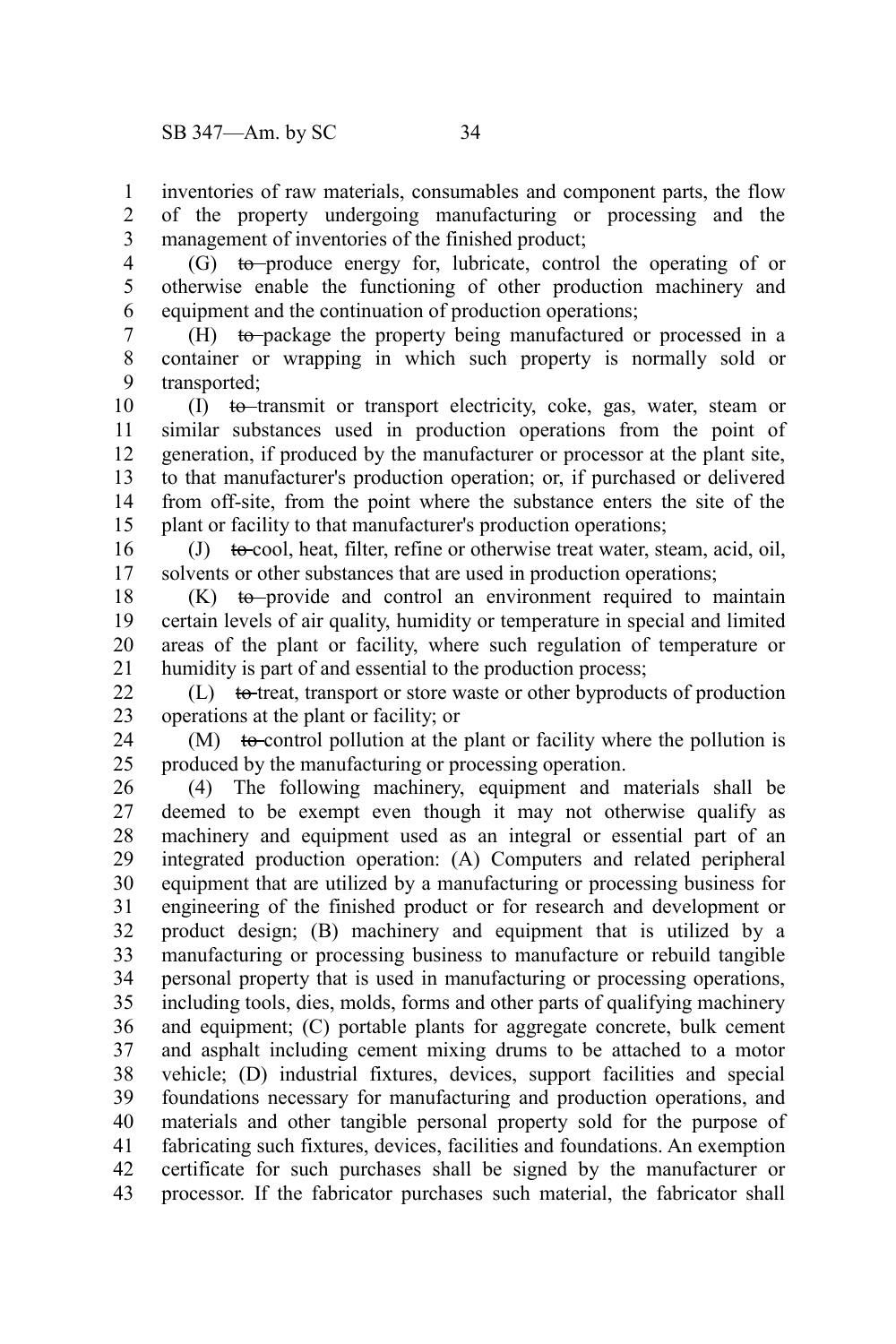also sign the exemption certificate; (E) a manufacturing or processing business' laboratory equipment that is not located at the plant or facility, but that would otherwise qualify for exemption under subsection  $(3)(E)$ ; (F) all machinery and equipment used in surface mining activities as described in K.S.A. 49-601 et seq., and amendments thereto, beginning from the time a reclamation plan is filed to the acceptance of the completed final site reclamation. 1 2 3 4 5 6 7

(5) "Machinery and equipment used as an integral or essential part of an integrated production operation" shall not include: 8 9

(A) Machinery and equipment used for nonproduction purposes, including, but not limited to, machinery and equipment used for plant security, fire prevention, first aid, accounting, administration, record keeping, advertising, marketing, sales or other related activities, plant cleaning, plant communications and employee work scheduling; 10 11 12 13 14

(B) machinery, equipment and tools used primarily in maintaining and repairing any type of machinery and equipment or the building and plant; 15 16 17

(C) transportation, transmission and distribution equipment not primarily used in a production, warehousing or material handling operation at the plant or facility, including the means of conveyance of natural gas, electricity, oil or water, and equipment related thereto, located outside the plant or facility; 18 19 20 21 22

(D) office machines and equipment including computers and related peripheral equipment not used directly and primarily to control or measure the manufacturing process; 23 24 25

26

(E) furniture and other furnishings;

(F) buildings, other than exempt machinery and equipment that is permanently affixed to or becomes a physical part of the building, and any other part of real estate that is not otherwise exempt; 27 28 29

(G) building fixtures that are not integral to the manufacturing operation, such as utility systems for heating, ventilation, air conditioning, communications, plumbing or electrical; 30 31 32

(H) machinery and equipment used for general plant heating, cooling and lighting; 33 34

(I) motor vehicles that are registered for operation on public highways; or 35 36

(J) employee apparel, except safety and protective apparel that is purchased by an employer and furnished gratuitously to employees who are involved in production or research activities. 37 38 39

(6) Subsections*Paragraphs* (3) and (5) shall not be construed as exclusive listings of the machinery and equipment that qualify or do not qualify as an integral or essential part of an integrated production operation. When machinery or equipment is used as an integral or essential 40 41 42 43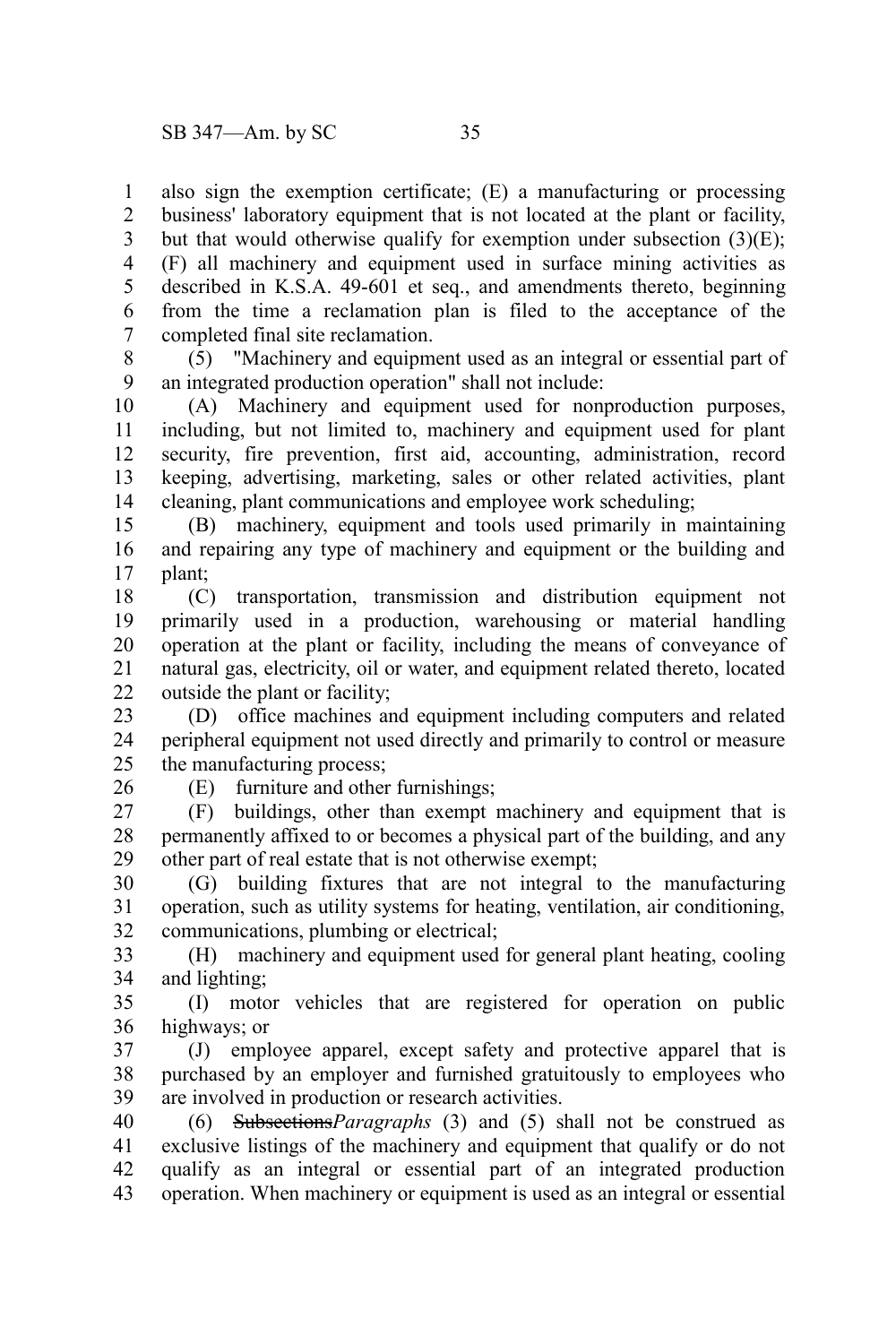part of production operations part of the time and for nonproduction purposes at other times, the primary use of the machinery or equipment shall determine whether or not such machinery or equipment qualifies for exemption. 1 2 3 4

(7) The secretary of revenue shall adopt rules and regulations necessary to administer the provisions of this subsection; 5 6

(ll) all sales of educational materials purchased for distribution to the public at no charge by a nonprofit corporation organized for the purpose of encouraging, fostering and conducting programs for the improvement of public health, except that for taxable years commencing after December 31, 2013, this subsection shall not apply to any sales of such materials purchased by a nonprofit corporation which performs any abortion, as defined in K.S.A. 65-6701, and amendments thereto; 7 8 9 10 11 12 13

(mm) all sales of seeds and tree seedlings; fertilizers, insecticides, herbicides, germicides, pesticides and fungicides; and services, purchased and used for the purpose of producing plants in order to prevent soil erosion on land devoted to agricultural use; 14 15 16 17

(nn) except as otherwise provided in this act, all sales of services rendered by an advertising agency or licensed broadcast station or any member, agent or employee thereof; 18 19 20

(oo) all sales of tangible personal property purchased by a community action group or agency for the exclusive purpose of repairing or weatherizing housing occupied by low-income individuals; 21 22 23

(pp) all sales of drill bits and explosives actually utilized in the exploration and production of oil or gas; 24 25

(qq) all sales of tangible personal property and services purchased by a nonprofit museum or historical society or any combination thereof, including a nonprofit organization that is organized for the purpose of stimulating public interest in the exploration of space by providing educational information, exhibits and experiences, that is exempt from federal income taxation pursuant to section 501(c)(3) of the federal internal revenue code of 1986; 26 27 28 29 30 31 32

(rr) all sales of tangible personal property that will admit the purchaser thereof to any annual event sponsored by a nonprofit organization that is exempt from federal income taxation pursuant to section  $501(c)(3)$  of the federal internal revenue code of 1986, except that for taxable years commencing after December 31, 2013, this subsection shall not apply to any sales of such tangible personal property purchased by a nonprofit organization which performs any abortion, as defined in K.S.A. 65-6701, and amendments thereto; 33 34 35 36 37 38 39 40

(ss) all sales of tangible personal property and services purchased by a public broadcasting station licensed by the federal communications commission as a noncommercial educational television or radio station; 41 42 43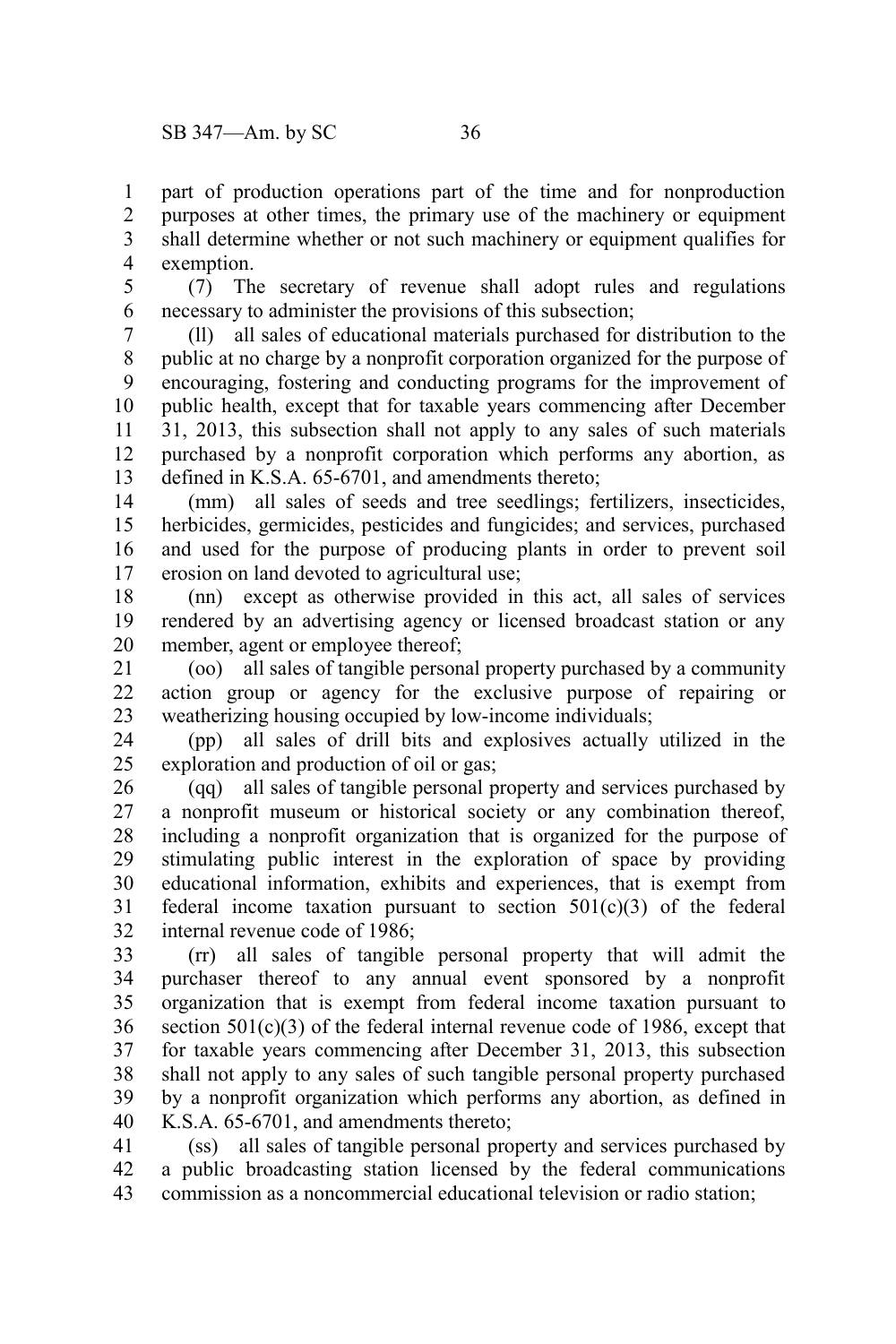(tt) all sales of tangible personal property and services purchased by or on behalf of a not-for-profit corporation that is exempt from federal income taxation pursuant to section  $501(c)(3)$  of the federal internal revenue code of 1986, for the sole purpose of constructing a Kansas Korean War memorial; 1 2 3 4 5

(uu) all sales of tangible personal property and services purchased by or on behalf of any rural volunteer fire-fighting organization for use exclusively in the performance of its duties and functions; 6 7 8

(vv) all sales of tangible personal property purchased by any of the following organizations that are exempt from federal income taxation pursuant to section  $501(c)(3)$  of the federal internal revenue code of 1986, for the following purposes, and all sales of any such property by or on behalf of any such organization for any such purpose: 9 10 11 12 13

(1) The American heart association, Kansas affiliate, inc. for the purposes of providing education, training, certification in emergency cardiac care, research and other related services to reduce disability and death from cardiovascular diseases and stroke; 14 15 16 17

(2) the Kansas alliance for the mentally ill, inc. for the purpose of advocacy for persons with mental illness and to education, research and support for their families; 18 19 20

(3) the Kansas mental illness awareness council for the purposes of advocacy for persons who are mentally ill and for education, research and support for them and their families: 21 22 23

(4) the American diabetes association Kansas affiliate, inc. for the purpose of eliminating diabetes through medical research, public education focusing on disease prevention and education, patient education including information on coping with diabetes, and professional education and training; 24 25 26 27 28

(5) the American lung association of Kansas, inc. for the purpose of eliminating all lung diseases through medical research, public education including information on coping with lung diseases, professional education and training related to lung disease and other related services to reduce the incidence of disability and death due to lung disease; 29 30 31 32 33

(6) the Kansas chapters of the Alzheimer's disease and related disorders association, inc. for the purpose of providing assistance and support to persons in Kansas with Alzheimer's disease, and their families and caregivers; 34 35 36 37

(7) the Kansas chapters of the Parkinson's disease association for the purpose of eliminating Parkinson's disease through medical research and public and professional education related to such disease; 38 39 40

(8) the national kidney foundation of Kansas and western Missouri for the purpose of eliminating kidney disease through medical research and public and private education related to such disease; 41 42 43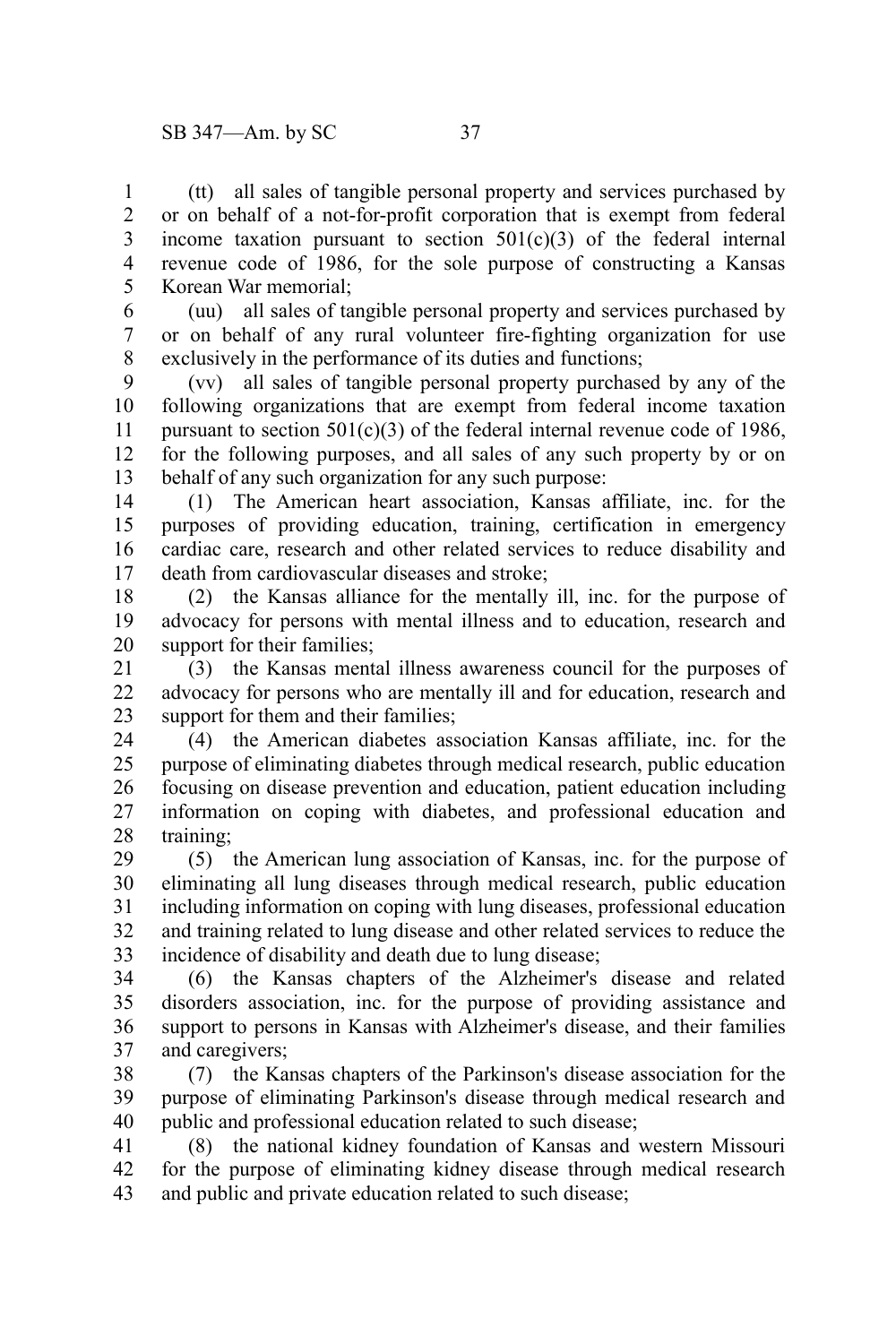(9) the heartstrings community foundation for the purpose of providing training, employment and activities for adults with developmental disabilities; 1 2 3

4 5

(10) the cystic fibrosis foundation, heart of America chapter, for the purposes of assuring the development of the means to cure and control cystic fibrosis and improving the quality of life for those with the disease; 6

(11) the spina bifida association of Kansas for the purpose of providing financial, educational and practical aid to families and individuals with spina bifida. Such aid includes, but is not limited to, funding for medical devices, counseling and medical educational opportunities; 7 8 9 10 11

(12) the CHWC, Inc., for the purpose of rebuilding urban core neighborhoods through the construction of new homes, acquiring and renovating existing homes and other related activities, and promoting economic development in such neighborhoods; 12 13 14 15

(13) the cross-lines cooperative council for the purpose of providing social services to low income individuals and families; 16 17

(14) the dreams work, inc., for the purpose of providing young adult day services to individuals with developmental disabilities and assisting families in avoiding institutional or nursing home care for a developmentally disabled member of their family; 18 19 20 21

(15) the KSDS, Inc., for the purpose of promoting the independence and inclusion of people with disabilities as fully participating and contributing members of their communities and society through the training and providing of guide and service dogs to people with disabilities, and providing disability education and awareness to the general public; 22 23 24 25 26 27

(16) the lyme association of greater Kansas City, Inc., for the purpose of providing support to persons with lyme disease and public education relating to the prevention, treatment and cure of lyme disease; 28 29 30

(17) the dream factory, inc., for the purpose of granting the dreams of children with critical and chronic illnesses; 31 32

(18) the Ottawa Suzuki strings, inc., for the purpose of providing students and families with education and resources necessary to enable each child to develop fine character and musical ability to the fullest potential; 33 34 35 36

(19) the international association of lions clubs for the purpose of creating and fostering a spirit of understanding among all people for humanitarian needs by providing voluntary services through community involvement and international cooperation; 37 38 39 40

(20) the Johnson county young matrons, inc., for the purpose of promoting a positive future for members of the community through volunteerism, financial support and education through the efforts of an all 41 42 43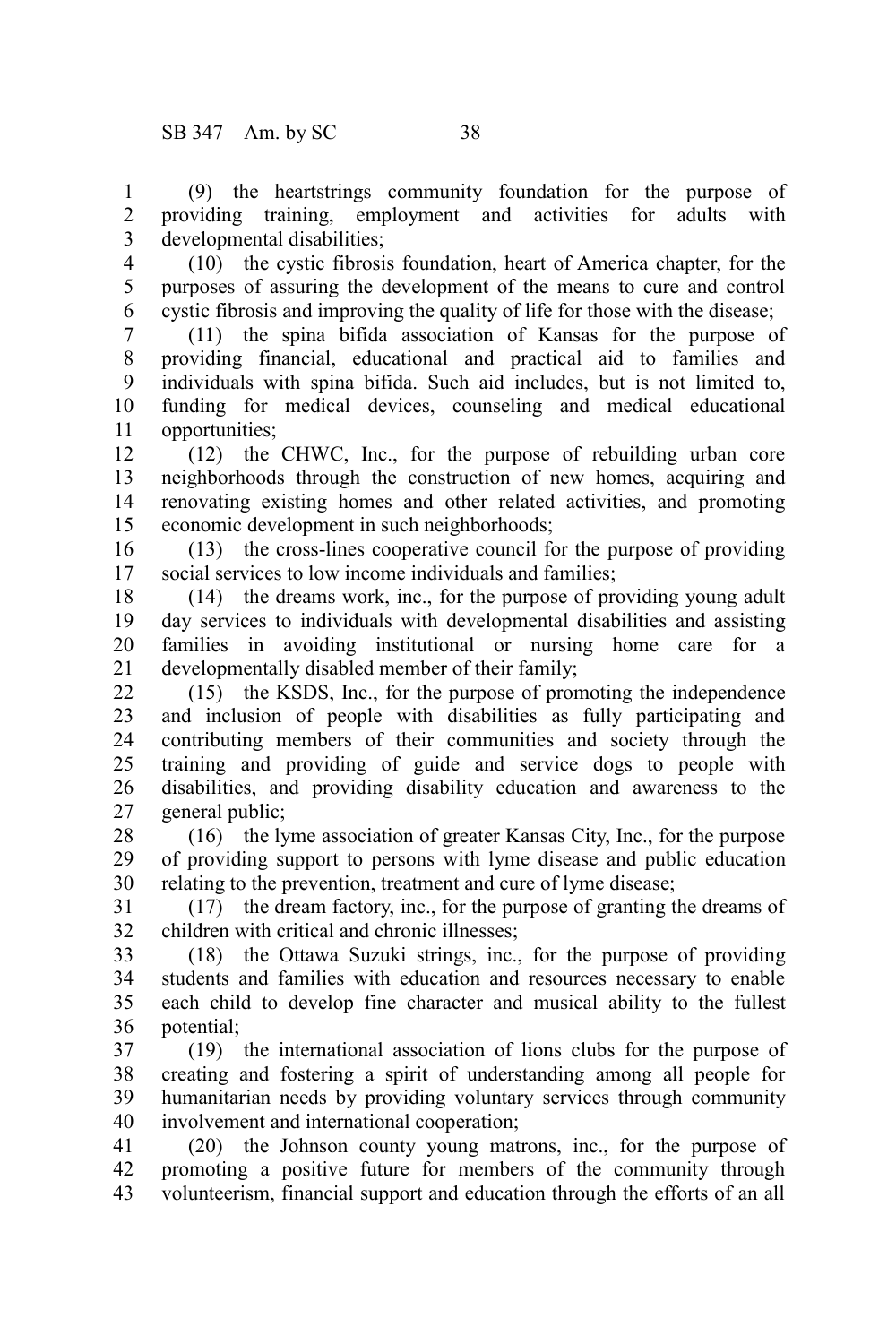volunteer organization; 1

(21) the American cancer society, inc., for the purpose of eliminating cancer as a major health problem by preventing cancer, saving lives and diminishing suffering from cancer, through research, education, advocacy and service; 2 3 4 5

(22) the community services of Shawnee, inc., for the purpose of providing food and clothing to those in need; 6 7

(23) the angel babies association, for the purpose of providing assistance, support and items of necessity to teenage mothers and their babies; and 8 9 10

(24) the Kansas fairgrounds foundation for the purpose of the preservation, renovation and beautification of the Kansas state fairgrounds; 11 12

(ww) all sales of tangible personal property purchased by the habitat for humanity for the exclusive use of being incorporated within a housing project constructed by such organization; 13 14 15

(xx) all sales of tangible personal property and services purchased by a nonprofit zoo that is exempt from federal income taxation pursuant to section  $501(c)(3)$  of the federal internal revenue code of 1986, or on behalf of such zoo by an entity itself exempt from federal income taxation pursuant to section  $501(c)(3)$  of the federal internal revenue code of 1986 contracted with to operate such zoo and all sales of tangible personal property or services purchased by a contractor for the purpose of constructing, equipping, reconstructing, maintaining, repairing, enlarging, furnishing or remodeling facilities for any nonprofit zoo that would be exempt from taxation under the provisions of this section if purchased directly by such nonprofit zoo or the entity operating such zoo. Nothing in this subsection shall be deemed to exempt the purchase of any construction machinery, equipment or tools used in the constructing, equipping, reconstructing, maintaining, repairing, enlarging, furnishing or remodeling facilities for any nonprofit zoo. When any nonprofit zoo shall contract for the purpose of constructing, equipping, reconstructing, maintaining, repairing, enlarging, furnishing or remodeling facilities, it shall obtain from the state and furnish to the contractor an exemption certificate for the project involved, and the contractor may purchase materials for incorporation in such project. The contractor shall furnish the number of such certificate to all suppliers from whom such purchases are made, and such suppliers shall execute invoices covering the same bearing the number of such certificate. Upon completion of the project the contractor shall furnish to the nonprofit zoo concerned a sworn statement, on a form to be provided by the director of taxation, that all purchases so made were entitled to exemption under this subsection. All invoices shall be held by the contractor for a period of five years and shall be subject to audit by the director of taxation. If any materials purchased under such a certificate are 16 17 18 19 20 21 22 23 24 25 26 27 28 29 30 31 32 33 34 35 36 37 38 39 40 41 42 43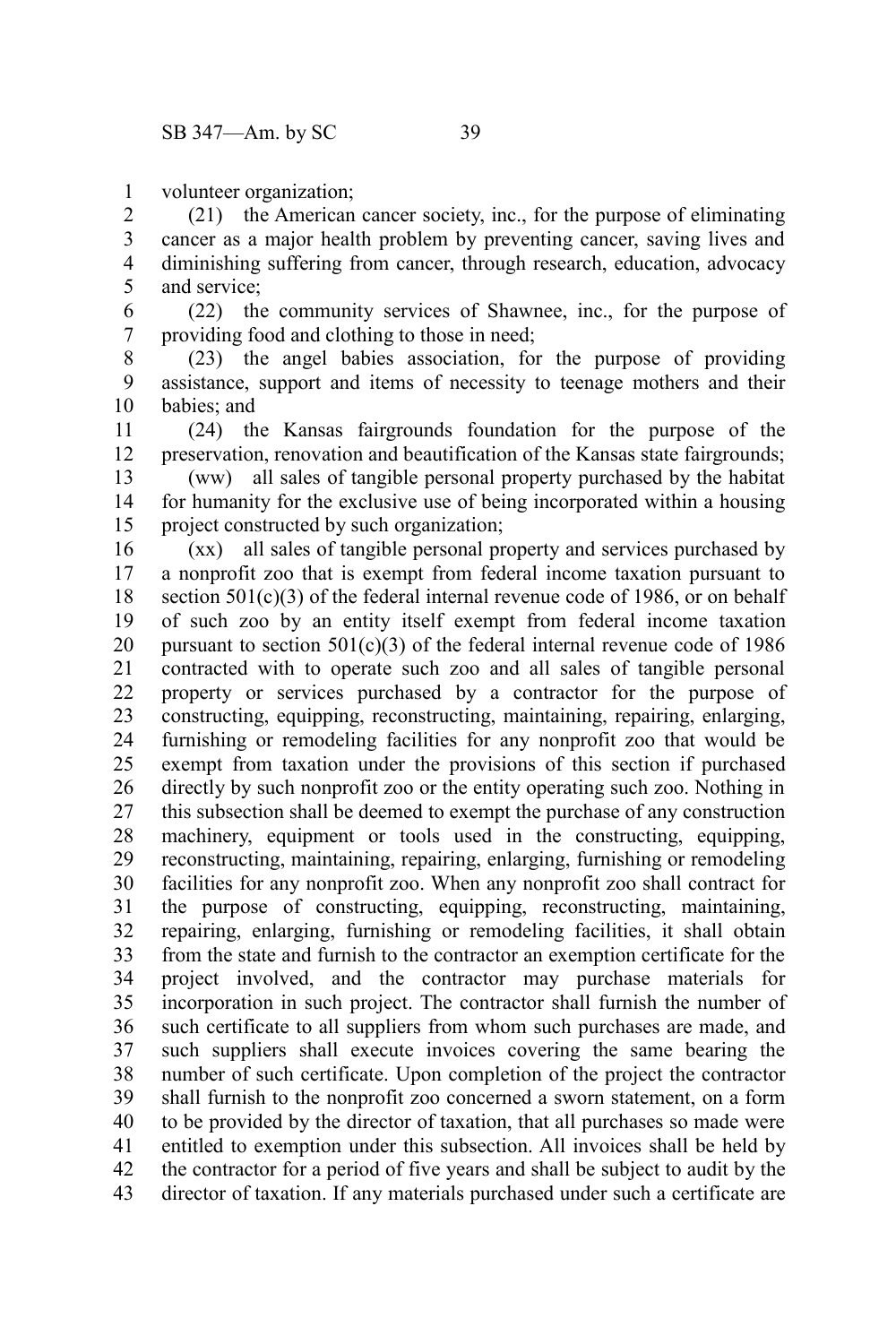found not to have been incorporated in the building or other project or not to have been returned for credit or the sales or compensating tax otherwise imposed upon such materials that will not be so incorporated in the building or other project reported and paid by such contractor to the director of taxation not later than the  $20<sup>th</sup>$  day of the month following the close of the month in which it shall be determined that such materials will not be used for the purpose for which such certificate was issued, the nonprofit zoo concerned shall be liable for tax on all materials purchased for the project, and upon payment thereof it may recover the same from the contractor together with reasonable attorney fees. Any contractor or any agent, employee or subcontractor thereof, who shall use or otherwise dispose of any materials purchased under such a certificate for any purpose other than that for which such a certificate is issued without the payment of the sales or compensating tax otherwise imposed upon such materials, shall be guilty of a misdemeanor and, upon conviction therefor, shall be subject to the penalties provided for in K.S.A. 79-3615(h), and amendments thereto; 1 2 3 4 5 6 7 8 9 10 11 12 13 14 15 16 17

(yy) all sales of tangible personal property and services purchased by a parent-teacher association or organization, and all sales of tangible personal property by or on behalf of such association or organization; 18 19 20

(zz) all sales of machinery and equipment purchased by over-the-air, free access radio or television station that is used directly and primarily for the purpose of producing a broadcast signal or is such that the failure of the machinery or equipment to operate would cause broadcasting to cease. For purposes of this subsection, machinery and equipment shall include, but not be limited to, that required by rules and regulations of the federal communications commission, and all sales of electricity which are essential or necessary for the purpose of producing a broadcast signal or is such that the failure of the electricity would cause broadcasting to cease; 21 22 23 24 25 26 27 28 29

(aaa) all sales of tangible personal property and services purchased by a religious organization that is exempt from federal income taxation pursuant to section  $501(c)(3)$  of the federal internal revenue code, and used exclusively for religious purposes, and all sales of tangible personal property or services purchased by a contractor for the purpose of constructing, equipping, reconstructing, maintaining, repairing, enlarging, furnishing or remodeling facilities for any such organization that would be exempt from taxation under the provisions of this section if purchased directly by such organization. Nothing in this subsection shall be deemed to exempt the purchase of any construction machinery, equipment or tools used in the constructing, equipping, reconstructing, maintaining, repairing, enlarging, furnishing or remodeling facilities for any such organization. When any such organization shall contract for the purpose of constructing, equipping, reconstructing, maintaining, repairing, enlarging, furnishing or 30 31 32 33 34 35 36 37 38 39 40 41 42 43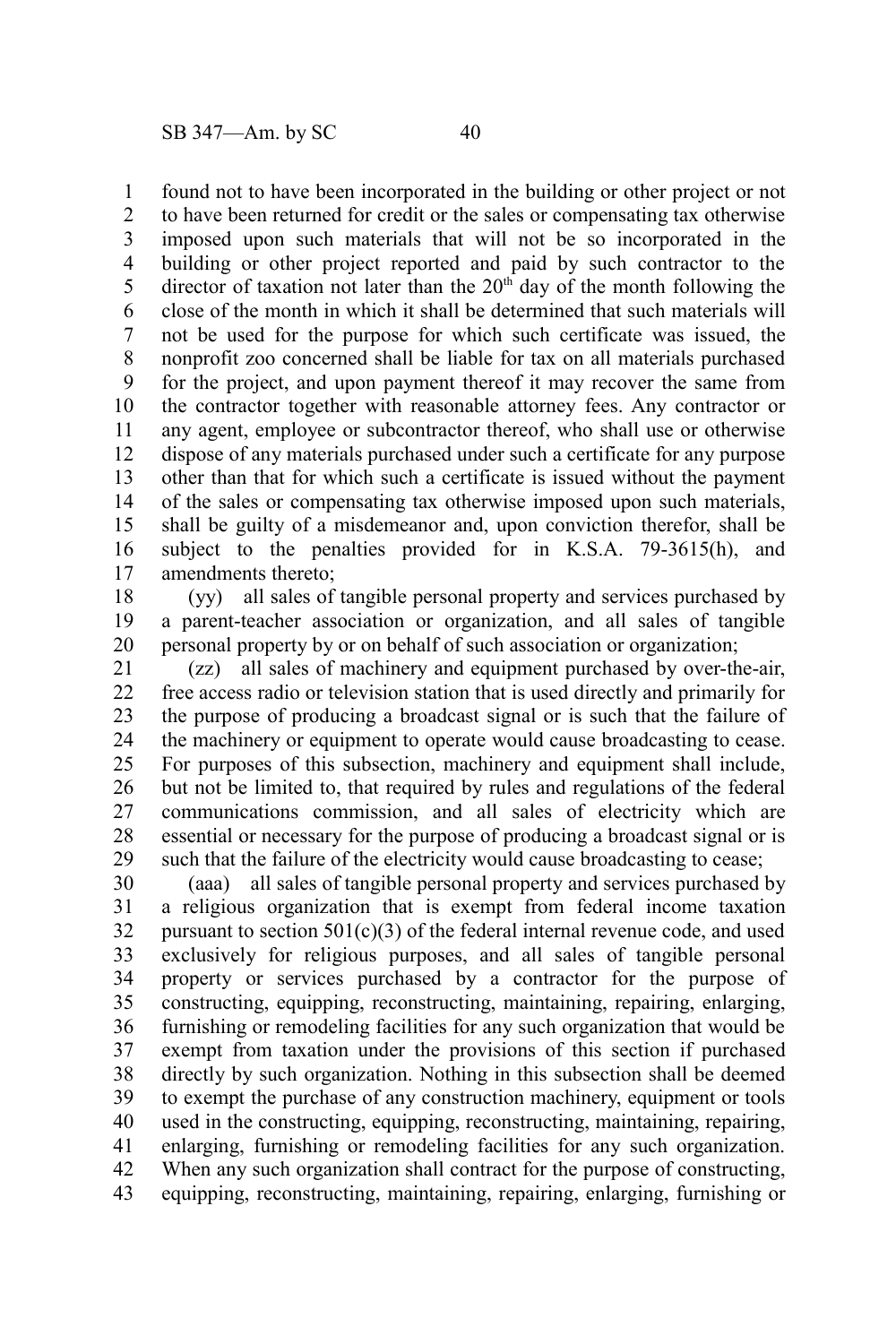remodeling facilities, it shall obtain from the state and furnish to the contractor an exemption certificate for the project involved, and the contractor may purchase materials for incorporation in such project. The contractor shall furnish the number of such certificate to all suppliers from whom such purchases are made, and such suppliers shall execute invoices covering the same bearing the number of such certificate. Upon completion of the project the contractor shall furnish to such organization concerned a sworn statement, on a form to be provided by the director of taxation, that all purchases so made were entitled to exemption under this subsection. All invoices shall be held by the contractor for a period of five years and shall be subject to audit by the director of taxation. If any materials purchased under such a certificate are found not to have been incorporated in the building or other project or not to have been returned for credit or the sales or compensating tax otherwise imposed upon such materials that will not be so incorporated in the building or other project reported and paid by such contractor to the director of taxation not later than the  $20<sup>th</sup>$  day of the month following the close of the month in which it shall be determined that such materials will not be used for the purpose for which such certificate was issued, such organization concerned shall be liable for tax on all materials purchased for the project, and upon payment thereof it may recover the same from the contractor together with reasonable attorney fees. Any contractor or any agent, employee or subcontractor thereof, who shall use or otherwise dispose of any materials purchased under such a certificate for any purpose other than that for which such a certificate is issued without the payment of the sales or compensating tax otherwise imposed upon such materials, shall be guilty of a misdemeanor and, upon conviction therefor, shall be subject to the penalties provided for in K.S.A. 79-3615(h), and amendments thereto. Sales tax paid on and after July 1, 1998, but prior to the effective date of this act upon the gross receipts received from any sale exempted by the amendatory provisions of this subsection shall be refunded. Each claim for a sales tax refund shall be verified and submitted to the director of taxation upon forms furnished by the director and shall be accompanied by any additional documentation required by the director. The director shall review each claim and shall refund that amount of sales tax paid as determined under the provisions of this subsection. All refunds shall be paid from the sales tax refund fund upon warrants of the director of accounts and reports pursuant to vouchers approved by the director or the director's designee; 1 2 3 4 5 6 7 8 9 10 11 12 13 14 15 16 17 18 19 20 21 22 23 24 25 26 27 28 29 30 31 32 33 34 35 36 37 38 39

(bbb) all sales of food for human consumption by an organization that is exempt from federal income taxation pursuant to section  $501(c)(3)$  of the federal internal revenue code of 1986, pursuant to a food distribution program that offers such food at a price below cost in exchange for the 40 41 42 43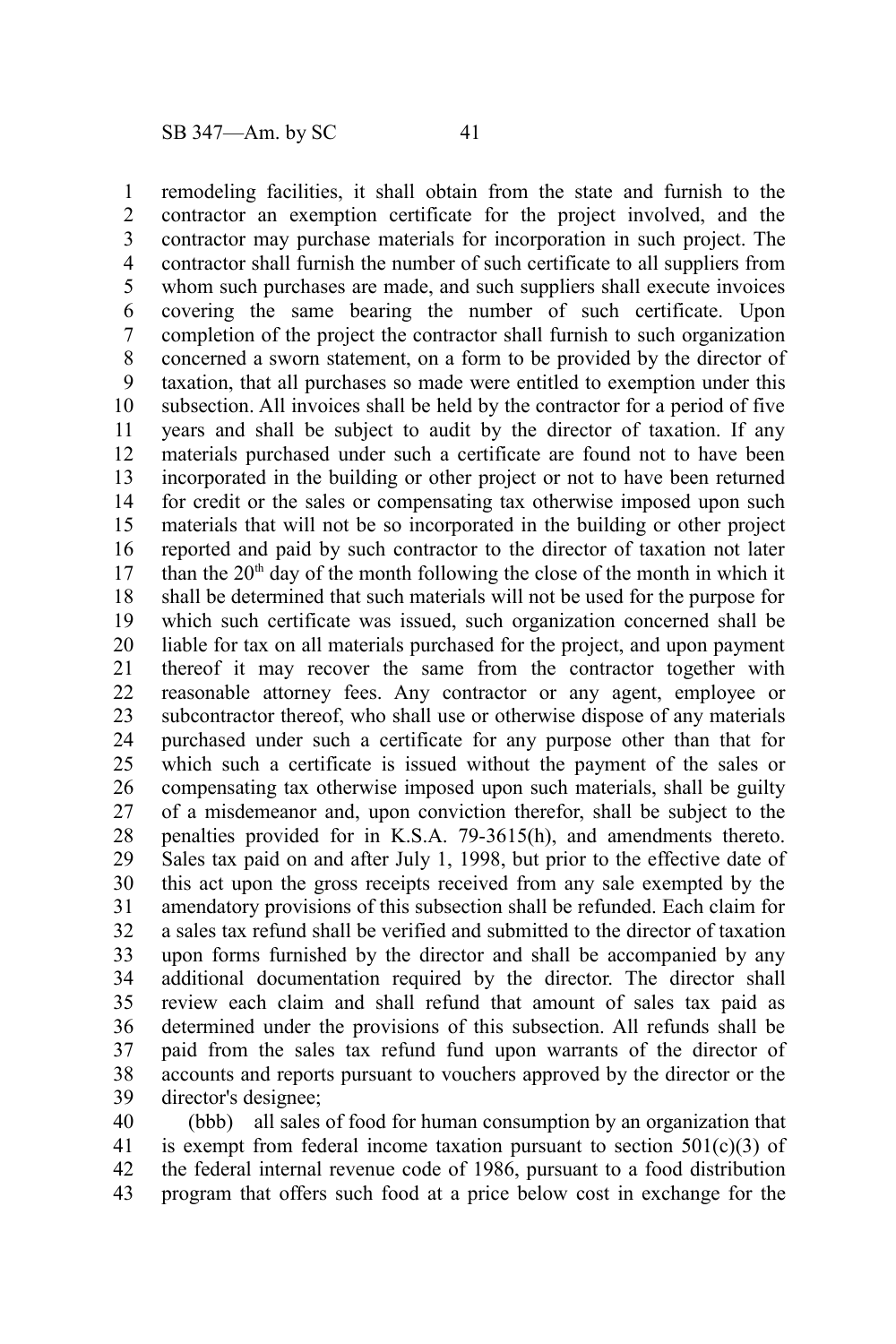performance of community service by the purchaser thereof; 1

(ccc) on and after July 1, 1999, all sales of tangible personal property and services purchased by a primary care clinic or health center the primary purpose of which is to provide services to medically underserved individuals and families, and that is exempt from federal income taxation pursuant to section  $501(c)(3)$  of the federal internal revenue code, and all sales of tangible personal property or services purchased by a contractor for the purpose of constructing, equipping, reconstructing, maintaining, repairing, enlarging, furnishing or remodeling facilities for any such clinic or center that would be exempt from taxation under the provisions of this section if purchased directly by such clinic or center, except that for taxable years commencing after December 31, 2013, this subsection shall not apply to any sales of such tangible personal property and services purchased by a primary care clinic or health center which performs any abortion, as defined in K.S.A. 65-6701, and amendments thereto. Nothing in this subsection shall be deemed to exempt the purchase of any construction machinery, equipment or tools used in the constructing, equipping, reconstructing, maintaining, repairing, enlarging, furnishing or remodeling facilities for any such clinic or center. When any such clinic or center shall contract for the purpose of constructing, equipping, reconstructing, maintaining, repairing, enlarging, furnishing or remodeling facilities, it shall obtain from the state and furnish to the contractor an exemption certificate for the project involved, and the contractor may purchase materials for incorporation in such project. The contractor shall furnish the number of such certificate to all suppliers from whom such purchases are made, and such suppliers shall execute invoices covering the same bearing the number of such certificate. Upon completion of the project the contractor shall furnish to such clinic or center concerned a sworn statement, on a form to be provided by the director of taxation, that all purchases so made were entitled to exemption under this subsection. All invoices shall be held by the contractor for a period of five years and shall be subject to audit by the director of taxation. If any materials purchased under such a certificate are found not to have been incorporated in the building or other project or not to have been returned for credit or the sales or compensating tax otherwise imposed upon such materials that will not be so incorporated in the building or other project reported and paid by such contractor to the director of taxation not later than the  $20<sup>th</sup>$ day of the month following the close of the month in which it shall be determined that such materials will not be used for the purpose for which such certificate was issued, such clinic or center concerned shall be liable for tax on all materials purchased for the project, and upon payment thereof it may recover the same from the contractor together with reasonable attorney fees. Any contractor or any agent, employee or 2 3 4 5 6 7 8 9 10 11 12 13 14 15 16 17 18 19 20 21 22 23 24 25 26 27 28 29 30 31 32 33 34 35 36 37 38 39 40 41 42 43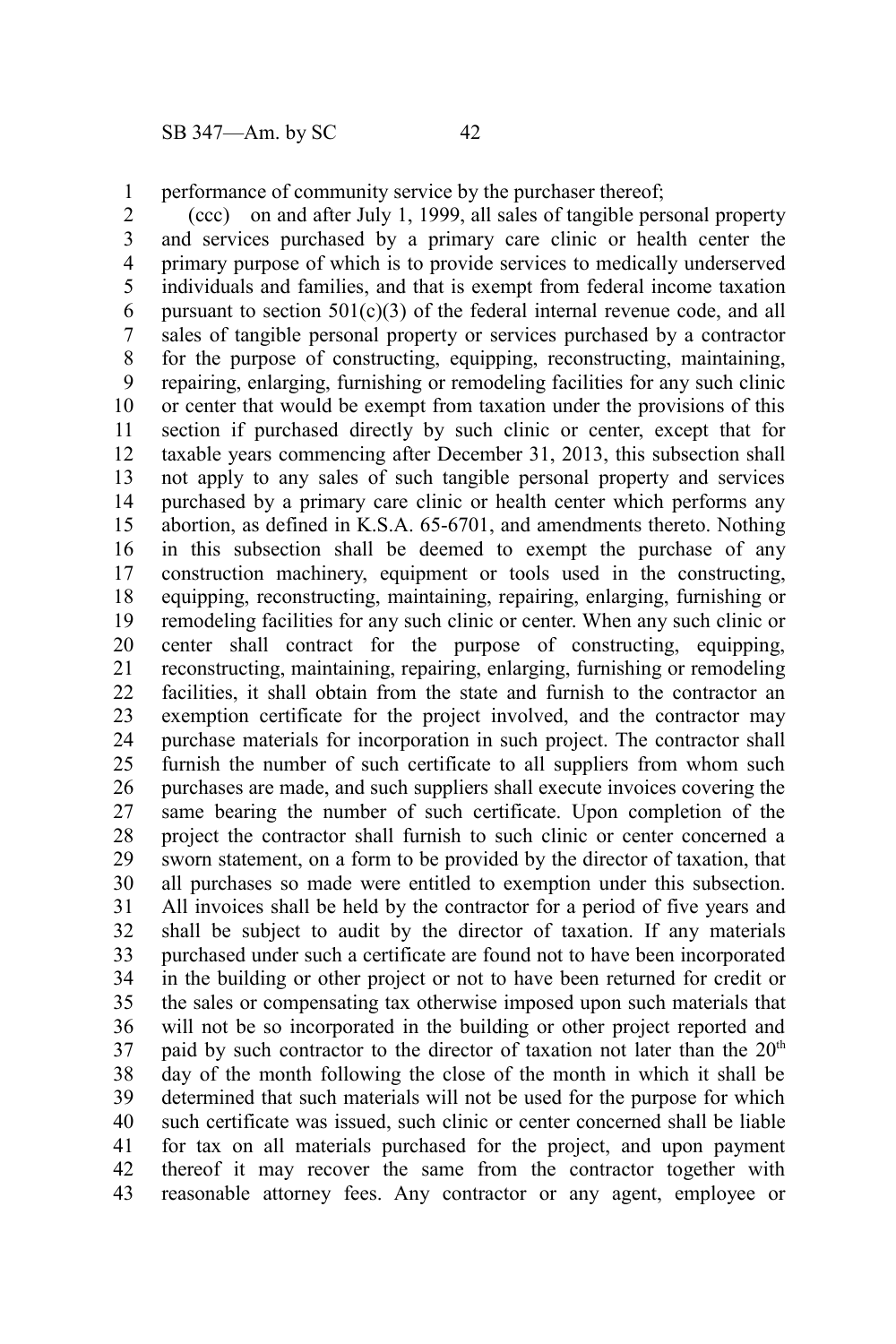subcontractor thereof, who shall use or otherwise dispose of any materials purchased under such a certificate for any purpose other than that for which such a certificate is issued without the payment of the sales or compensating tax otherwise imposed upon such materials, shall be guilty of a misdemeanor and, upon conviction therefor, shall be subject to the penalties provided for in K.S.A. 79-3615(h), and amendments thereto; 1 2 3 4 5 6

(ddd) on and after January 1, 1999, and before January 1, 2000, all sales of materials and services purchased by any class II or III railroad as classified by the federal surface transportation board for the construction, renovation, repair or replacement of class II or III railroad track and facilities used directly in interstate commerce. In the event any such track or facility for which materials and services were purchased sales tax exempt is not operational for five years succeeding the allowance of such exemption, the total amount of sales tax that would have been payable except for the operation of this subsection shall be recouped in accordance with rules and regulations adopted for such purpose by the secretary of revenue; 7 8 9 10 11 12 13 14 15 16 17

(eee) on and after January 1, 1999, and before January 1, 2001, all sales of materials and services purchased for the original construction, reconstruction, repair or replacement of grain storage facilities, including railroad sidings providing access thereto; 18 19 20 21

(fff) all sales of material handling equipment, racking systems and other related machinery and equipment that is used for the handling, movement or storage of tangible personal property in a warehouse or distribution facility in this state; all sales of installation, repair and maintenance services performed on such machinery and equipment; and all sales of repair and replacement parts for such machinery and equipment. For purposes of this subsection, a warehouse or distribution facility means a single, fixed location that consists of buildings or structures in a contiguous area where storage or distribution operations are conducted that are separate and apart from the business' retail operations, if any, and that do not otherwise qualify for exemption as occurring at a manufacturing or processing plant or facility. Material handling and storage equipment shall include aeration, dust control, cleaning, handling and other such equipment that is used in a public grain warehouse or other commercial grain storage facility, whether used for grain handling, grain storage, grain refining or processing, or other grain treatment operation; 22 23 24 25 26 27 28 29 30 31 32 33 34 35 36 37

(ggg) all sales of tangible personal property and services purchased by or on behalf of the Kansas academy of science, which is exempt from federal income taxation pursuant to section  $501(c)(3)$  of the federal internal revenue code of 1986, and used solely by such academy for the preparation, publication and dissemination of education materials; 38 39 40 41 42

(hhh) all sales of tangible personal property and services purchased 43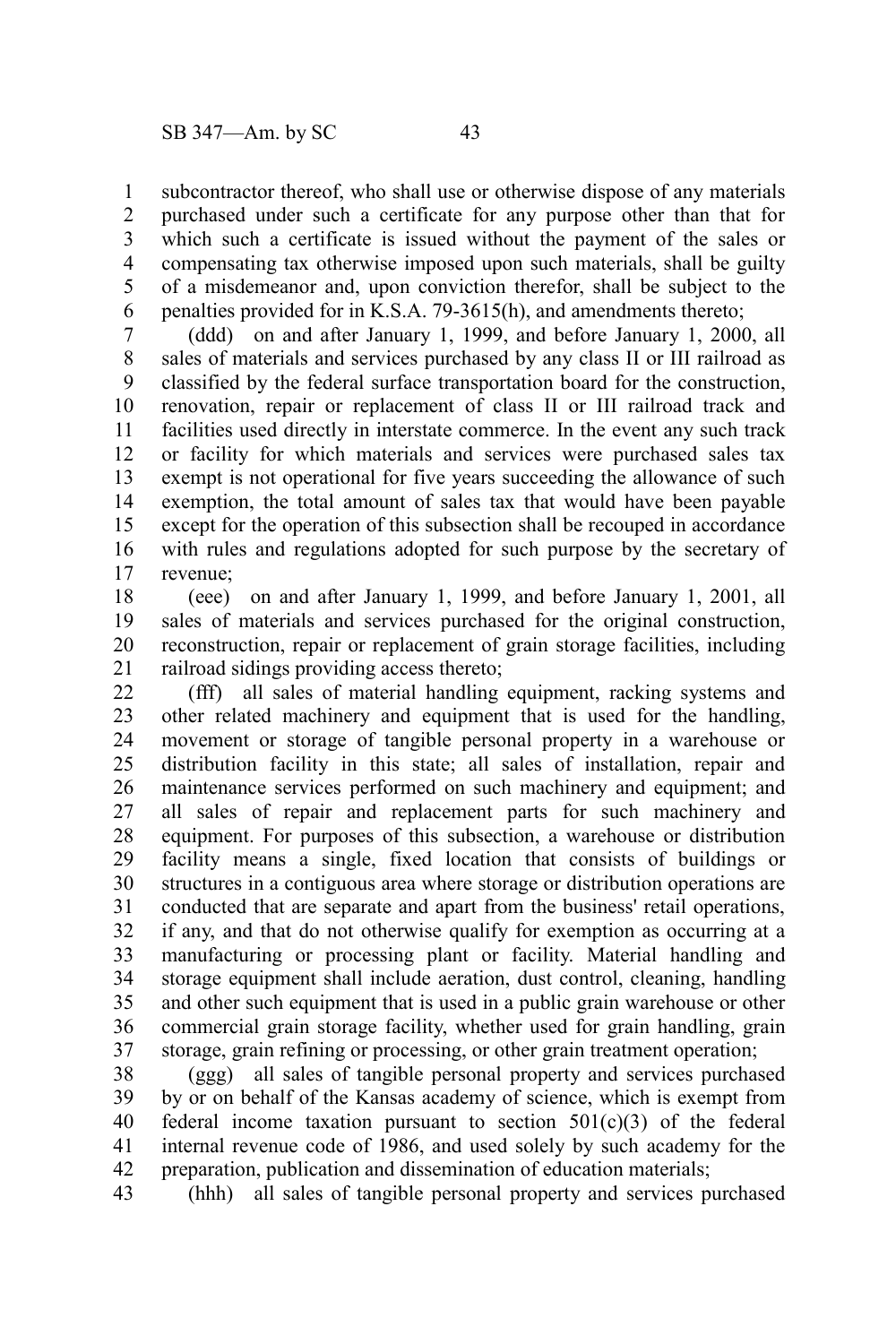by or on behalf of all domestic violence shelters that are member agencies of the Kansas coalition against sexual and domestic violence; 1 2

(iii) all sales of personal property and services purchased by an organization that is exempt from federal income taxation pursuant to section  $501(c)(3)$  of the federal internal revenue code of 1986, and such personal property and services are used by any such organization in the collection, storage and distribution of food products to nonprofit organizations that distribute such food products to persons pursuant to a food distribution program on a charitable basis without fee or charge, and all sales of tangible personal property or services purchased by a contractor for the purpose of constructing, equipping, reconstructing, maintaining, repairing, enlarging, furnishing or remodeling facilities used for the collection and storage of such food products for any such organization which is exempt from federal income taxation pursuant to section  $501(c)(3)$  of the federal internal revenue code of 1986, that would be exempt from taxation under the provisions of this section if purchased directly by such organization. Nothing in this subsection shall be deemed to exempt the purchase of any construction machinery, equipment or tools used in the constructing, equipping, reconstructing, maintaining, repairing, enlarging, furnishing or remodeling facilities for any such organization. When any such organization shall contract for the purpose of constructing, equipping, reconstructing, maintaining, repairing, enlarging, furnishing or remodeling facilities, it shall obtain from the state and furnish to the contractor an exemption certificate for the project involved, and the contractor may purchase materials for incorporation in such project. The contractor shall furnish the number of such certificate to all suppliers from whom such purchases are made, and such suppliers shall execute invoices covering the same bearing the number of such certificate. Upon completion of the project the contractor shall furnish to such organization concerned a sworn statement, on a form to be provided by the director of taxation, that all purchases so made were entitled to exemption under this subsection. All invoices shall be held by the contractor for a period of five years and shall be subject to audit by the director of taxation. If any materials purchased under such a certificate are found not to have been incorporated in such facilities or not to have been returned for credit or the sales or compensating tax otherwise imposed upon such materials that will not be so incorporated in such facilities reported and paid by such contractor to the director of taxation not later than the  $20<sup>th</sup>$  day of the month following the close of the month in which it shall be determined that such materials will not be used for the purpose for which such certificate was issued, such organization concerned shall be liable for tax on all materials purchased for the project, and upon payment thereof it may recover the same from the contractor together with reasonable 3 4 5 6 7 8 9 10 11 12 13 14 15 16 17 18 19 20 21 22 23 24 25 26 27 28 29 30 31 32 33 34 35 36 37 38 39 40 41 42 43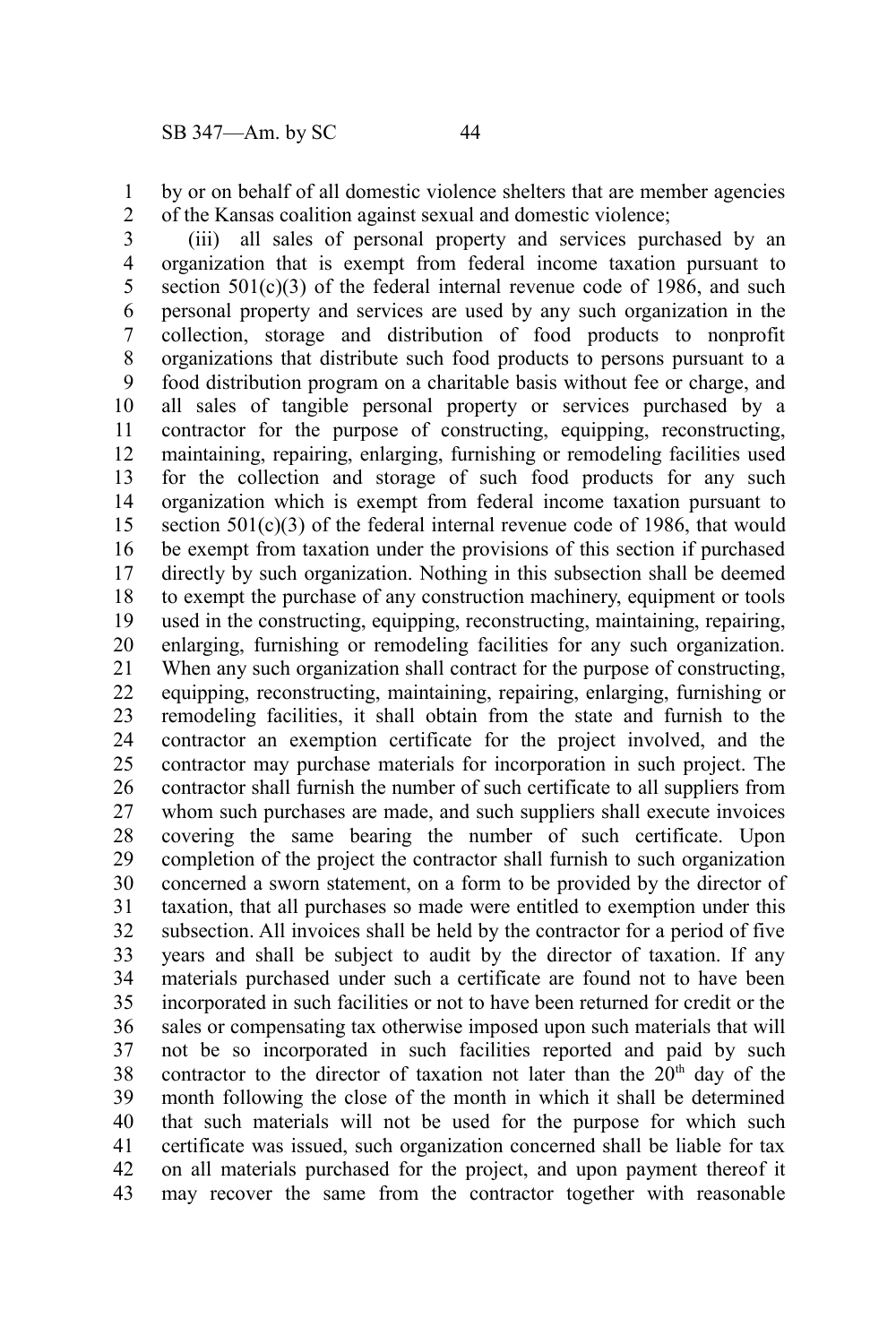attorney fees. Any contractor or any agent, employee or subcontractor thereof, who shall use or otherwise dispose of any materials purchased under such a certificate for any purpose other than that for which such a certificate is issued without the payment of the sales or compensating tax otherwise imposed upon such materials, shall be guilty of a misdemeanor and, upon conviction therefor, shall be subject to the penalties provided for in K.S.A. 79-3615(h), and amendments thereto. Sales tax paid on and after July 1, 2005, but prior to the effective date of this act upon the gross receipts received from any sale exempted by the amendatory provisions of this subsection shall be refunded. Each claim for a sales tax refund shall be verified and submitted to the director of taxation upon forms furnished by the director and shall be accompanied by any additional documentation required by the director. The director shall review each claim and shall refund that amount of sales tax paid as determined under the provisions of this subsection. All refunds shall be paid from the sales tax refund fund upon warrants of the director of accounts and reports pursuant to vouchers approved by the director or the director's designee; 1 2 3 4 5 6 7 8 9 10 11 12 13 14 15 16 17

(jjj) all sales of dietary supplements dispensed pursuant to a prescription order by a licensed practitioner or a mid-level practitioner as defined by K.S.A. 65-1626, and amendments thereto. As used in this subsection, "dietary supplement" means any product, other than tobacco, intended to supplement the diet that: (1) Contains one or more of the following dietary ingredients: A vitamin, a mineral, an herb or other botanical, an amino acid, a dietary substance for use by humans to supplement the diet by increasing the total dietary intake or a concentrate, metabolite, constituent, extract or combination of any such ingredient; (2) is intended for ingestion in tablet, capsule, powder, softgel, gelcap or liquid form, or if not intended for ingestion, in such a form, is not represented as conventional food and is not represented for use as a sole item of a meal or of the diet; and (3) is required to be labeled as a dietary supplement, identifiable by the supplemental facts box found on the label and as required pursuant to 21 C.F.R. § 101.36; 18 19 20 21 22 23 24 25 26 27 28 29 30 31 32

(lll) all sales of tangible personal property and services purchased by special olympics Kansas, inc. for the purpose of providing year-round sports training and athletic competition in a variety of olympic-type sports for individuals with intellectual disabilities by giving them continuing opportunities to develop physical fitness, demonstrate courage, experience joy and participate in a sharing of gifts, skills and friendship with their families, other special olympics athletes and the community, and activities provided or sponsored by such organization, and all sales of tangible personal property by or on behalf of any such organization; 33 34 35 36 37 38 39 40 41

(mmm) all sales of tangible personal property purchased by or on behalf of the Marillac center, inc., which is exempt from federal income 42 43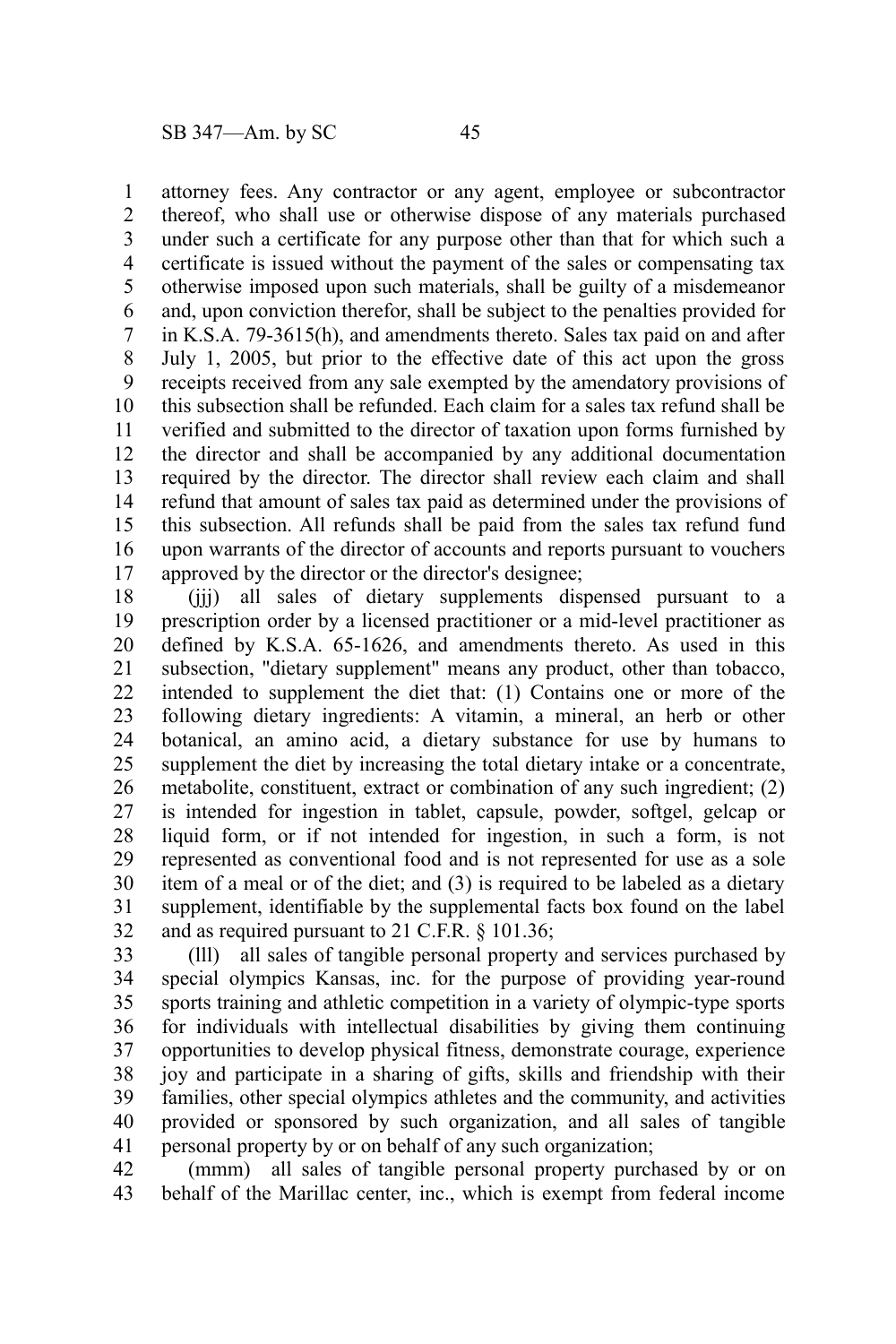taxation pursuant to section  $501(c)(3)$  of the federal internal revenue code, for the purpose of providing psycho-social-biological and special education services to children, and all sales of any such property by or on behalf of such organization for such purpose; 1 2 3 4

(nnn) all sales of tangible personal property and services purchased by the west Sedgwick county-sunrise rotary club and sunrise charitable fund for the purpose of constructing a boundless playground which is an integrated, barrier free and developmentally advantageous play environment for children of all abilities and disabilities; 5 6 7 8 9

(ooo) all sales of tangible personal property by or on behalf of a public library serving the general public and supported in whole or in part with tax money or a not-for-profit organization whose purpose is to raise funds for or provide services or other benefits to any such public library; 10 11 12 13

(ppp) all sales of tangible personal property and services purchased by or on behalf of a homeless shelter that is exempt from federal income taxation pursuant to section  $501(c)(3)$  of the federal income tax code of 1986, and used by any such homeless shelter to provide emergency and transitional housing for individuals and families experiencing homelessness, and all sales of any such property by or on behalf of any such homeless shelter for any such purpose; 14 15 16 17 18 19 20

(qqq) all sales of tangible personal property and services purchased by TLC for children and families, inc., hereinafter referred to as TLC, which is exempt from federal income taxation pursuant to section 501(c) (3) of the federal internal revenue code of 1986, and such property and services are used for the purpose of providing emergency shelter and treatment for abused and neglected children as well as meeting additional critical needs for children, juveniles and family, and all sales of any such property by or on behalf of TLC for any such purpose; and all sales of tangible personal property or services purchased by a contractor for the purpose of constructing, maintaining, repairing, enlarging, furnishing or remodeling facilities for the operation of services for TLC for any such purpose that would be exempt from taxation under the provisions of this section if purchased directly by TLC. Nothing in this subsection shall be deemed to exempt the purchase of any construction machinery, equipment or tools used in the constructing, maintaining, repairing, enlarging, furnishing or remodeling such facilities for TLC. When TLC contracts for the purpose of constructing, maintaining, repairing, enlarging, furnishing or remodeling such facilities, it shall obtain from the state and furnish to the contractor an exemption certificate for the project involved, and the contractor may purchase materials for incorporation in such project. The contractor shall furnish the number of such certificate to all suppliers from whom such purchases are made, and such suppliers shall execute invoices covering the same bearing the number of such certificate. Upon 21 22 23 24 25 26 27 28 29 30 31 32 33 34 35 36 37 38 39 40 41 42 43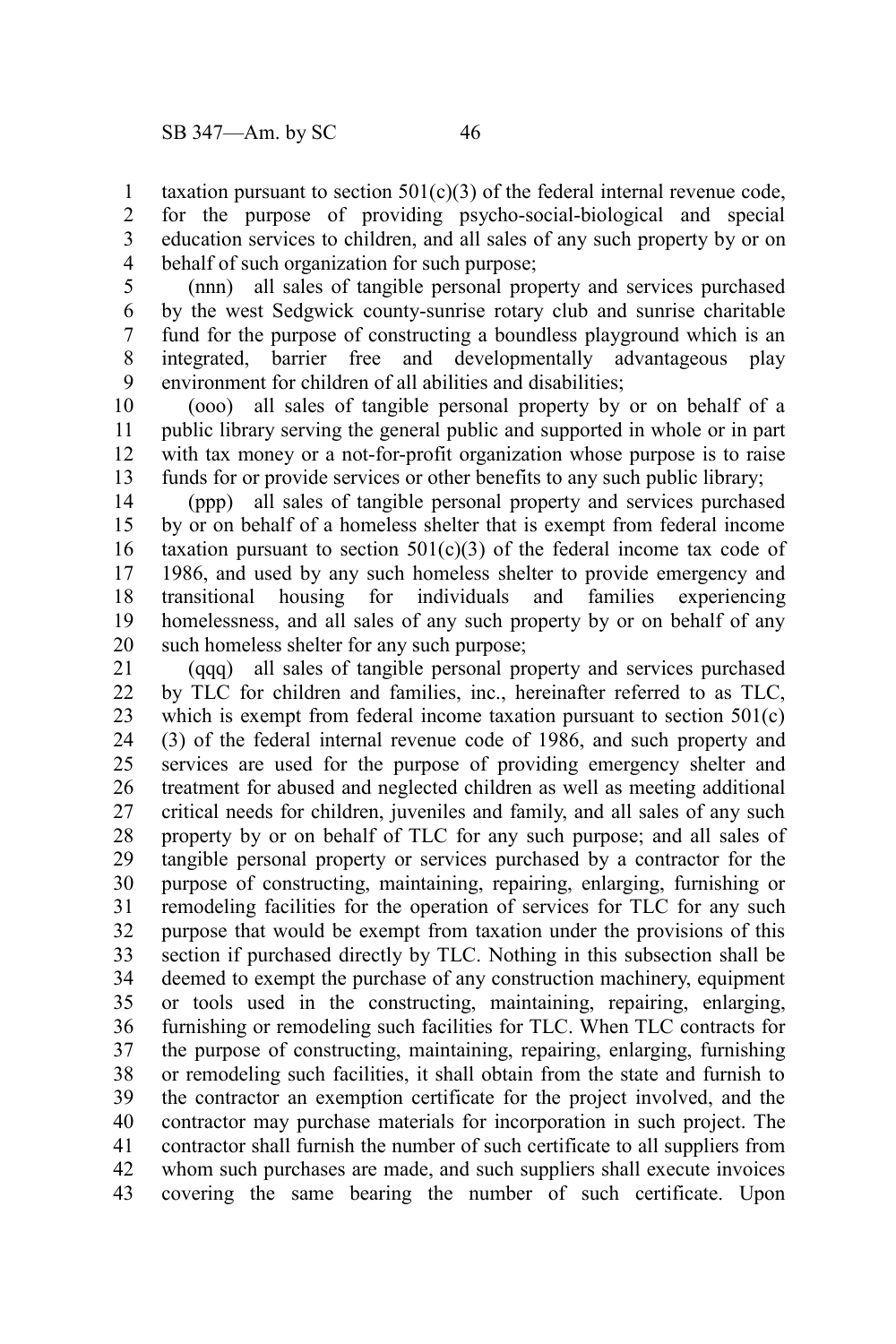completion of the project the contractor shall furnish to TLC a sworn statement, on a form to be provided by the director of taxation, that all purchases so made were entitled to exemption under this subsection. All invoices shall be held by the contractor for a period of five years and shall be subject to audit by the director of taxation. If any materials purchased under such a certificate are found not to have been incorporated in the building or other project or not to have been returned for credit or the sales or compensating tax otherwise imposed upon such materials that will not be so incorporated in the building or other project reported and paid by such contractor to the director of taxation not later than the  $20<sup>th</sup>$  day of the month following the close of the month in which it shall be determined that such materials will not be used for the purpose for which such certificate was issued, TLC shall be liable for tax on all materials purchased for the project, and upon payment thereof it may recover the same from the contractor together with reasonable attorney fees. Any contractor or any agent, employee or subcontractor thereof, who shall use or otherwise dispose of any materials purchased under such a certificate for any purpose other than that for which such a certificate is issued without the payment of the sales or compensating tax otherwise imposed upon such materials, shall be guilty of a misdemeanor and, upon conviction therefor, shall be subject to the penalties provided for in K.S.A. 79-3615(h), and amendments thereto; 1 2 3 4 5 6 7 8 9 10 11 12 13 14 15 16 17 18 19 20 21 22

(rrr) all sales of tangible personal property and services purchased by any county law library maintained pursuant to law and sales of tangible personal property and services purchased by an organization that would have been exempt from taxation under the provisions of this subsection if purchased directly by the county law library for the purpose of providing legal resources to attorneys, judges, students and the general public, and all sales of any such property by or on behalf of any such county law library; 23 24 25 26 27 28 29 30

(sss) all sales of tangible personal property and services purchased by catholic charities or youthville, hereinafter referred to as charitable family providers, which is exempt from federal income taxation pursuant to section 501(c)(3) of the federal internal revenue code of 1986, and which such property and services are used for the purpose of providing emergency shelter and treatment for abused and neglected children as well as meeting additional critical needs for children, juveniles and family, and all sales of any such property by or on behalf of charitable family providers for any such purpose; and all sales of tangible personal property or services purchased by a contractor for the purpose of constructing, maintaining, repairing, enlarging, furnishing or remodeling facilities for the operation of services for charitable family providers for any such purpose which would be exempt from taxation under the provisions of this 31 32 33 34 35 36 37 38 39 40 41 42 43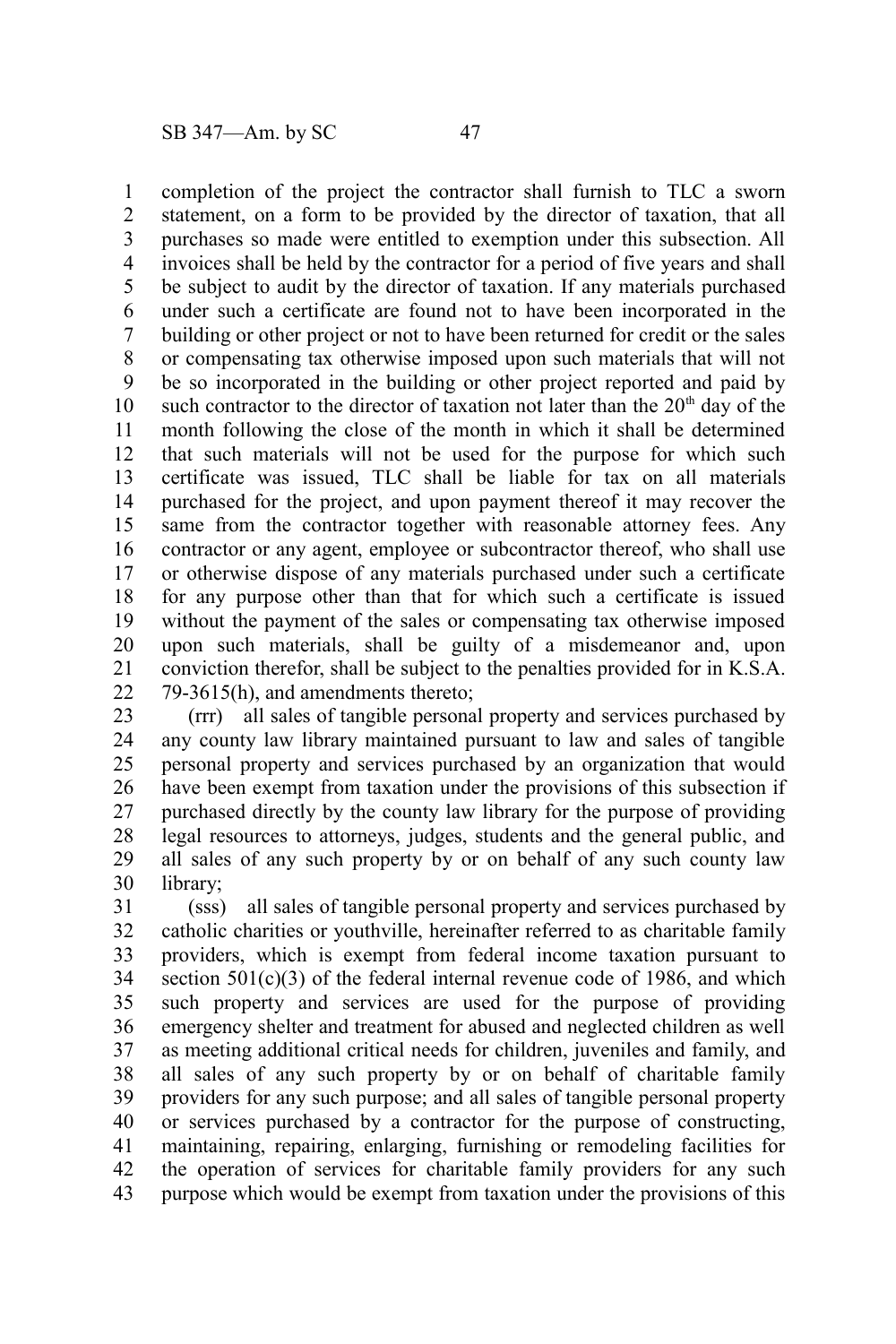section if purchased directly by charitable family providers. Nothing in this subsection shall be deemed to exempt the purchase of any construction machinery, equipment or tools used in the constructing, maintaining, repairing, enlarging, furnishing or remodeling such facilities for charitable family providers. When charitable family providers contracts for the purpose of constructing, maintaining, repairing, enlarging, furnishing or remodeling such facilities, it shall obtain from the state and furnish to the contractor an exemption certificate for the project involved, and the contractor may purchase materials for incorporation in such project. The contractor shall furnish the number of such certificate to all suppliers from whom such purchases are made, and such suppliers shall execute invoices covering the same bearing the number of such certificate. Upon completion of the project the contractor shall furnish to charitable family providers a sworn statement, on a form to be provided by the director of taxation, that all purchases so made were entitled to exemption under this subsection. All invoices shall be held by the contractor for a period of five years and shall be subject to audit by the director of taxation. If any materials purchased under such a certificate are found not to have been incorporated in the building or other project or not to have been returned for credit or the sales or compensating tax otherwise imposed upon such materials that will not be so incorporated in the building or other project reported and paid by such contractor to the director of taxation not later than the  $20<sup>th</sup>$  day of the month following the close of the month in which it shall be determined that such materials will not be used for the purpose for which such certificate was issued, charitable family providers shall be liable for tax on all materials purchased for the project, and upon payment thereof it may recover the same from the contractor together with reasonable attorney fees. Any contractor or any agent, employee or subcontractor thereof, who shall use or otherwise dispose of any materials purchased under such a certificate for any purpose other than that for which such a certificate is issued without the payment of the sales or compensating tax otherwise imposed upon such materials, shall be guilty of a misdemeanor and, upon conviction therefor, shall be subject to the penalties provided for in K.S.A. 79-3615(h), and amendments thereto; 1 2 3 4 5 6 7 8 9 10 11 12 13 14 15 16 17 18 19 20 21 22 23 24 25 26 27 28 29 30 31 32 33 34

(ttt) all sales of tangible personal property or services purchased by a contractor for a project for the purpose of restoring, constructing, equipping, reconstructing, maintaining, repairing, enlarging, furnishing or remodeling a home or facility owned by a nonprofit museum that has been granted an exemption pursuant to subsection (qq), which such home or facility is located in a city that has been designated as a qualified hometown pursuant to the provisions of K.S.A. 75-5071 et seq., and amendments thereto, and which such project is related to the purposes of K.S.A. 75-5071 et seq., and amendments thereto, and that would be 35 36 37 38 39 40 41 42 43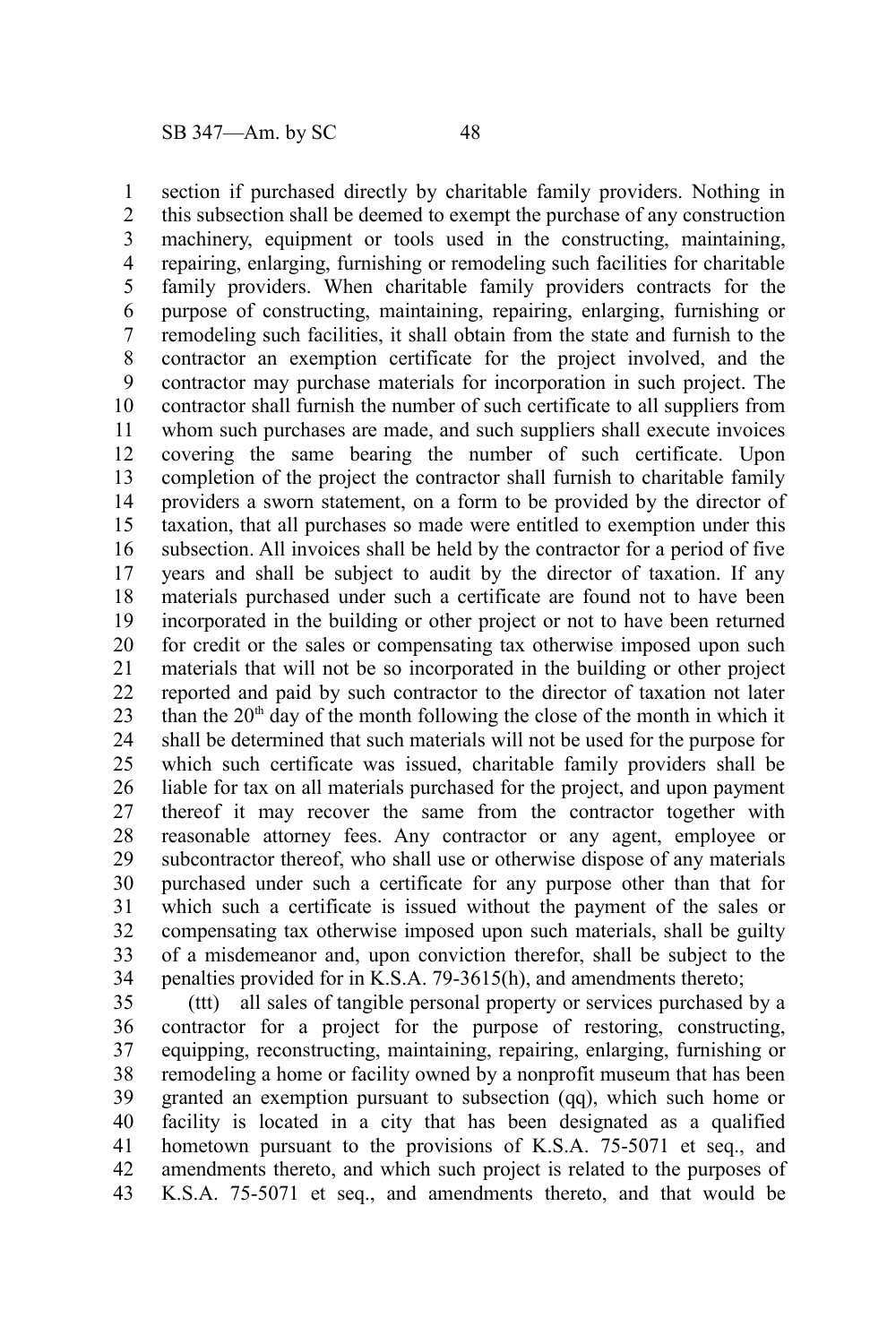exempt from taxation under the provisions of this section if purchased directly by such nonprofit museum. Nothing in this subsection shall be deemed to exempt the purchase of any construction machinery, equipment or tools used in the restoring, constructing, equipping, reconstructing, maintaining, repairing, enlarging, furnishing or remodeling a home or facility for any such nonprofit museum. When any such nonprofit museum shall contract for the purpose of restoring, constructing, equipping, reconstructing, maintaining, repairing, enlarging, furnishing or remodeling a home or facility, it shall obtain from the state and furnish to the contractor an exemption certificate for the project involved, and the contractor may purchase materials for incorporation in such project. The contractor shall furnish the number of such certificates to all suppliers from whom such purchases are made, and such suppliers shall execute invoices covering the same bearing the number of such certificate. Upon completion of the project, the contractor shall furnish to such nonprofit museum a sworn statement on a form to be provided by the director of taxation that all purchases so made were entitled to exemption under this subsection. All invoices shall be held by the contractor for a period of five years and shall be subject to audit by the director of taxation. If any materials purchased under such a certificate are found not to have been incorporated in the building or other project or not to have been returned for credit or the sales or compensating tax otherwise imposed upon such materials that will not be so incorporated in a home or facility or other project reported and paid by such contractor to the director of taxation not later than the  $20<sup>th</sup>$  day of the month following the close of the month in which it shall be determined that such materials will not be used for the purpose for which such certificate was issued, such nonprofit museum shall be liable for tax on all materials purchased for the project, and upon payment thereof it may recover the same from the contractor together with reasonable attorney fees. Any contractor or any agent, employee or subcontractor thereof, who shall use or otherwise dispose of any materials purchased under such a certificate for any purpose other than that for which such a certificate is issued without the payment of the sales or compensating tax otherwise imposed upon such materials, shall be guilty of a misdemeanor and, upon conviction therefor, shall be subject to the penalties provided for in K.S.A. 79-3615(h), and amendments thereto; 1 2 3 4 5 6 7 8 9 10 11 12 13 14 15 16 17 18 19 20 21 22 23 24 25 26 27 28 29 30 31 32 33 34 35 36

(uuu) all sales of tangible personal property and services purchased by Kansas children's service league, hereinafter referred to as KCSL, which is exempt from federal income taxation pursuant to section  $501(c)$ (3) of the federal internal revenue code of 1986, and which such property and services are used for the purpose of providing for the prevention and treatment of child abuse and maltreatment as well as meeting additional critical needs for children, juveniles and family, and all sales of any such 37 38 39 40 41 42 43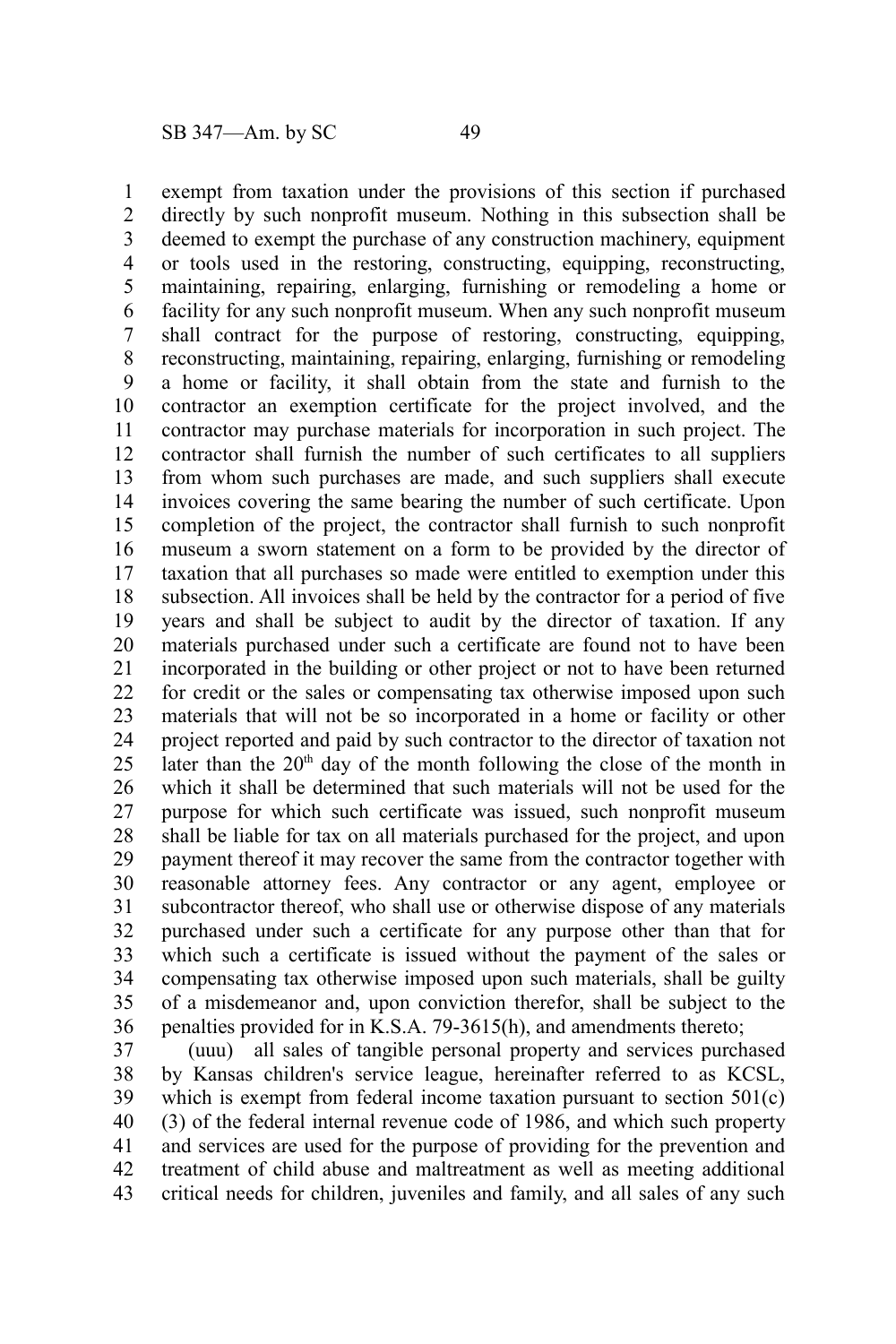property by or on behalf of KCSL for any such purpose; and all sales of tangible personal property or services purchased by a contractor for the purpose of constructing, maintaining, repairing, enlarging, furnishing or remodeling facilities for the operation of services for KCSL for any such purpose that would be exempt from taxation under the provisions of this section if purchased directly by KCSL. Nothing in this subsection shall be deemed to exempt the purchase of any construction machinery, equipment or tools used in the constructing, maintaining, repairing, enlarging, furnishing or remodeling such facilities for KCSL. When KCSL contracts for the purpose of constructing, maintaining, repairing, enlarging, furnishing or remodeling such facilities, it shall obtain from the state and furnish to the contractor an exemption certificate for the project involved, and the contractor may purchase materials for incorporation in such project. The contractor shall furnish the number of such certificate to all suppliers from whom such purchases are made, and such suppliers shall execute invoices covering the same bearing the number of such certificate. Upon completion of the project the contractor shall furnish to KCSL a sworn statement, on a form to be provided by the director of taxation, that all purchases so made were entitled to exemption under this subsection. All invoices shall be held by the contractor for a period of five years and shall be subject to audit by the director of taxation. If any materials purchased under such a certificate are found not to have been incorporated in the building or other project or not to have been returned for credit or the sales or compensating tax otherwise imposed upon such materials that will not be so incorporated in the building or other project reported and paid by such contractor to the director of taxation not later than the  $20<sup>th</sup>$ day of the month following the close of the month in which it shall be determined that such materials will not be used for the purpose for which such certificate was issued, KCSL shall be liable for tax on all materials purchased for the project, and upon payment thereof it may recover the same from the contractor together with reasonable attorney fees. Any contractor or any agent, employee or subcontractor thereof, who shall use or otherwise dispose of any materials purchased under such a certificate for any purpose other than that for which such a certificate is issued without the payment of the sales or compensating tax otherwise imposed upon such materials, shall be guilty of a misdemeanor and, upon conviction therefor, shall be subject to the penalties provided for in K.S.A. 79-3615(h), and amendments thereto; 1 2 3 4 5 6 7 8 9 10 11 12 13 14 15 16 17 18 19 20 21 22 23 24 25 26 27 28 29 30 31 32 33 34 35 36 37 38

(vvv) all sales of tangible personal property or services, including the renting and leasing of tangible personal property or services, purchased by jazz in the woods, inc., a Kansas corporation that is exempt from federal income taxation pursuant to section  $501(c)(3)$  of the federal internal revenue code, for the purpose of providing jazz in the woods, an event 39 40 41 42 43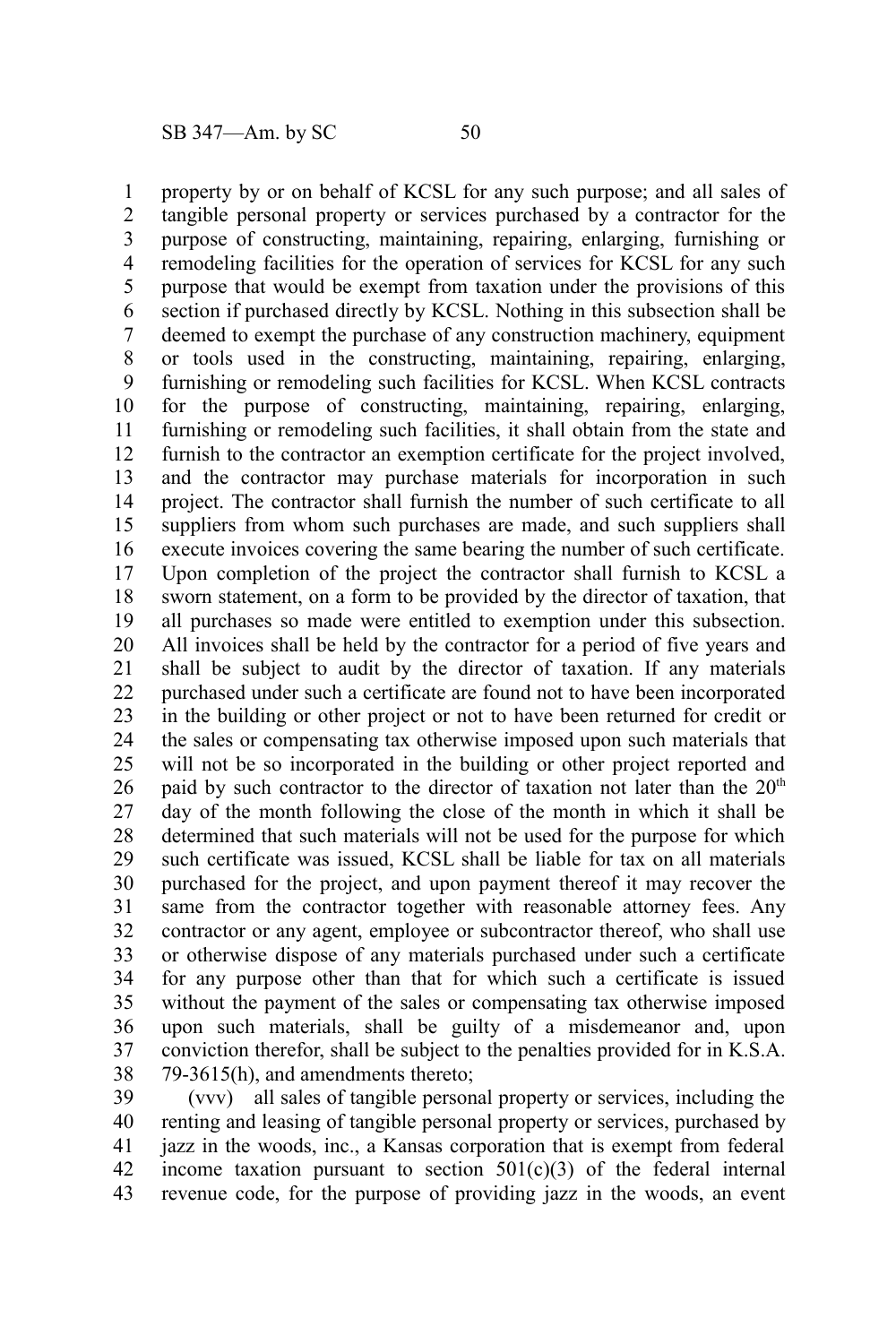benefiting children-in-need and other nonprofit charities assisting such children, and all sales of any such property by or on behalf of such organization for such purpose; 1 2 3

(www) all sales of tangible personal property purchased by or on behalf of the Frontenac education foundation, which is exempt from federal income taxation pursuant to section  $501(c)(3)$  of the federal internal revenue code, for the purpose of providing education support for students, and all sales of any such property by or on behalf of such organization for such purpose; 4 5 6 7 8 9

(xxx) all sales of personal property and services purchased by the booth theatre foundation, inc., an organization, which is exempt from federal income taxation pursuant to section  $501(c)(3)$  of the federal internal revenue code of 1986, and which such personal property and services are used by any such organization in the constructing, equipping, reconstructing, maintaining, repairing, enlarging, furnishing or remodeling of the booth theatre, and all sales of tangible personal property or services purchased by a contractor for the purpose of constructing, equipping, reconstructing, maintaining, repairing, enlarging, furnishing or remodeling the booth theatre for such organization, that would be exempt from taxation under the provisions of this section if purchased directly by such organization. Nothing in this subsection shall be deemed to exempt the purchase of any construction machinery, equipment or tools used in the constructing, equipping, reconstructing, maintaining, repairing, enlarging, furnishing or remodeling facilities for any such organization. When any such organization shall contract for the purpose of constructing, equipping, reconstructing, maintaining, repairing, enlarging, furnishing or remodeling facilities, it shall obtain from the state and furnish to the contractor an exemption certificate for the project involved, and the contractor may purchase materials for incorporation in such project. The contractor shall furnish the number of such certificate to all suppliers from whom such purchases are made, and such suppliers shall execute invoices covering the same bearing the number of such certificate. Upon completion of the project the contractor shall furnish to such organization concerned a sworn statement, on a form to be provided by the director of taxation, that all purchases so made were entitled to exemption under this subsection. All invoices shall be held by the contractor for a period of five years and shall be subject to audit by the director of taxation. If any materials purchased under such a certificate are found not to have been incorporated in such facilities or not to have been returned for credit or the sales or compensating tax otherwise imposed upon such materials that will not be so incorporated in such facilities reported and paid by such contractor to the director of taxation not later than the  $20<sup>th</sup>$  day of the month following the close of the month in which it shall be determined that such materials 10 11 12 13 14 15 16 17 18 19 20 21 22 23 24 25 26 27 28 29 30 31 32 33 34 35 36 37 38 39 40 41 42 43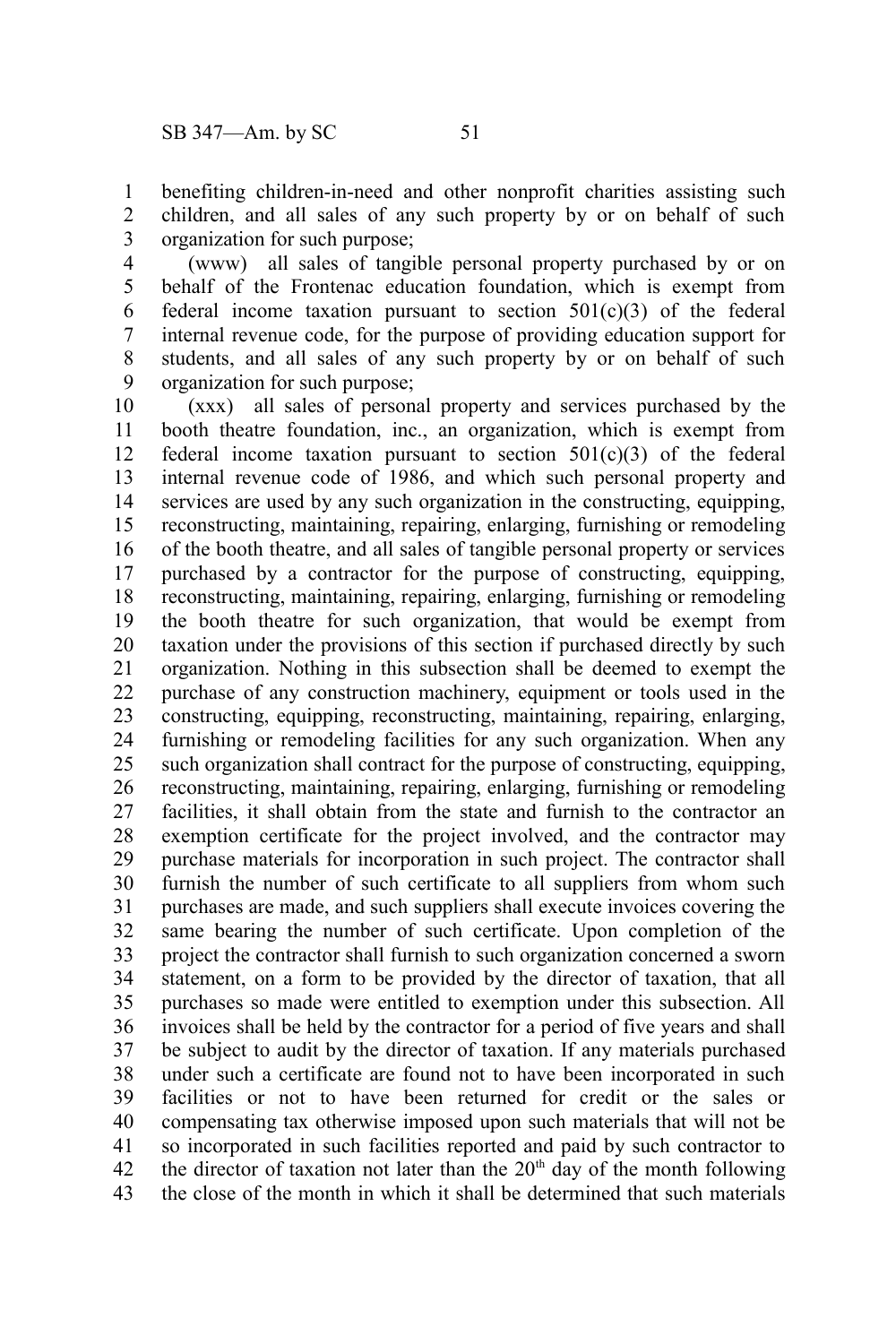will not be used for the purpose for which such certificate was issued, such organization concerned shall be liable for tax on all materials purchased for the project, and upon payment thereof it may recover the same from the contractor together with reasonable attorney fees. Any contractor or any agent, employee or subcontractor thereof, who shall use or otherwise dispose of any materials purchased under such a certificate for any purpose other than that for which such a certificate is issued without the payment of the sales or compensating tax otherwise imposed upon such materials, shall be guilty of a misdemeanor and, upon conviction therefor, shall be subject to the penalties provided for in K.S.A. 79-3615(h), and amendments thereto. Sales tax paid on and after January 1, 2007, but prior to the effective date of this act upon the gross receipts received from any sale which would have been exempted by the provisions of this subsection had such sale occurred after the effective date of this act shall be refunded. Each claim for a sales tax refund shall be verified and submitted to the director of taxation upon forms furnished by the director and shall be accompanied by any additional documentation required by the director. The director shall review each claim and shall refund that amount of sales tax paid as determined under the provisions of this subsection. All refunds shall be paid from the sales tax refund fund upon warrants of the director of accounts and reports pursuant to vouchers approved by the director or the director's designee; 1 2 3 4 5 6 7 8 9 10 11 12 13 14 15 16 17 18 19 20 21 22

(yyy) all sales of tangible personal property and services purchased by TLC charities foundation, inc., hereinafter referred to as TLC charities, which is exempt from federal income taxation pursuant to section 501(c) (3) of the federal internal revenue code of 1986, and which such property and services are used for the purpose of encouraging private philanthropy to further the vision, values, and goals of TLC for children and families, inc.; and all sales of such property and services by or on behalf of TLC charities for any such purpose and all sales of tangible personal property or services purchased by a contractor for the purpose of constructing, maintaining, repairing, enlarging, furnishing or remodeling facilities for the operation of services for TLC charities for any such purpose that would be exempt from taxation under the provisions of this section if purchased directly by TLC charities. Nothing in this subsection shall be deemed to exempt the purchase of any construction machinery, equipment or tools used in the constructing, maintaining, repairing, enlarging, furnishing or remodeling such facilities for TLC charities. When TLC charities contracts for the purpose of constructing, maintaining, repairing, enlarging, furnishing or remodeling such facilities, it shall obtain from the state and furnish to the contractor an exemption certificate for the project involved, and the contractor may purchase materials for incorporation in such project. The contractor shall furnish the number of such certificate to all 23 24 25 26 27 28 29 30 31 32 33 34 35 36 37 38 39 40 41 42 43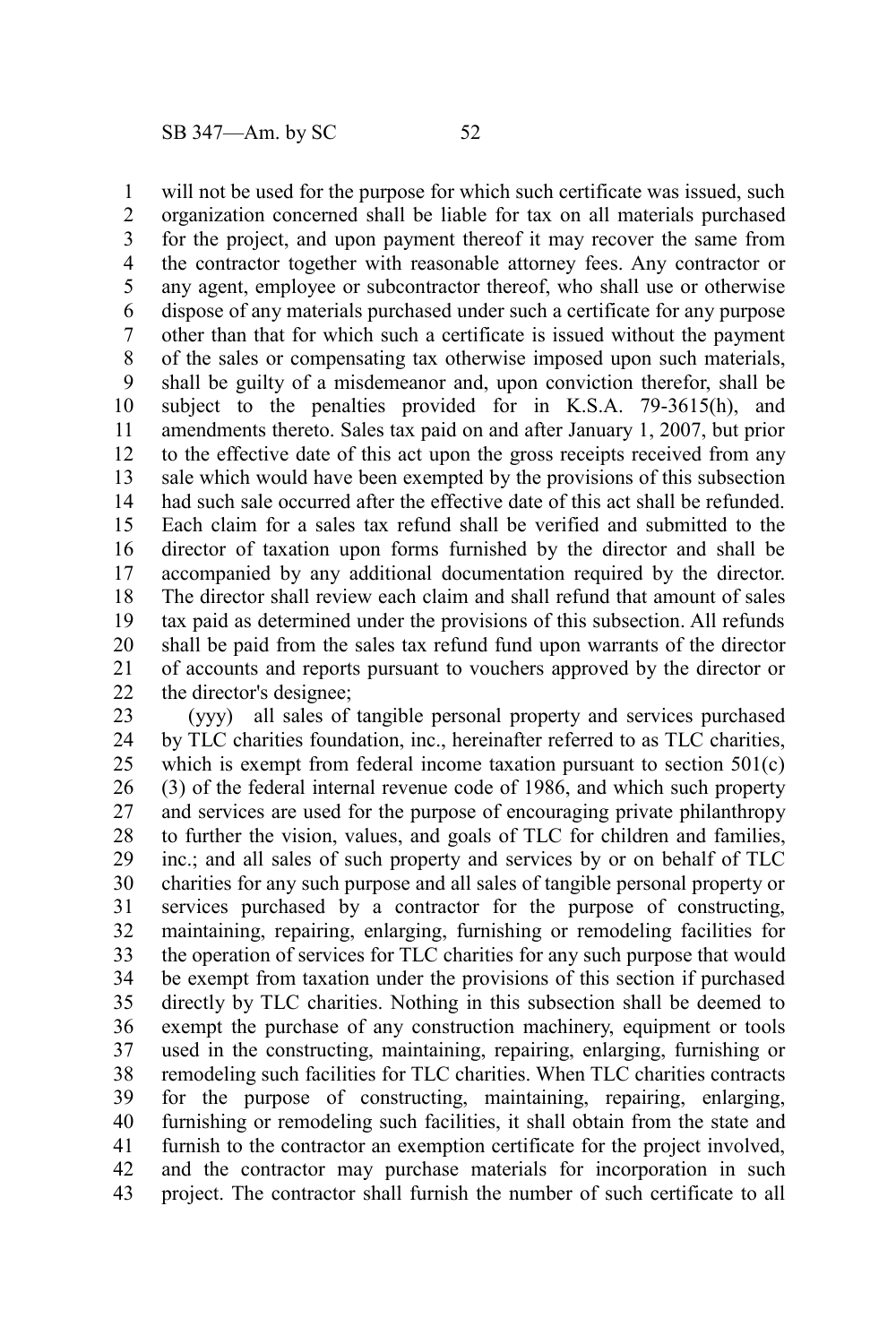suppliers from whom such purchases are made, and such suppliers shall 1

execute invoices covering the same bearing the number of such certificate. Upon completion of the project the contractor shall furnish to TLC charities a sworn statement, on a form to be provided by the director of taxation, that all purchases so made were entitled to exemption under this subsection. All invoices shall be held by the contractor for a period of five years and shall be subject to audit by the director of taxation. If any materials purchased under such a certificate are found not to have been incorporated in the building or other project or not to have been returned for credit or the sales or compensating tax otherwise imposed upon such materials that will not be incorporated into the building or other project reported and paid by such contractor to the director of taxation not later than the  $20<sup>th</sup>$  day of the month following the close of the month in which it shall be determined that such materials will not be used for the purpose for which such certificate was issued, TLC charities shall be liable for tax on all materials purchased for the project, and upon payment thereof it may recover the same from the contractor together with reasonable attorney fees. Any contractor or any agent, employee or subcontractor thereof, who shall use or otherwise dispose of any materials purchased under such a certificate for any purpose other than that for which such a certificate is issued without the payment of the sales or compensating tax otherwise imposed upon such materials, shall be guilty of a misdemeanor and, upon conviction therefor, shall be subject to the penalties provided for in K.S.A. 79-3615(h), and amendments thereto; 2 3 4 5 6 7 8 9 10 11 12 13 14 15 16 17 18 19 20 21 22 23 24

(zzz) all sales of tangible personal property purchased by the rotary club of shawnee foundation, which is exempt from federal income taxation pursuant to section  $501(c)(3)$  of the federal internal revenue code of 1986, as amended, used for the purpose of providing contributions to community service organizations and scholarships; 25 26 27 28 29

(aaaa) all sales of personal property and services purchased by or on behalf of victory in the valley, inc., which is exempt from federal income taxation pursuant to section  $501(c)(3)$  of the federal internal revenue code, for the purpose of providing a cancer support group and services for persons with cancer, and all sales of any such property by or on behalf of any such organization for any such purpose; 30 31 32 33 34 35

(bbbb) all sales of entry or participation fees, charges or tickets by Guadalupe health foundation, which is exempt from federal income taxation pursuant to section  $501(c)(3)$  of the federal internal revenue code, for such organization's annual fundraising event which purpose is to provide health care services for uninsured workers; 36 37 38 39 40

(cccc) all sales of tangible personal property or services purchased by or on behalf of wayside waifs, inc., which is exempt from federal income taxation pursuant to section  $501(c)(3)$  of the federal internal revenue code, 41 42 43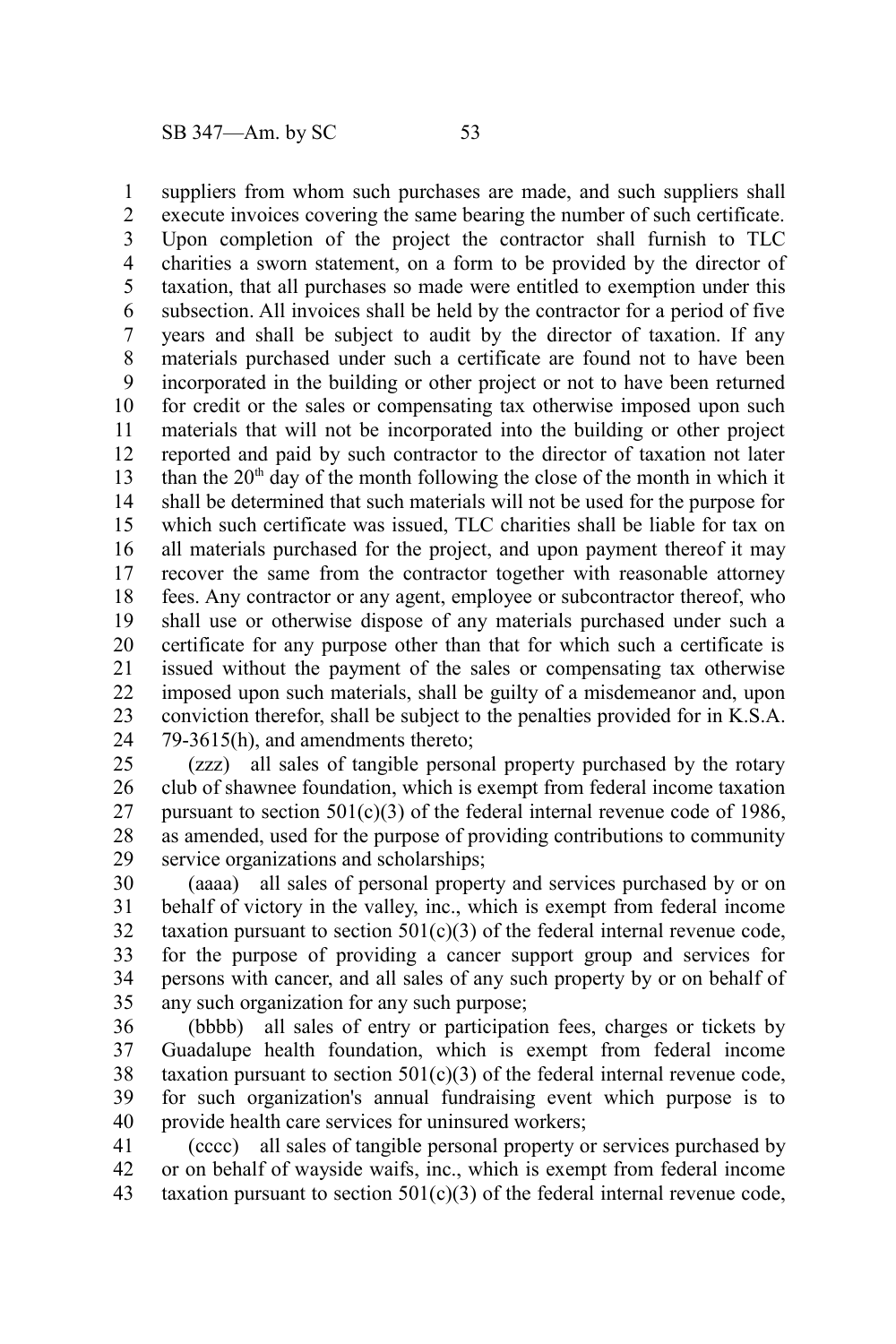for the purpose of providing such organization's annual fundraiser, an event whose purpose is to support the care of homeless and abandoned animals, animal adoption efforts, education programs for children and efforts to reduce animal over-population and animal welfare services, and all sales of any such property, including entry or participation fees or charges, by or on behalf of such organization for such purpose; 1 2 3 4 5 6

(dddd) all sales of tangible personal property or services purchased by or on behalf of goodwill industries or Easter seals of Kansas, inc., both of which are exempt from federal income taxation pursuant to section  $501(c)(3)$  of the federal internal revenue code, for the purpose of providing education, training and employment opportunities for people with disabilities and other barriers to employment; 7 8 9 10 11 12

(eeee) all sales of tangible personal property or services purchased by or on behalf of all American beef battalion, inc., which is exempt from federal income taxation pursuant to section  $501(c)(3)$  of the federal internal revenue code, for the purpose of educating, promoting and participating as a contact group through the beef cattle industry in order to carry out such projects that provide support and morale to members of the United States armed forces and military services; 13 14 15 16 17 18 19

(ffff) all sales of tangible personal property and services purchased by sheltered living, inc., which is exempt from federal income taxation pursuant to section  $501(c)(3)$  of the federal internal revenue code of 1986, and which such property and services are used for the purpose of providing residential and day services for people with developmental disabilities or intellectual disability, or both, and all sales of any such property by or on behalf of sheltered living, inc., for any such purpose; and all sales of tangible personal property or services purchased by a contractor for the purpose of rehabilitating, constructing, maintaining, repairing, enlarging, furnishing or remodeling homes and facilities for sheltered living, inc., for any such purpose that would be exempt from taxation under the provisions of this section if purchased directly by sheltered living, inc. Nothing in this subsection shall be deemed to exempt the purchase of any construction machinery, equipment or tools used in the constructing, maintaining, repairing, enlarging, furnishing or remodeling such homes and facilities for sheltered living, inc. When sheltered living, inc., contracts for the purpose of rehabilitating, constructing, maintaining, repairing, enlarging, furnishing or remodeling such homes and facilities, it shall obtain from the state and furnish to the contractor an exemption certificate for the project involved, and the contractor may purchase materials for incorporation in such project. The contractor shall furnish the number of such certificate to all suppliers from whom such purchases are made, and such suppliers shall execute invoices covering the same bearing the number of such certificate. Upon completion of the project the 20 21 22 23 24 25 26 27 28 29 30 31 32 33 34 35 36 37 38 39 40 41 42 43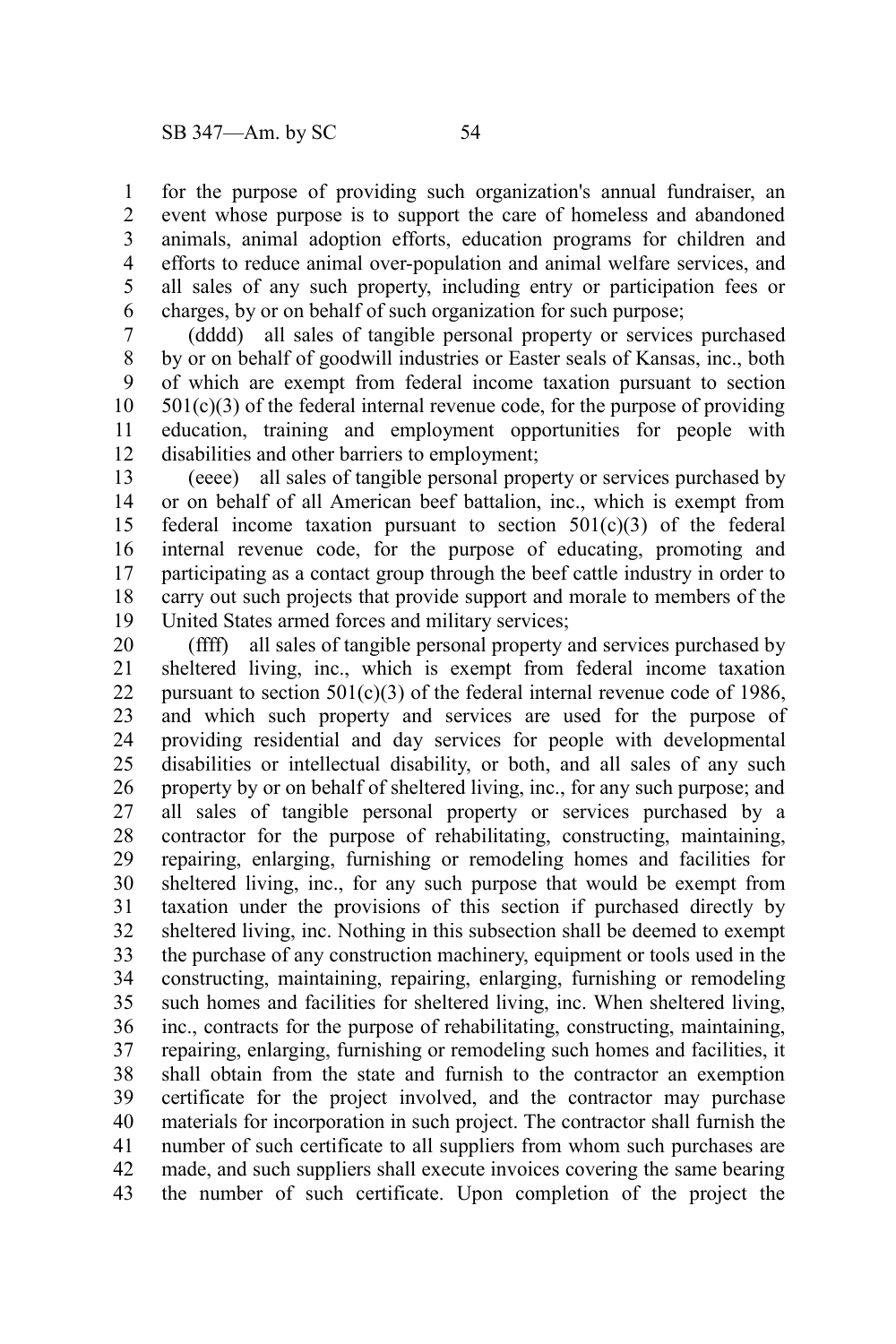contractor shall furnish to sheltered living, inc., a sworn statement, on a form to be provided by the director of taxation, that all purchases so made were entitled to exemption under this subsection. All invoices shall be held by the contractor for a period of five years and shall be subject to audit by the director of taxation. If any materials purchased under such a certificate are found not to have been incorporated in the building or other project or not to have been returned for credit or the sales or compensating tax otherwise imposed upon such materials that will not be so incorporated in the building or other project reported and paid by such contractor to the director of taxation not later than the  $20<sup>th</sup>$  day of the month following the close of the month in which it shall be determined that such materials will not be used for the purpose for which such certificate was issued, sheltered living, inc., shall be liable for tax on all materials purchased for the project, and upon payment thereof it may recover the same from the contractor together with reasonable attorney fees. Any contractor or any agent, employee or subcontractor thereof, who shall use or otherwise dispose of any materials purchased under such a certificate for any purpose other than that for which such a certificate is issued without the payment of the sales or compensating tax otherwise imposed upon such materials, shall be guilty of a misdemeanor and, upon conviction therefor, shall be subject to the penalties provided for in K.S.A. 79-3615(h), and amendments thereto; 1 2 3 4 5 6 7 8 9 10 11 12 13 14 15 16 17 18 19 20 21 22

(gggg) all sales of game birds for which the primary purpose is use in hunting; 23 24

(hhhh) all sales of tangible personal property or services purchased on or after July 1, 2014, for the purpose of and in conjunction with constructing, reconstructing, enlarging or remodeling a business identified under the North American industry classification system (NAICS) subsectors 1123, 1124, 112112, 112120 or 112210, and the sale and installation of machinery and equipment purchased for installation at any such business. The exemption provided in this subsection shall not apply to projects that have actual total costs less than \$50,000. When a person contracts for the construction, reconstruction, enlargement or remodeling of any such business, such person shall obtain from the state and furnish to the contractor an exemption certificate for the project involved, and the contractor may purchase materials, machinery and equipment for incorporation in such project. The contractor shall furnish the number of such certificates to all suppliers from whom such purchases are made, and such suppliers shall execute invoices covering the same bearing the number of such certificate. Upon completion of the project, the contractor shall furnish to the owner of the business a sworn statement, on a form to be provided by the director of taxation, that all purchases so made were entitled to exemption under this subsection. All invoices shall be held by 25 26 27 28 29 30 31 32 33 34 35 36 37 38 39 40 41 42 43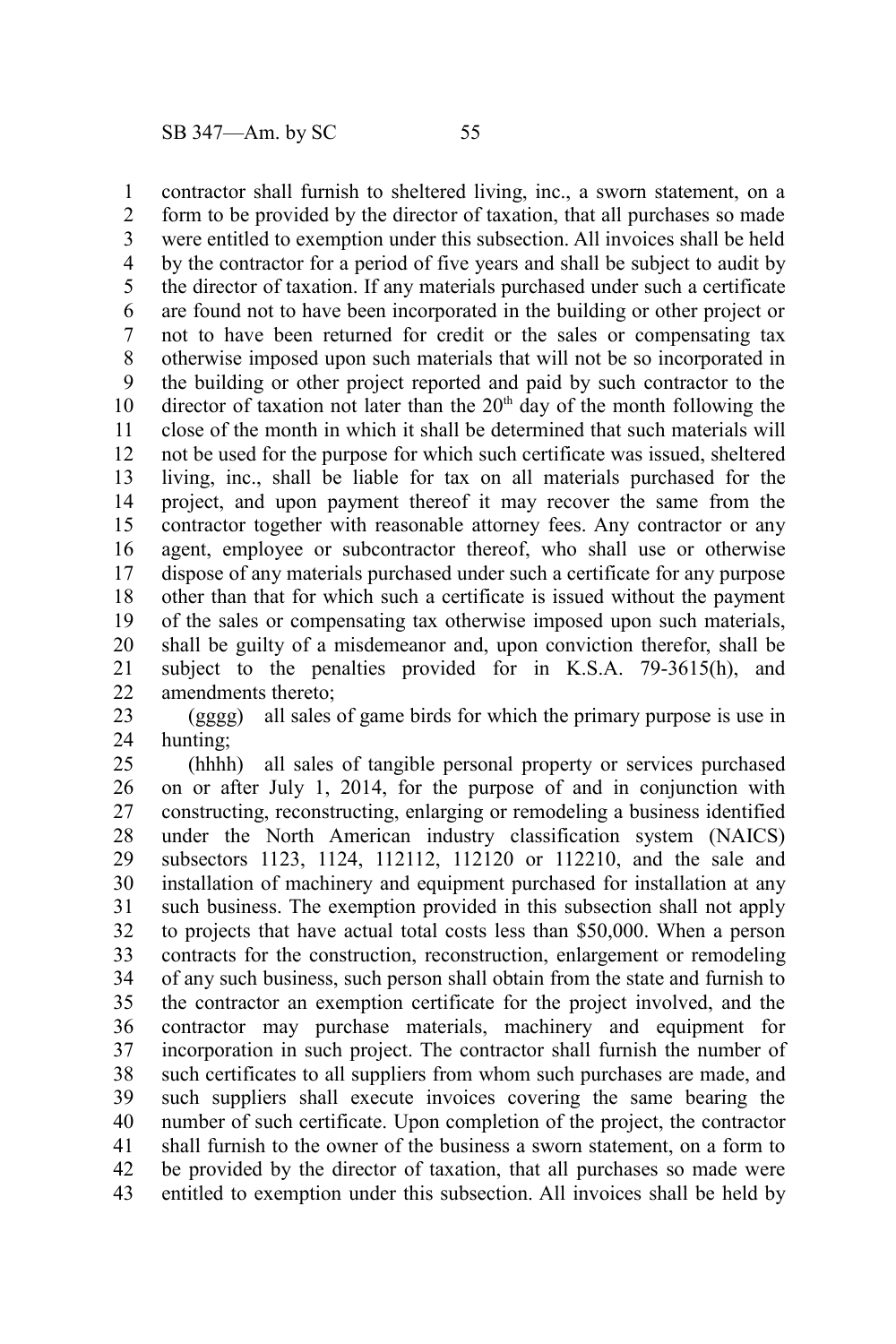the contractor for a period of five years and shall be subject to audit by the director of taxation. Any contractor or any agent, employee or subcontractor of the contractor, who shall use or otherwise dispose of any materials, machinery or equipment purchased under such a certificate for any purpose other than that for which such a certificate is issued without the payment of the sales or compensating tax otherwise imposed thereon, shall be guilty of a misdemeanor and, upon conviction therefor, shall be subject to the penalties provided for in K.S.A. 79-3615(h), and amendments thereto; 1 2 3 4 5 6 7 8 9

(iiii) all sales of tangible personal property or services purchased by a contractor for the purpose of constructing, maintaining, repairing, enlarging, furnishing or remodeling facilities for the operation of services for Wichita children's home for any such purpose that would be exempt from taxation under the provisions of this section if purchased directly by Wichita children's home. Nothing in this subsection shall be deemed to exempt the purchase of any construction machinery, equipment or tools used in the constructing, maintaining, repairing, enlarging, furnishing or remodeling such facilities for Wichita children's home. When Wichita children's home contracts for the purpose of constructing, maintaining, repairing, enlarging, furnishing or remodeling such facilities, it shall obtain from the state and furnish to the contractor an exemption certificate for the project involved, and the contractor may purchase materials for incorporation in such project. The contractor shall furnish the number of such certificate to all suppliers from whom such purchases are made, and such suppliers shall execute invoices covering the same bearing the number of such certificate. Upon completion of the project, the contractor shall furnish to Wichita children's home a sworn statement, on a form to be provided by the director of taxation, that all purchases so made were entitled to exemption under this subsection. All invoices shall be held by the contractor for a period of five years and shall be subject to audit by the director of taxation. If any materials purchased under such a certificate are found not to have been incorporated in the building or other project or not to have been returned for credit or the sales or compensating tax otherwise imposed upon such materials that will not be so incorporated in the building or other project reported and paid by such contractor to the director of taxation not later than the  $20<sup>th</sup>$  day of the month following the close of the month in which it shall be determined that such materials will not be used for the purpose for which such certificate was issued, Wichita children's home shall be liable for the tax on all materials purchased for the project, and upon payment, it may recover the same from the contractor together with reasonable attorney fees. Any contractor or any agent, employee or subcontractor, who shall use or otherwise dispose of any materials purchased under such a certificate for any purpose other than that 10 11 12 13 14 15 16 17 18 19 20 21 22 23 24 25 26 27 28 29 30 31 32 33 34 35 36 37 38 39 40 41 42 43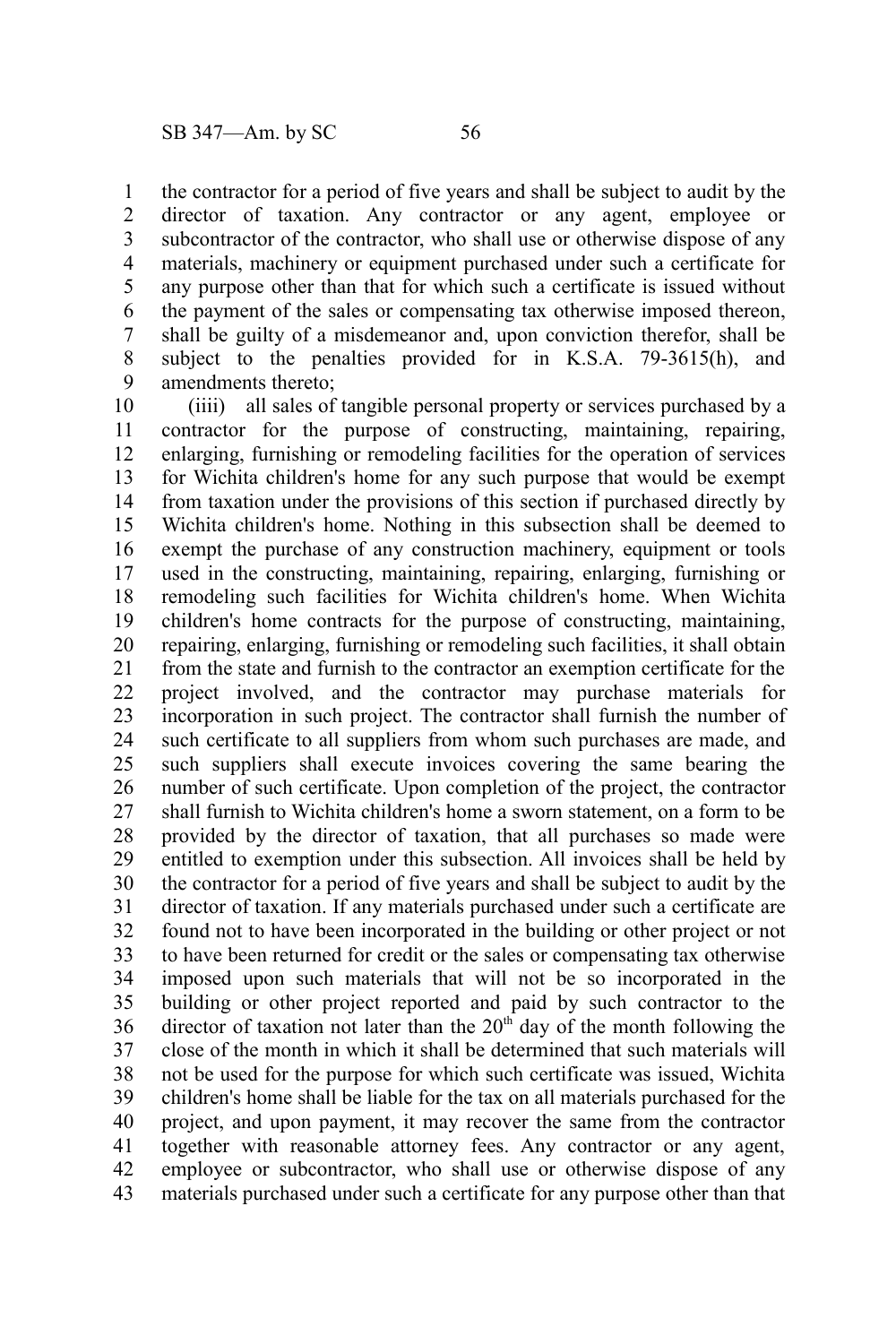for which such a certificate is issued without the payment of the sales or compensating tax otherwise imposed upon such materials, shall be guilty of a misdemeanor and, upon conviction, shall be subject to the penalties provided for in K.S.A. 79-3615(h), and amendments thereto; 1 2 3 4

(jjjj) all sales of tangible personal property or services purchased by or on behalf of the beacon, inc., that is exempt from federal income taxation pursuant to section  $501(c)(3)$  of the federal internal revenue code, for the purpose of providing those desiring help with food, shelter, clothing and other necessities of life during times of special need; 5 6 7 8 9

(kkkk) all sales of tangible personal property and services purchased by or on behalf of reaching out from within, inc., which is exempt from federal income taxation pursuant to section  $501(c)(3)$  of the federal internal revenue code, for the purpose of sponsoring self-help programs for incarcerated persons that will enable such incarcerated persons to become role models for non-violence while in correctional facilities and productive family members and citizens upon return to the community; 10 11 12 13 14 15 16

(llll) all sales of tangible personal property and services purchased by Gove county healthcare endowment foundation, inc., which is exempt from federal income taxation pursuant to section  $501(c)(3)$  of the federal internal revenue code of 1986, and which such property and services are used for the purpose of constructing and equipping an airport in Quinter, Kansas, and all sales of tangible personal property or services purchased by a contractor for the purpose of constructing and equipping an airport in Quinter, Kansas, for such organization, that would be exempt from taxation under the provisions of this section if purchased directly by such organization. Nothing in this subsection shall be deemed to exempt the purchase of any construction machinery, equipment or tools used in the constructing or equipping of facilities for such organization. When such organization shall contract for the purpose of constructing or equipping an airport in Quinter, Kansas, it shall obtain from the state and furnish to the contractor an exemption certificate for the project involved, and the contractor may purchase materials for incorporation in such project. The contractor shall furnish the number of such certificate to all suppliers from whom such purchases are made, and such suppliers shall execute invoices covering the same bearing the number of such certificate. Upon completion of the project, the contractor shall furnish to such organization concerned a sworn statement, on a form to be provided by the director of taxation, that all purchases so made were entitled to exemption under this subsection. All invoices shall be held by the contractor for a period of five years and shall be subject to audit by the director of taxation. If any materials purchased under such a certificate are found not to have been incorporated in such facilities or not to have been returned for credit or the sales or compensating tax otherwise imposed upon such materials that will 17 18 19 20 21 22 23 24 25 26 27 28 29 30 31 32 33 34 35 36 37 38 39 40 41 42 43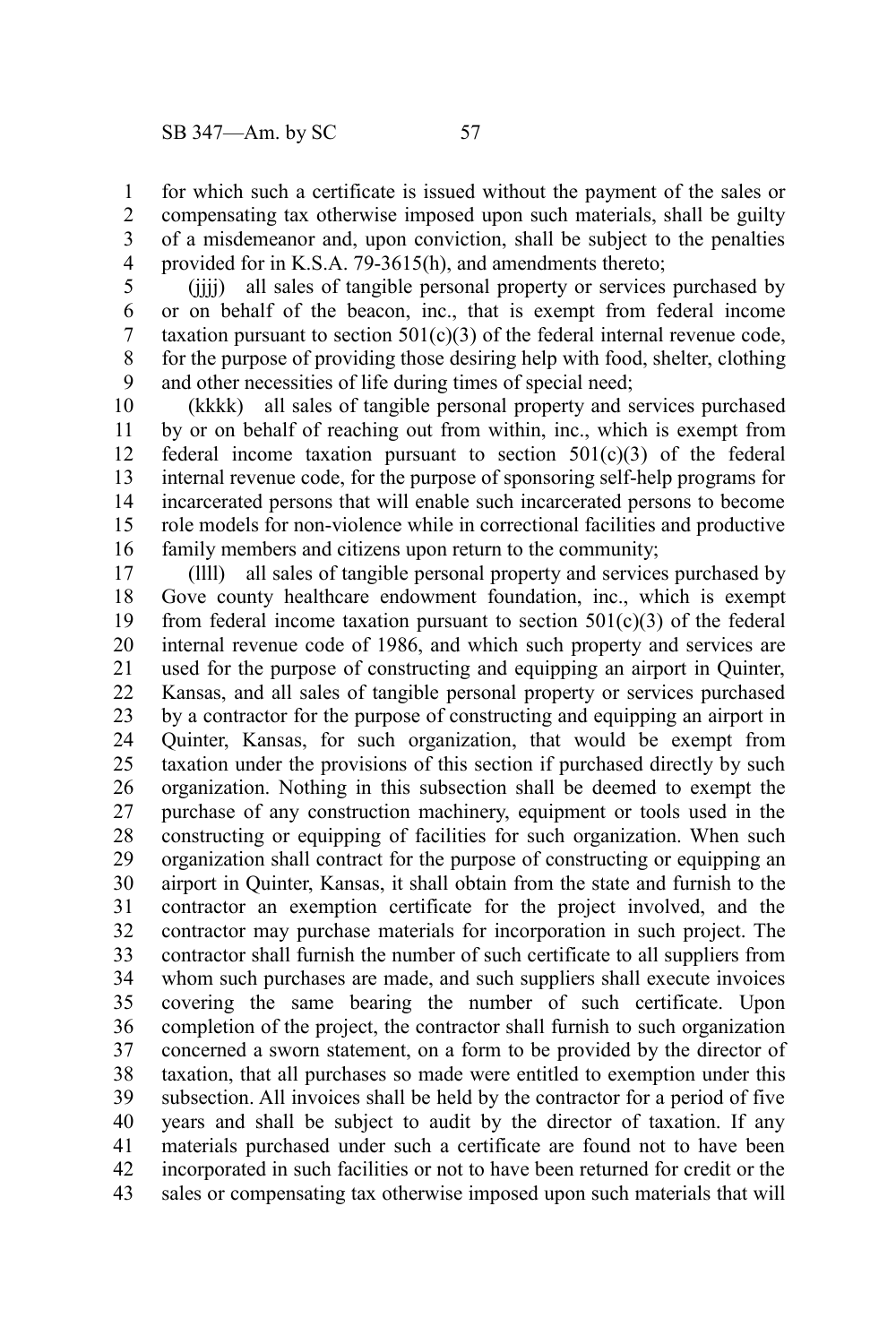not be so incorporated in such facilities reported and paid by such contractor to the director of taxation no later than the  $20<sup>th</sup>$  day of the month following the close of the month in which it shall be determined that such materials will not be used for the purpose for which such certificate was issued, such organization concerned shall be liable for tax on all materials purchased for the project, and upon payment thereof it may recover the same from the contractor together with reasonable attorney fees. Any contractor or any agent, employee or subcontractor thereof, who purchased under such a certificate for any purpose other than that for which such a certificate is issued without the payment of the sales or compensating tax otherwise imposed upon such materials, shall be guilty of a misdemeanor and, upon conviction therefor, shall be subject to the penalties provided for in K.S.A. 79-3615(h), and amendments thereto. The provisions of this subsection shall expire and have no effect on and after July 1, 2019; 1 2 3 4 5 6 7 8 9 10 11 12 13 14

(mmmm) all sales of gold or silver coins; and palladium, platinum, gold or silver bullion. For the purposes of this subsection, "bullion" means bars, ingots or commemorative medallions of gold, silver, platinum, palladium, or a combination thereof, for which the value of the metal depends on its content and not the form; and 15 16 17 18 19

(nnnn) all sales of tangible personal property or services purchased by friends of hospice of Jefferson county, an organization that is exempt from federal income taxation pursuant to section  $501(c)(3)$  of the federal internal revenue code of 1986, for the purpose of providing support to the Jefferson county hospice agency in end-of-life care of Jefferson county families, friends and neighbors, and all sales of entry or participation fees, charges or tickets by friends of hospice of Jefferson county for such organization's fundraising event for such purpose*; and* 20 21 22 23 24 25 26 27

*(oooo) all sales of tangible personal property or services purchased on or after July 1, 2022, for the purpose of and in conjunction with constructing, reconstructing, enlarging or remodeling a qualified business facility by a qualified firm or qualified supplier that meets the requirements established in sections 2 and 10, and amendments thereto, and that has been approved for a project exemption certificate by the secretary of commerce, and the sale and installation of machinery and equipment purchased by such qualified firm or qualified supplier for installation at any such qualified building business facility. When a person shall contract for the construction, reconstruction, enlargement or remodeling of any such qualified building business facility, such person shall obtain from the state and furnish to the contractor an exemption certificate for the project involved, and the contractor may purchase materials, machinery and equipment for incorporation in such project. The contractor shall furnish the number of such certificates to all suppliers from whom such purchases are made, and such suppliers shall* 28 29 30 31 32 33 34 35 36 37 38 39 40 41 42 43